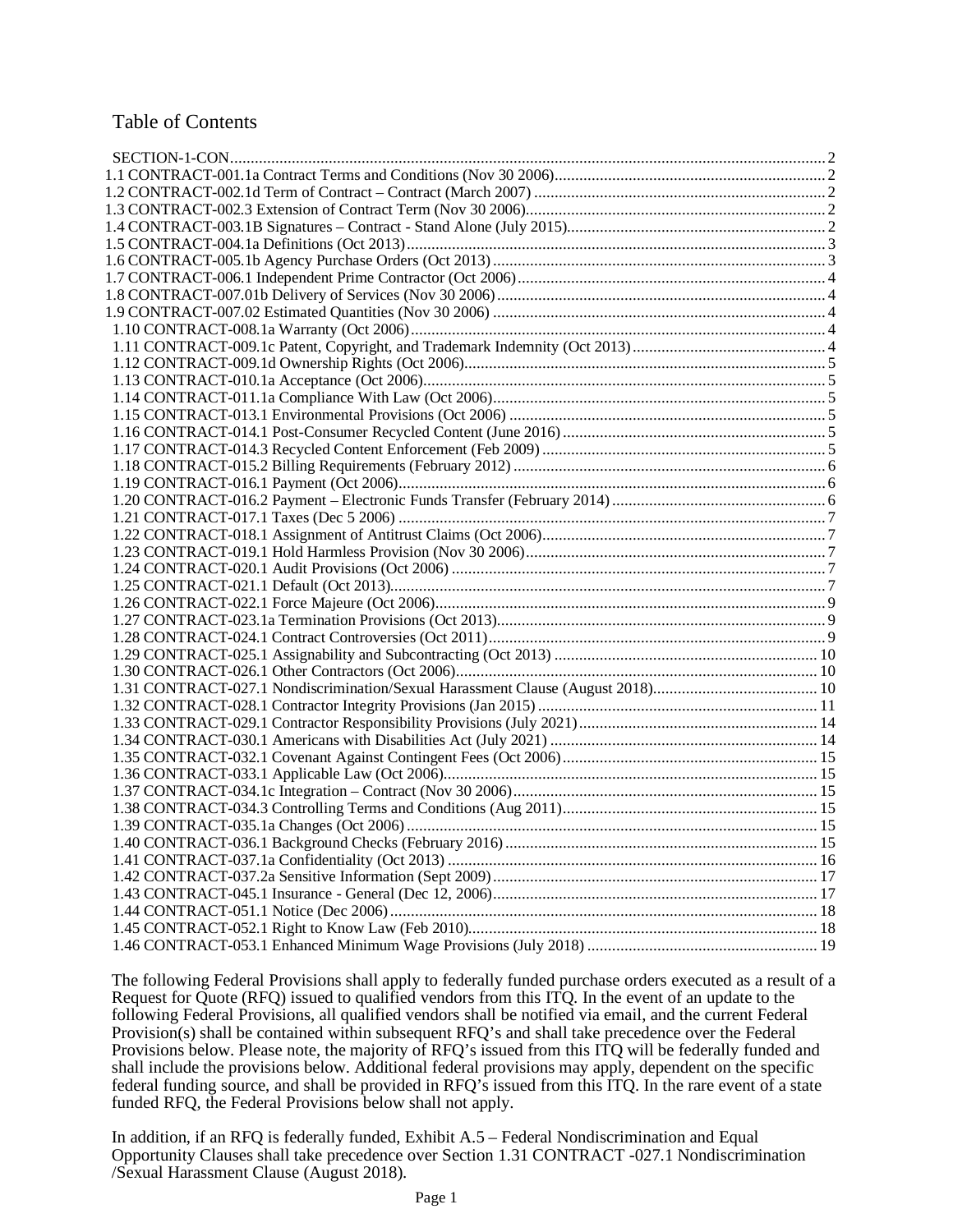# **EXHIBITS A.1 -A.7: FEDERAL PROVISIONS**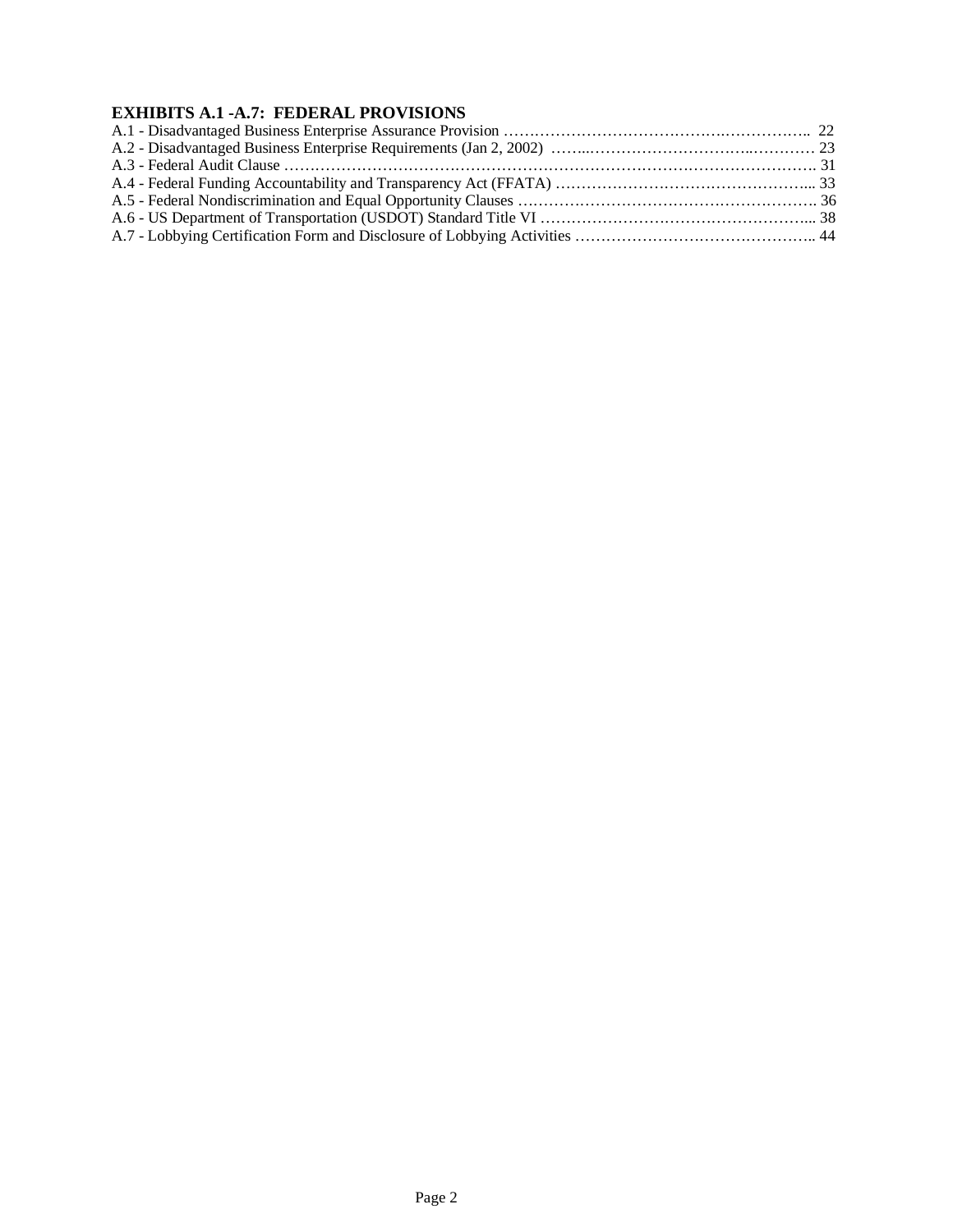## <span id="page-2-0"></span>CONTRACT - STANDARD TERMS and CONDITIONS **1.1 CONTRACT-001.1a Contract Terms and Conditions (Nov 30 2006)**

The Contract with the selected offeror (who shall become the "Contractor") shall include the following terms and conditions:

## <span id="page-2-1"></span>**1.2 CONTRACT-002.1d Term of Contract – Contract (March 2007)**

a. The term of the Contract shall begin on the Commencement Date (as defined below) and shall end on the Expiration Date identified in the Contract, subject to the other provisions of the Contract.

b. The Commencement Date shall be the later of the "Valid from" date shown on the Contract output form or the Effective Date (as defined below).

c. The Effective Date shall be the Effective Date printed on the Contract output form after the Contract has been fully executed by the Contractor and the Commonwealth (fully executed by the Commonwealth means that it has been signed and approved as required by Commonwealth contracting procedures).

## <span id="page-2-2"></span>**1.3 CONTRACT-002.3 Extension of Contract Term (Nov 30 2006)**

The Commonwealth reserves the right, upon notice to the Contractor, to extend any single term of the Contract for up to three (3) months upon the same terms and conditions.

## <span id="page-2-3"></span>**1.4 CONTRACT-003.1B Signatures – Contract - Stand Alone (July 2015)**

The Contract shall not be a legally binding contract until the fully executed Contract has been sent to the Contractor. No Commonwealth employee has the authority to verbally direct the commencement of any work or delivery of any supply under this Contract prior to the Effective Date. The Contractor hereby waives any claim or cause of action for any service or work performed prior to the Effective Date.

The Contract may be signed in counterparts. The Contractor shall sign the Contract and return it to the Commonwealth. After the Contract is signed by the Contractor and returned to the Commonwealth, it will be processed for Commonwealth signatures and approvals. When the Contract has been signed and approved by the Commonwealth as required by Commonwealth contracting procedures, the Commonwealth shall create a Contract output form which shall: 1) clearly indicate "Fully executed" at the top of the form; 2) include a printed Effective Date and 3) include the printed name of the Purchasing Agent indicating that the document has been electronically signed and approved by the Commonwealth. Until the Contractor receives the Contract output form with this information on the Contract output form, there is no legally binding contract between the parties.

The fully executed Contract may be sent to the Contractor electronically or through facsimile equipment. The electronic transmission of the Contract shall require acknowledgement of receipt of the transmission by the Contractor. Receipt of the electronic or facsimile transmission of the Contract shall constitute receipt of the fully executed Contract.

The Commonwealth and the Contractor specifically agree as follows:

a. No handwritten signature shall be required in order for the Contract to be legally enforceable.

b. The parties agree that no writing shall be required in order to make the Contract legally binding, notwithstanding contrary requirements in any law. The parties hereby agree not to contest the validity or enforceability of a genuine Contract or acknowledgement issued electronically under the provisions of a statute of frauds or any other applicable law relating to whether certain agreements be in writing and signed by the party bound thereby. Any genuine Contract or acknowledgement issued electronically, if introduced as evidence on paper in any judicial, arbitration, mediation, or administrative proceedings, will be admissible as between the parties to the same extent and under the same conditions as other business records originated and maintained in documentary form. Neither party shall contest the admissibility of copies of a genuine Contract or acknowledgements under either the business records exception to the hearsay rule or the best evidence rule on the basis that the Contract or acknowledgement were not in writing or signed by the parties. A Contract or acknowledgment shall be deemed to be genuine for all purposes if it is transmitted to the location designated for such documents.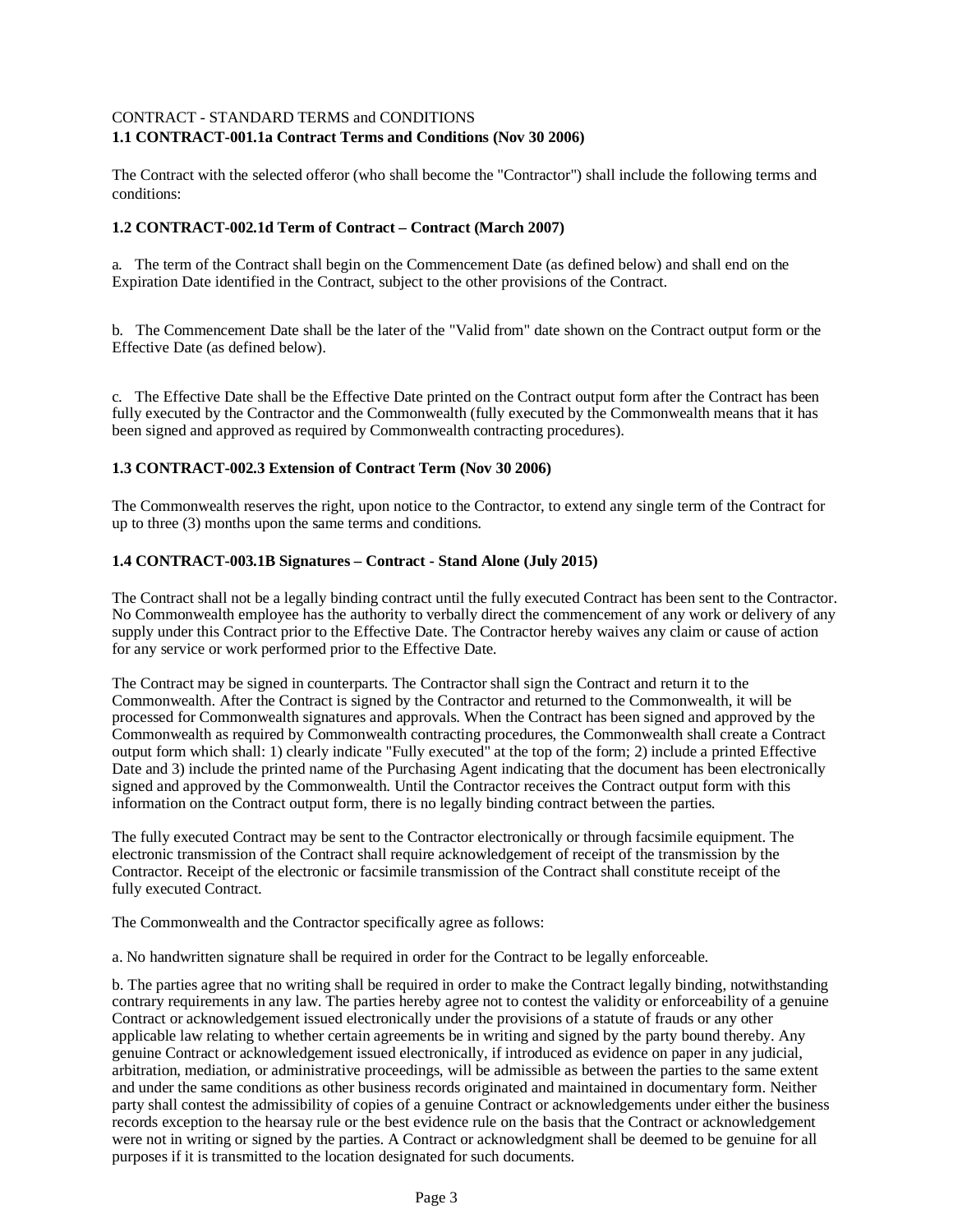c. Each party will immediately take steps to verify any document that appears to be obviously garbled in transmission or improperly formatted to include re-transmission of any such document if necessary.

## <span id="page-3-0"></span>**1.5 CONTRACT-004.1a Definitions (Oct 2013)**

As used in this Contract, these words shall have the following meanings:

a. Agency: The department, board, commission or other agency of the Commonwealth of Pennsylvania listed as the Purchasing Agency. If a COSTARS entity or external procurement activity has issued an order against this contract, that entity shall also be identified as "Agency".

b. Contracting Officer: The person authorized to administer this Contract for the Commonwealth and to make written determinations with respect to the Contract.

c. Days: Unless specifically indicated otherwise, days mean calendar days.

d. Developed Works or Developed Materials: All documents, sketches, drawings, designs, works, papers, files, reports, computer programs, computer documentation, data, records, software, samples or any other tangible material without limitation authored or prepared by Contractor as the work product covered in the scope of work for the Project.

e. Documentation: All materials required to support and convey information about the services required by this Contract. It includes, but is not necessarily restricted to, written reports and analyses, diagrams, maps, logical and physical designs, system designs, computer programs, flow charts, disks, and/or other machine-readable storage media.

f. Services: All Contractor activity necessary to satisfy the Contract.

## <span id="page-3-1"></span>**1.6 CONTRACT-005.1b Agency Purchase Orders (Oct 2013)**

The Agency may issue Purchase Orders against the Contract. These orders constitute the Contractor's authority to make delivery. All Purchase Orders received by the Contractor up to and including the expiration date of the Contract are acceptable and must be performed in accordance with the Contract. Each Purchase Order will be deemed to incorporate the terms and conditions set forth in the Contract.

Purchase Orders will not include an "ink" signature by the Agency. The electronically printed name of the purchaser represents the signature of that individual who has the authority, on behalf of the Commonwealth, to authorize the Contractor to proceed.

Purchase Orders may be issued electronically or through facsimile equipment. The electronic transmission of a purchase order shall require acknowledgement of receipt of the transmission by the Contractor. Receipt of the electronic or facsimile transmission of the Purchase Order shall constitute receipt of an order. Orders received by the Contractor after 4:00 p.m. will be considered received the following business day.

The Commonwealth and the Contractor specifically agree as follows:

a. No handwritten signature shall be required in order for the Contract or Purchase Order to be legally enforceable.

b. The parties agree that no writing shall be required in order to make the Purchase Order legally binding. The parties hereby agree not to contest the validity or enforceability of a Purchase Order or acknowledgement issued electronically under the provisions of a statute of frauds or any other applicable law relating to whether certain agreements be in writing and signed by the party bound thereby. Any Purchase Order or acknowledgement issued electronically, if introduced as evidence on paper in any judicial, arbitration, mediation, or administrative proceedings, will be admissible as between the parties to the same extent and under the same conditions as other business records originated and maintained in documentary form. Neither party shall contest the admissibility of copies of Purchase Orders or acknowledgements under either the business records exception to the hearsay rule or the best evidence rule on the basis that the Purchase Order or acknowledgement were not in writing or signed by the parties. A Purchase Order or acknowledgment shall be deemed to be genuine for all purposes if it is transmitted to the location designated for such documents.

c. Each party will immediately take steps to verify any document that appears to be obviously garbled in transmission or improperly formatted to include re-transmission of any such document if necessary.

Purchase Orders under ten thousand dollars (\$10,000) in total amount may also be made in person or by telephone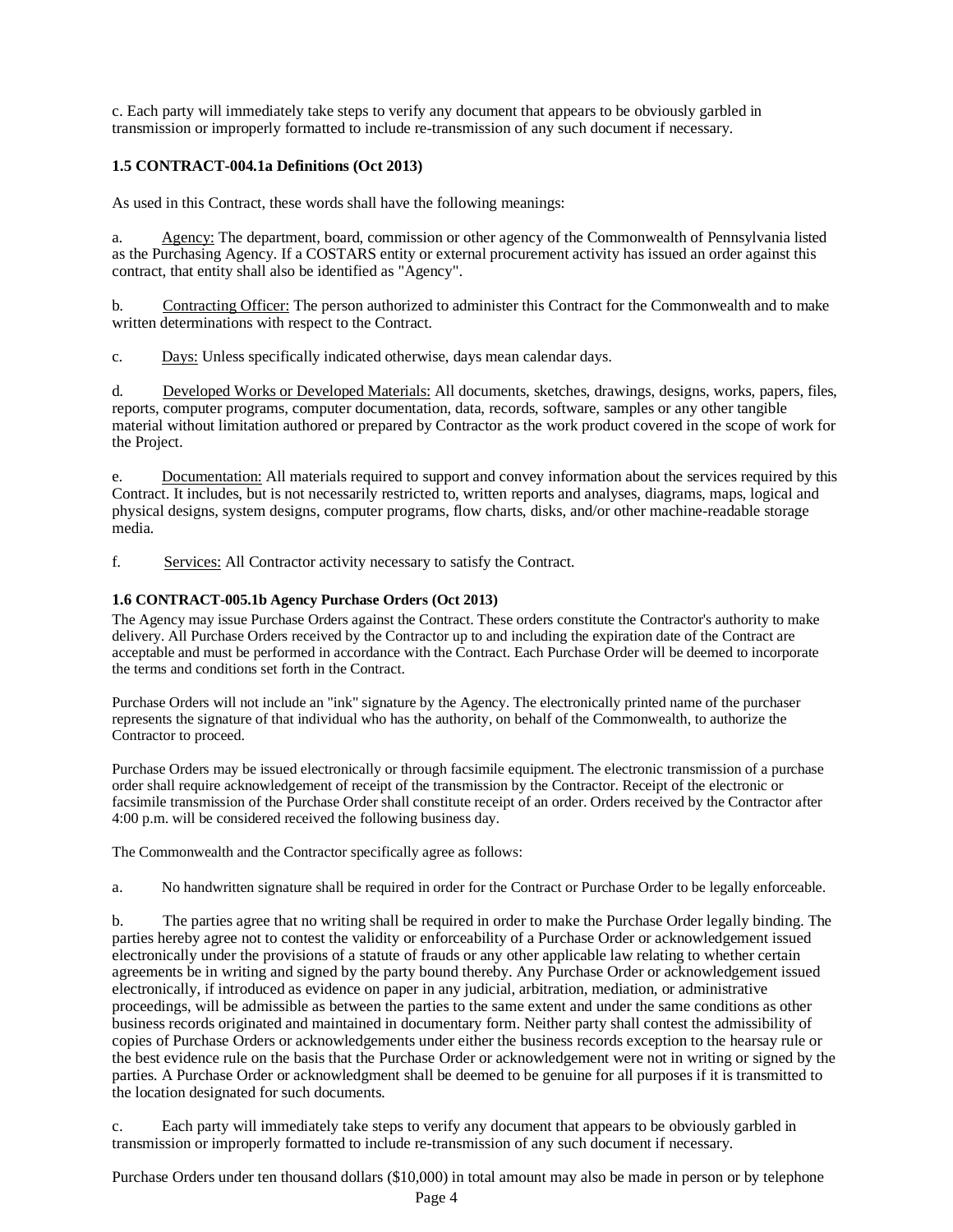using a Commonwealth Purchasing Card. When an order is placed by telephone, the Commonwealth agency shall provide the agency name, employee name, credit card number, and expiration date of the card. Contractors agree to accept payment through the use of the Commonwealth Purchasing Card.

## <span id="page-4-0"></span>**1.7 CONTRACT-006.1 Independent Prime Contractor (Oct 2006)**

In performing its obligations under the Contract, the Contractor will act as an independent contractor and not as an employee or agent of the Commonwealth. The Contractor will be responsible for all services in this Contract whether or not Contractor provides them directly. Further, the Contractor is the sole point of contact with regard to all contractual matters, including payment of any and all charges resulting from the Contract.

## <span id="page-4-1"></span>**1.8 CONTRACT-007.01b Delivery of Services (Nov 30, 2006)**

The Contractor shall proceed with all due diligence in the performance of the services with qualified personnel, in accordance with the completion criteria set forth in the Contract.

## <span id="page-4-2"></span>**1.9 CONTRACT-007.02 Estimated Quantities (Nov 30, 2006)**

It shall be understood and agreed that any quantities listed in the Contract are estimated only and may be increased or decreased in accordance with the actual requirements of the Commonwealth and that the Commonwealth in accepting any bid or portion thereof, contracts only and agrees to purchase only the materials and services in such quantities as represent the actual requirements of the Commonwealth. The Commonwealth reserves the right to purchase materials and services covered under the Contract through a separate competitive procurement procedure, whenever Commonwealth deems it to be in its best interest.

## <span id="page-4-3"></span>**1.10 CONTRACT-008.1a Warranty (Oct 2006)**

The Contractor warrants that all items furnished, and all services performed by the Contractor, its agents and subcontractors shall be free and clear of any defects in workmanship or materials. Unless otherwise stated in the Contract, all items are warranted for a period of one year following delivery by the Contractor and acceptance by the Commonwealth. The Contractor shall repair, replace or otherwise correct any problem with the delivered item. When an item is replaced, it shall be replaced with an item of equivalent or superior quality without any additional cost to the Commonwealth.

## <span id="page-4-4"></span>**1.11 CONTRACT-009.1c Patent, Copyright, and Trademark Indemnity (Oct 2013)**

The Contractor warrants that it is the sole owner or author of, or has entered into a suitable legal agreement concerning either: a) the design of any product or process provided or used in the performance of the Contract which is covered by a patent, copyright, or trademark registration or other right duly authorized by state or federal law or b) any copyrighted matter in any report, document or other material provided to the Commonwealth under the contract.

The Contractor shall defend any suit or proceeding brought against the Commonwealth on account of any alleged patent, copyright or trademark infringement in the United States of any of the products provided or used in the performance of the Contract.

This is upon condition that the Commonwealth shall provide prompt notification in writing of such suit or proceeding; full right, authorization and opportunity to conduct the defense thereof; and full information and all reasonable cooperation for the defense of same.

As principles of governmental or public law are involved, the Commonwealth may participate in or choose to conduct, in its sole discretion, the defense of any such action.

If information and assistance are furnished by the Commonwealth at the Contractor's written request, it shall be at the Contractor's expense, but the responsibility for such expense shall be only that within the Contractor's written authorization.

The Contractor shall indemnify and hold the Commonwealth harmless from all damages, costs, and expenses, including attorney's fees that the Contractor or the Commonwealth may pay or incur by reason of any infringement or violation of the rights occurring to any holder of copyright, trademark, or patent interests and rights in any products provided or used in the performance of the Contract.

If any of the products provided by the Contractor in such suit or proceeding are held to constitute infringement and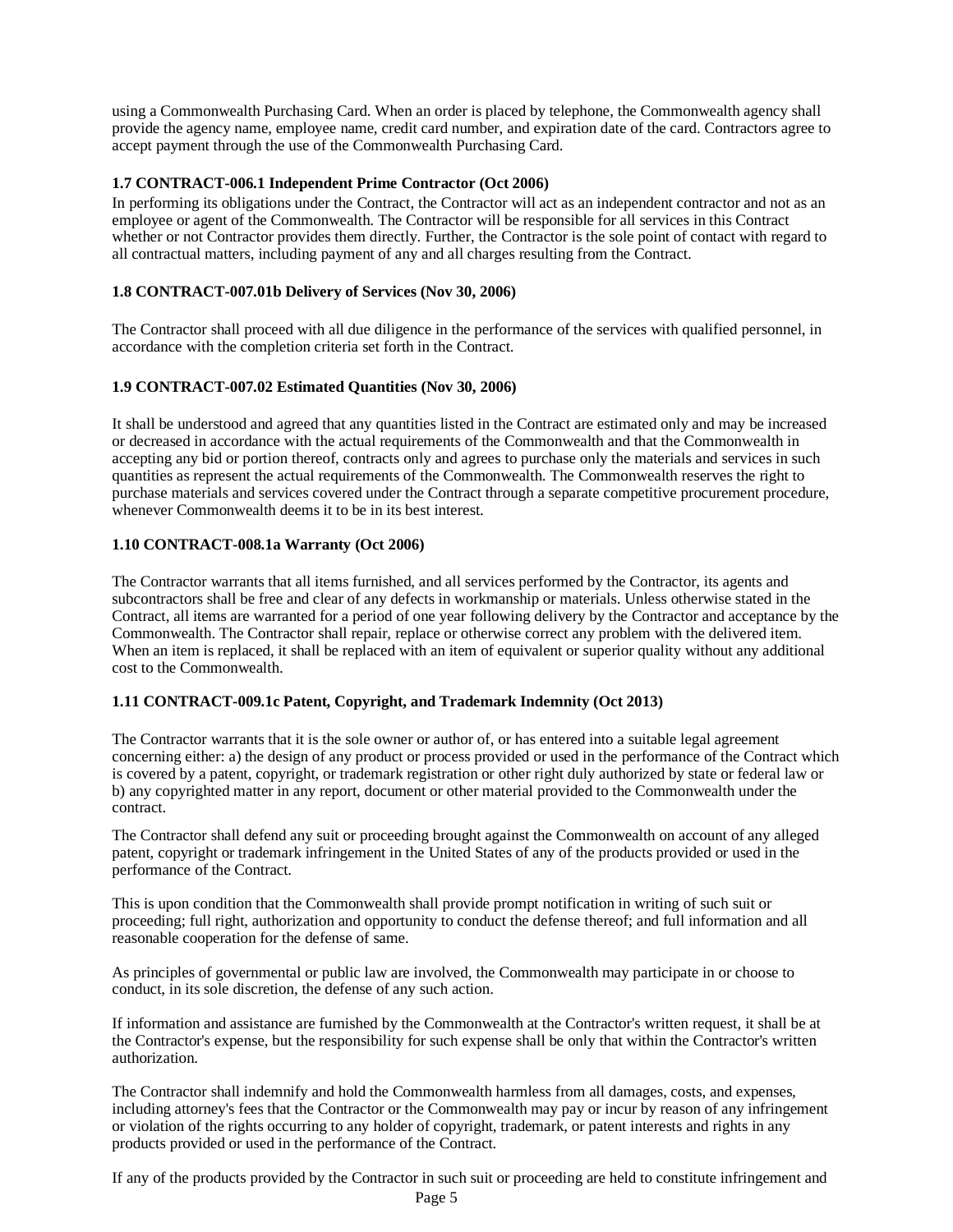the use is enjoined, the Contractor shall, at its own expense and at its option, either procure the right to continue use of such infringement products, replace them with non-infringement equal performance products or modify them so that they are no longer infringing.

If the Contractor is unable to do any of the preceding, the Contractor agrees to remove all the equipment or software which are obtained contemporaneously with the infringing product, or, at the option of the Commonwealth, only those items of equipment or software which are held to be infringing, and to pay the Commonwealth: 1) any amounts paid by the Commonwealth towards the purchase of the product, less straight line depreciation; 2) any license fee paid by the Commonwealth for the use of any software, less an amount for the period of usage; and 3) the pro rata portion of any maintenance fee representing the time remaining in any period of maintenance paid for. The obligations of the Contractor under this paragraph continue without time limit. No costs or expenses shall be incurred for the account of the Contractor without its written consent.

## <span id="page-5-0"></span>**1.12 CONTRACT-009.1d Ownership Rights (Oct 2006)**

The Commonwealth shall have unrestricted authority to reproduce, distribute, and use any submitted report, data, or material, and any software or modifications and any associated documentation that is designed or developed and delivered to the Commonwealth as part of the performance of the Contract.

## <span id="page-5-1"></span>**1.13 CONTRACT-010.1a Acceptance (Oct 2006)**

No item(s) received by the Commonwealth shall be deemed accepted until the Commonwealth has had a reasonable opportunity to inspect the item(s). Any item(s) which is discovered to be defective or fails to conform to the specifications may be rejected upon initial inspection or at any later time if the defects contained in the item(s) or the noncompliance with the specifications were not reasonably ascertainable upon the initial inspection. It shall thereupon become the duty of the Contractor to remove rejected item(s) from the premises without expense to the Commonwealth within fifteen (15) days after notification. Rejected item(s) left longer than fifteen (15) days will be regarded as abandoned, and the Commonwealth shall have the right to dispose of them as its own property and shall retain that portion of the proceeds of any sale which represents the Commonwealth's costs and expenses in regard to the storage and sale of the item(s). Upon notice of rejection, the Contractor shall immediately replace all such rejected item(s) with others conforming to the specifications and which are not defective. If the Contractor fails, neglects or refuses to do so, the Commonwealth shall then have the right to procure a corresponding quantity of such item(s), and deduct from any monies due or that may thereafter become due to the Contractor, the difference between the price stated in the Contract and the cost thereof to the Commonwealth.

## <span id="page-5-2"></span>**1.14 CONTRACT-011.1a Compliance With Law (Oct 2006)**

The Contractor shall comply with all applicable federal and state laws and regulations and local ordinances in the performance of the Contract.

#### <span id="page-5-3"></span>**1.15 CONTRACT-013.1 Environmental Provisions (Oct 2006)**

In the performance of the Contract, the Contractor shall minimize pollution and shall strictly comply with all applicable environmental laws and regulations, including, but not limited to: the Clean Streams Law Act of June 22, 1937 (P.L. 1987, No. 394), as amended 35 P.S. Section 691.601 et seq.; the Pennsylvania Solid Waste Management Act, Act of July 7, 1980 (P.L. 380, No. 97), as amended, 35 P.S. Section 6018.101 et seq.; and the Dam Safety and Encroachment Act, Act of November 26, 1978 (P.L. 1375, No. 325), as amended, 32 P.S. Section 693.1.

#### <span id="page-5-4"></span>**1.16 CONTRACT-014.1 Post-Consumer Recycled Content (June 2016)**

Except as specifically waived by the Department of General Services in writing, any products which are provided to the Commonwealth as a part of the performance of the Contract must meet the minimum percentage levels for total recycled content as specified by the Environmental Protection Agency in its Comprehensive Procurement Guidelines, which can be found at [https://www.epa.gov/smm/comprehensive-procurement-guideline-cpg-program.](http://www.epa.gov/smm/comprehensive-procurement-guideline-cpg-program)

#### <span id="page-5-5"></span>**1.17 CONTRACT-014.3 Recycled Content Enforcement (Feb 2009)**

The Contractor may be required, after delivery of the Contract item(s), to provide the Commonwealth with documentary evidence that the item(s) was in fact produced with the required minimum percentage of post-consumer and recovered material content.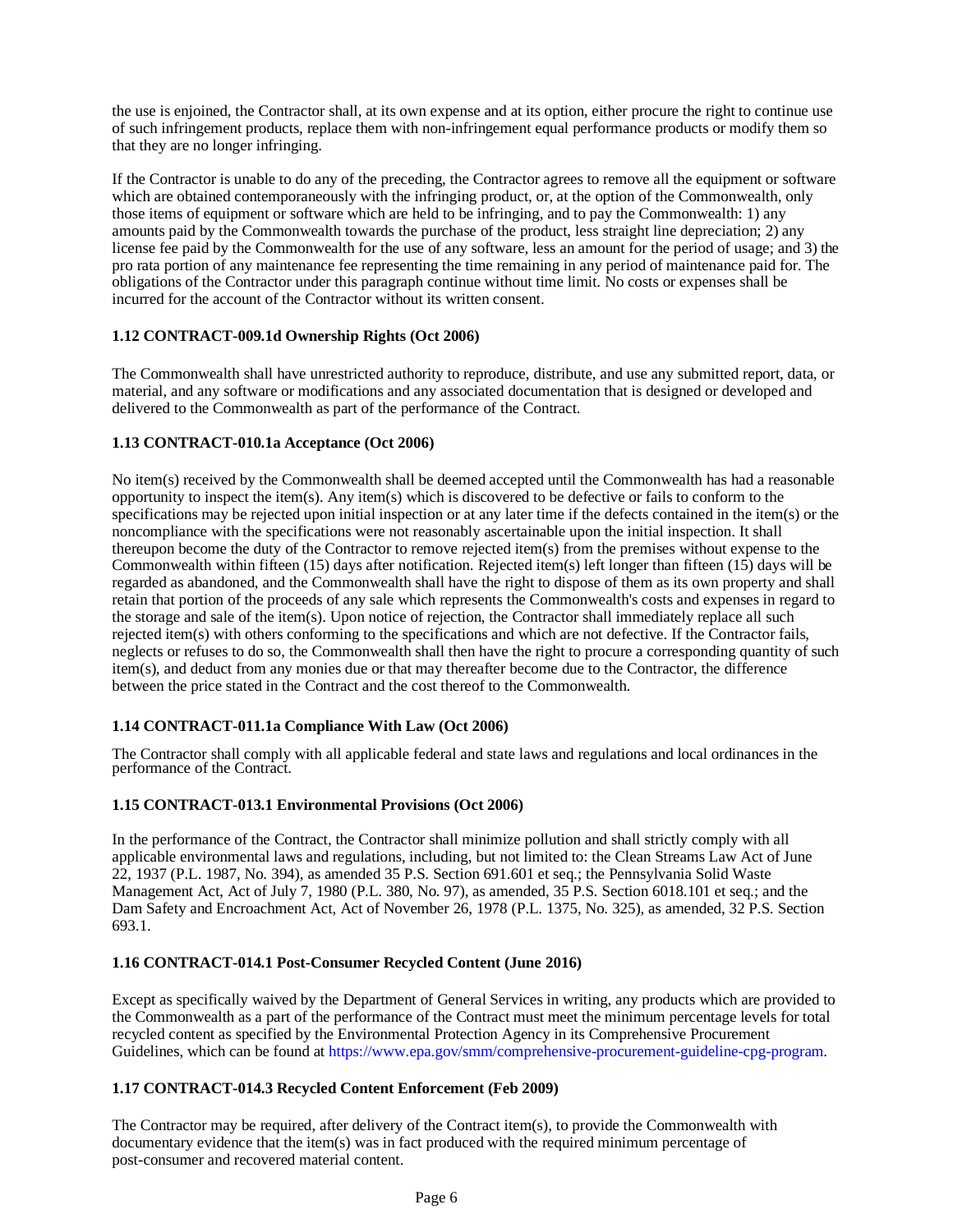## <span id="page-6-0"></span>**1.18 CONTRACT-015.2 Billing Requirements (February 2012)**

Unless the Contractor has been authorized by the Commonwealth for Evaluated Receipt Settlement or Vendor Self-Invoicing, the Contractor shall include in all of its invoices the following minimum information:

- Vendor name and "Remit to" address, including SAP Vendor number;
- Bank routing information, if ACH;
- SAP Purchase Order number;
- Delivery Address, including name of Commonwealth agency;

- Description of the supplies/services delivered in accordance with SAP Purchase Order (include purchase order line number if possible);

- Quantity provided;
- Unit price;
- Price extension;
- Total price; and
- Delivery date of supplies or services.

If an invoice does not contain the minimum information set forth in this paragraph, the Commonwealth may return the invoice as improper. If the Commonwealth returns an invoice as improper, the time for processing a payment will be suspended until the Commonwealth receives a correct invoice. The Contractor may not receive payment until the Commonwealth has received a correct invoice.

Contractors are required to establish separate billing accounts with each using agency and invoice them directly. Each invoice shall be itemized with adequate detail and match the line item on the Purchase Order. In no instance shall any payment be made for services to the Contractor that are not in accordance with the prices on the Purchase Order, the Contract, updated price lists or any discounts negotiated by the purchasing agency.

## <span id="page-6-1"></span>**1.19 CONTRACT-016.1 Payment (Oct 2006)**

- a. The Commonwealth shall put forth reasonable efforts to make payment by the required payment date. The required payment date is: (a) the date on which payment is due under the terms of the Contract; (b) thirty (30) days after a proper invoice actually is received at the "Bill To" address if a date on which payment is due is not specified in the Contract (a "proper" invoice is not received until the Commonwealth accepts the service as satisfactorily performed); or (c) the payment date specified on the invoice if later than the dates established by (a) and (b) above. Payment may be delayed if the payment amount on an invoice is not based upon the price(s) as stated in the Contract. If any payment is not made within fifteen (15) days after the required payment date, the Commonwealth may pay interest as determined by the Secretary of Budget in accordance with Act No. 266 of 1982 and regulations promulgated pursuant thereto. Payment should not be construed by the Contractor as acceptance of the service performed by the Contractor. The Commonwealth reserves the right to conduct further testing and inspection after payment, but within a reasonable time after performance, and to reject the service if such post payment testing or inspection discloses a defect or a failure to meet specifications. The Contractor agrees that the Commonwealth may set off the amount of any state tax liability or other obligation of the Contractor or its subsidiaries to the Commonwealth against any payments due the Contractor under any contract with the Commonwealth.
- b. The Commonwealth shall have the option of using the Commonwealth purchasing card to make purchases under the Contract or Purchase Order. The Commonwealth's purchasing card is similar to a credit card in that there will be a small fee which the Contractor will be required to pay, and the Contractor will receive payment directly from the card issuer rather than the Commonwealth. Any and all fees related to this type of payment are the responsibility of the Contractor. In no case will the Commonwealth allow increases in prices to offset credit card fees paid by the Contractor, or any other charges incurred by the Contractor, unless specifically stated in the terms of the Contract or Purchase Order.

#### <span id="page-6-2"></span>**1.20 CONTRACT-016.2 Payment – Electronic Funds Transfer (2021)**

- a. Documents, or referenced documents, contained within the ITQ Terms and Conditions shall not be submitted when applying to the ITQ. Any and all documents contained, or referenced, within the ITQ Terms and Conditions shall be included in Request for Quotes, issued from this ITQ, with direction to complete and submit as applicable.
- b. The Contractor must submit a unique invoice number with each invoice submitted. The unique invoice number will be listed on the Commonwealth's ACH remittance advice to enable the Contractor to properly apply the state agency's payment to the respective invoice or program.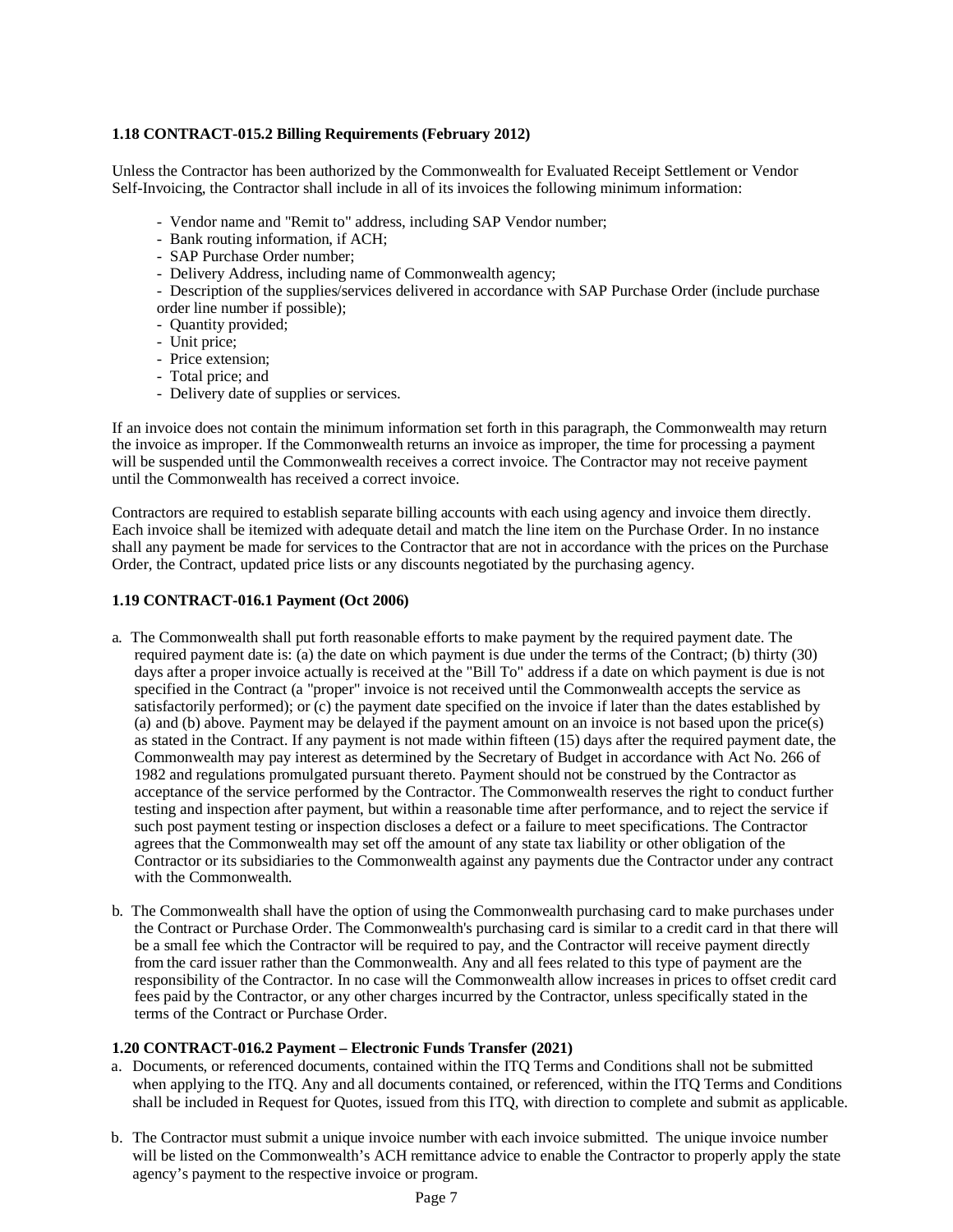c. It is the responsibility of the Contractor to ensure that the ACH information contained in the Commonwealth's Master Database is accurate and complete. Failure to maintain accurate and complete information may result in delays in payments.

## <span id="page-7-0"></span>**1.21 CONTRACT-017.1 Taxes (Dec 5, 2006)**

The Commonwealth is exempt from all excise taxes imposed by the Internal Revenue Service and has accordingly registered with the Internal Revenue Service to make tax free purchases under Registration No. 23-23740001-K. With the exception of purchases of the following items, no exemption certificates are required, and none will be issued: undyed diesel fuel, tires, trucks, gas guzzler emergency vehicles, and sports fishing equipment. The Commonwealth is also exempt from Pennsylvania state sales tax, local sales tax, public transportation assistance taxes and fees and vehicle rental tax. The Department of Revenue regulations provide that exemption certificates are not required for sales made to governmental entities and none will be issued. Nothing in this paragraph is meant to exempt a construction contractor from the payment of any of these taxes or fees which are required to be paid with respect to the purchase, use, rental, or lease of tangible personal property or taxable services used or transferred in connection with the performance of a construction contract.

## <span id="page-7-1"></span>**1.22 CONTRACT-018.1 Assignment of Antitrust Claims (Oct 2006)**

The Contractor and the Commonwealth recognize that in actual economic practice, overcharges by the Contractor's suppliers resulting from violations of state or federal antitrust laws are in fact borne by the Commonwealth. As part of the consideration for the award of the Contract, and intending to be legally bound, the Contractor assigns to the Commonwealth all right, title and interest in and to any claims the Contractor now has, or may acquire, under state or federal antitrust laws relating to the products and services which are the subject of this Contract.

#### <span id="page-7-2"></span>**1.23 CONTRACT-019.1 Hold Harmless Provision (Nov 30, 2006)**

- a. The Contractor shall hold the Commonwealth harmless from and indemnify the Commonwealth against any and all third- party claims, demands and actions based upon or arising out of any activities performed by the Contractor and its employees and agents under this Contract, provided the Commonwealth gives Contractor prompt notice of any such claim of which it learns. Pursuant to the Commonwealth Attorneys Act (71 P.S. Section 732-101, et seq.), the Office of Attorney General (OAG) has the sole authority to represent the Commonwealth in actions brought against the Commonwealth. The OAG may, however, in its sole discretion and under such terms as it deems appropriate, delegate its right of defense. If OAG delegates the defense to the Contractor, the Commonwealth will cooperate with all reasonable requests of Contractor made in the defense of such suits.
- b. Notwithstanding the above, neither party shall enter into any settlement without the other party's written consent, which shall not be unreasonably withheld. The Commonwealth may, in its sole discretion, allow the Contractor to control the defense and any related settlement negotiations.

#### <span id="page-7-3"></span>**1.24 CONTRACT-020.1 Audit Provisions (Oct 2006)**

The Commonwealth shall have the right, at reasonable times and at a site designated by the Commonwealth, to audit the books, documents and records of the Contractor to the extent that the books, documents and records relate to costs or pricing data for the Contract. The Contractor agrees to maintain records which will support the prices charged and costs incurred for the Contract. The Contract shall preserve books, documents and records that relate to costs or pricing data for the Contract for a period of three (3) years from the date of final payment. The Contractor shall give full and free access to all records to the Commonwealth and/or their authorized representatives.

## <span id="page-7-4"></span>**1.25 CONTRACT-021.1 Default (Oct 2013)**

a. The Commonwealth may, subject to the Force Majeure provisions of this Contract, and in addition to its other rights under the Contract, declare the Contractor in default by written notice thereof to the Contractor, and terminate (as provided in the Termination Provisions of this Contract) the whole or any part of this Contract or any Purchase Order for any of the following reasons:

- 1) Failure to begin work within the time specified in the Contract or Purchase Order or as otherwise specified;
- 2) Failure to perform the work with sufficient labor, equipment, or material to ensure the completion of the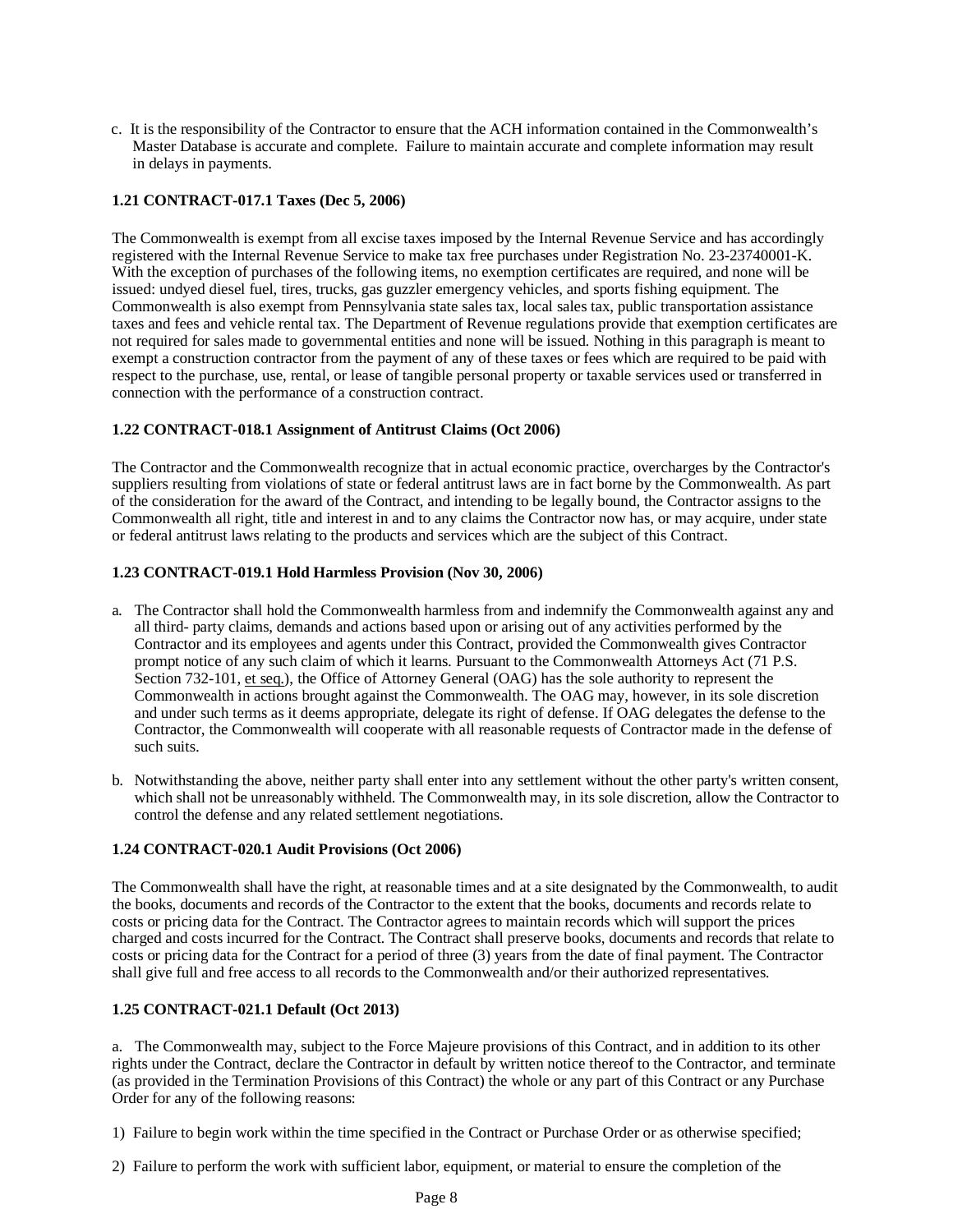specified work in accordance with the Contract or Purchase Order terms;

3) Unsatisfactory performance of the work;

4) Failure to deliver the awarded item(s) within the time specified in the Contract or Purchase Order or as otherwise specified;

- 5) Improper delivery;
- 6) Failure to provide an item(s) which is in conformance with the specifications referenced in the Contract or Purchase Order;
- 7) Delivery of a defective item;
- 8) Failure or refusal to remove material, or remove and replace any work rejected as defective or unsatisfactory;
- 9) Discontinuance of work without approval;
- 10) Failure to resume work, which has been discontinued, within a reasonable time after notice to do so;
- 11) Insolvency or bankruptcy;
- 12) Assignment made for the benefit of creditors;

13) Failure or refusal within 10 days after written notice by the Contracting Officer, to make payment or show cause why payment should not be made, of any amounts due for materials furnished, labor supplied or performed, for equipment rentals, or for utility services rendered;

- 14) Failure to protect, to repair, or to make good any damage or injury to property;
- 15) Breach of any provision of the Contract;
- 16) Failure to comply with representations made in the Contractor's bid/proposal; or
- 17) Failure to comply with applicable industry standards, customs, and practice.

b. In the event that the Commonwealth terminates this Contract or any Purchase Order in whole or in part as provided in Subparagraph a. above, the Commonwealth may procure, upon such terms and in such manner as it determines, items similar or identical to those so terminated, and the Contractor shall be liable to the Commonwealth for any reasonable excess costs for such similar or identical items included within the terminated part of the Contract or Purchase Order.

c. If the Contract or a Purchase Order is terminated as provided in Subparagraph a. above, the Commonwealth, in addition to any other rights provided in this paragraph, may require the Contractor to transfer title and deliver immediately to the Commonwealth in the manner and to the extent directed by the Contracting Officer, such partially completed items, including, where applicable, reports, working papers and other documentation, as the Contractor has specifically produced or specifically acquired for the performance of such part of the Contract or Purchase Order as has been terminated. Except as provided below, payment for completed work accepted by the Commonwealth shall be at the Contract price. Except as provided below, payment for partially completed items including, where applicable, reports and working papers, delivered to and accepted by the Commonwealth shall be in an amount agreed upon by the Contractor and Contracting Officer. The Commonwealth may withhold from amounts otherwise due the Contractor for such completed or partially completed works, such sum as the Contracting Officer determines to be necessary to protect the Commonwealth against loss.

d. The rights and remedies of the Commonwealth provided in this paragraph shall not be exclusive and are in addition to any other rights and remedies provided by law or under this Contract.

e. The Commonwealth's failure to exercise any rights or remedies provided in this paragraph shall not be construed to be a waiver by the Commonwealth of its rights and remedies in regard to the event of default or any succeeding event of default.

f. Following exhaustion of the Contractor's administrative remedies as set forth in the Contract Controversies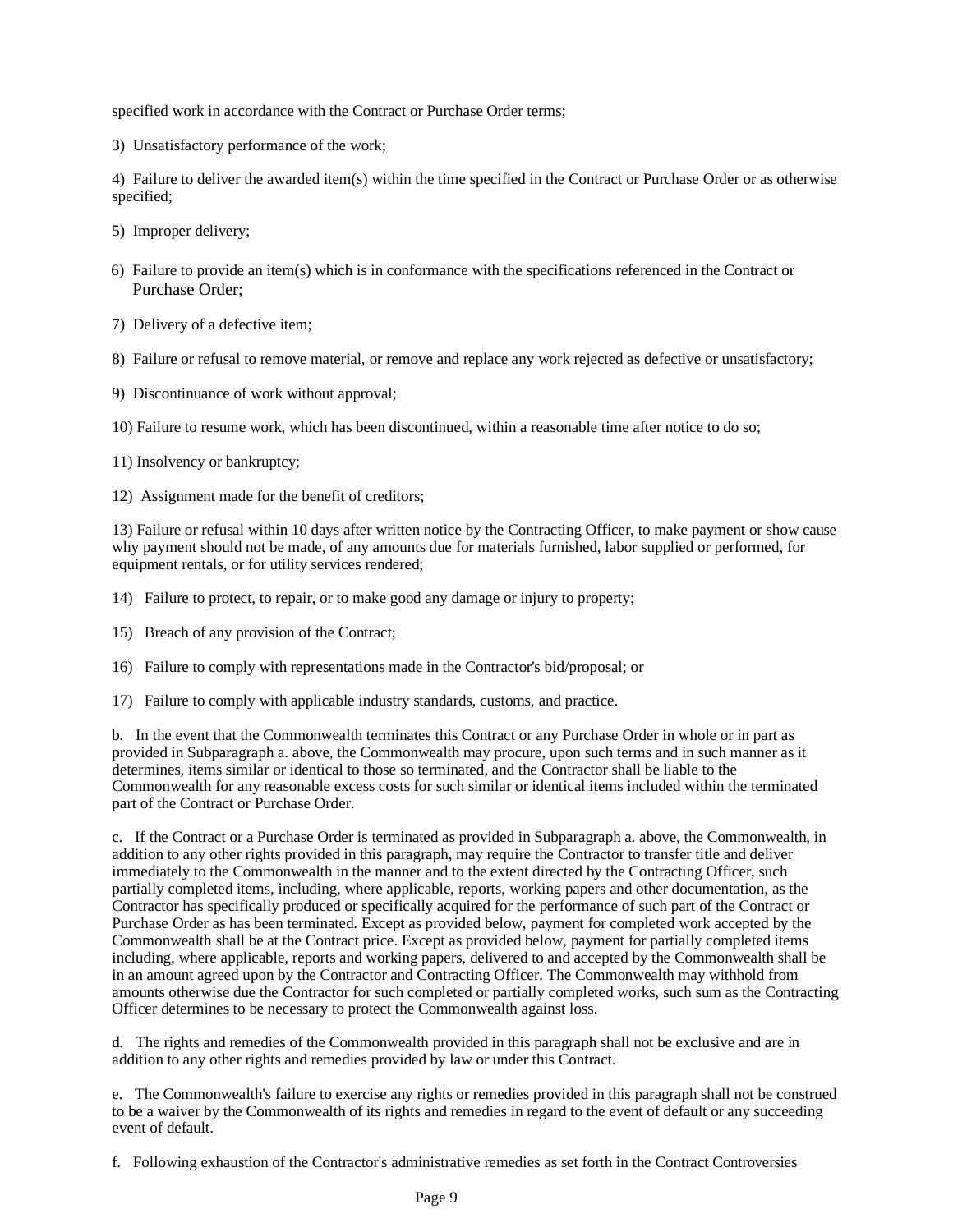Provision of the Contract, the Contractor's exclusive remedy shall be to seek damages in the Board of Claims.

## <span id="page-9-0"></span>**1.26 CONTRACT-022.1 Force Majeure (Oct 2006)**

Neither party will incur any liability to the other if its performance of any obligation under this Contract is prevented or delayed by causes beyond its control and without the fault or negligence of either party. Causes beyond a party's control may include, but aren't limited to, acts of God or war, changes in controlling law, regulations, orders or the requirements of any governmental entity, severe weather conditions, civil disorders, natural disasters, fire, epidemics and quarantines, general strikes throughout the trade, and freight embargoes.

The Contractor shall notify the Commonwealth orally within five (5) days and in writing within ten (10) days of the date on which the Contractor becomes aware, or should have reasonably become aware, that such cause would prevent or delay its performance. Such notification shall (i) describe fully such cause(s) and its effect on performance, (ii) state whether performance under the contract is prevented or delayed and (iii) if performance is delayed, state a reasonable estimate of the duration of the delay. The Contractor shall have the burden of proving that such cause(s) delayed or prevented its performance despite its diligent efforts to perform and shall produce such supporting documentation as the Commonwealth may reasonably request. After receipt of such notification, the Commonwealth may elect to cancel the Contract, cancel the Purchase Order, or to extend the time for performance as reasonably necessary to compensate for the Contractor's delay.

In the event of a declared emergency by competent governmental authorities, the Commonwealth by notice to the Contractor, may suspend all or a portion of the Contract or Purchase Order.

#### <span id="page-9-1"></span>**1.27 CONTRACT-023.1a Termination Provisions (Oct 2013)**

The Commonwealth has the right to terminate this Contract or any Purchase Order for any of the following reasons. Termination shall be effective upon written notice to the Contractor.

a. **TERMINATION FOR CONVENIENCE**: The Commonwealth shall have the right to terminate the Contract or a Purchase Order for its convenience if the Commonwealth determines termination to be in its best interest. The Contractor shall be paid for work satisfactorily completed prior to the effective date of the termination, but in no event shall the Contractor be entitled to recover loss of profits.

b. **NON-APPROPRIATION**: The Commonwealth's obligation to make payments during any Commonwealth fiscal year succeeding the current fiscal year shall be subject to availability and appropriation of funds. When funds (state and/or federal) are not appropriated or otherwise made available to support continuation of performance in a subsequent fiscal year period, the Commonwealth shall have the right to terminate the Contract or a Purchase Order. The Contractor shall be reimbursed for the reasonable value of any nonrecurring costs incurred but not amortized in the price of the supplies or services delivered under the Contract. Such reimbursement shall not include loss of profit, loss of use of money, or administrative or overhead costs. The reimbursement amount may be paid from any appropriations available for that purpose.

c. **TERMINATION FOR CAUSE**: The Commonwealth shall have the right to terminate the Contract or a Purchase Order for Contractor default under the Default Clause upon written notice to the Contractor. The Commonwealth shall also have the right, upon written notice to the Contractor, to terminate the Contract or a Purchase Order for other cause as specified in the Contract or by law. If it is later determined that the Commonwealth erred in terminating the Contract or a Purchase Order for cause, then, at the Commonwealth's discretion, the Contract or Purchase Order shall be deemed to have been terminated for convenience under the Subparagraph a.

#### <span id="page-9-2"></span>**1.28 CONTRACT-024.1 Contract Controversies (Oct 2011)**

a. In the event of a controversy or claim arising from the Contract, the Contractor must, within six months after the cause of action accrues, file a written claim with the contracting officer for a determination. The claim shall state all grounds upon which the Contractor asserts a controversy exists. If the Contractor fails to file a claim or files an untimely claim, the Contractor is deemed to have waived its right to assert a claim in any forum. At the time the claim is filed, or within sixty (60) days thereafter, either party may request mediation through the Commonwealth Office of General Counsel Dispute Resolution Program.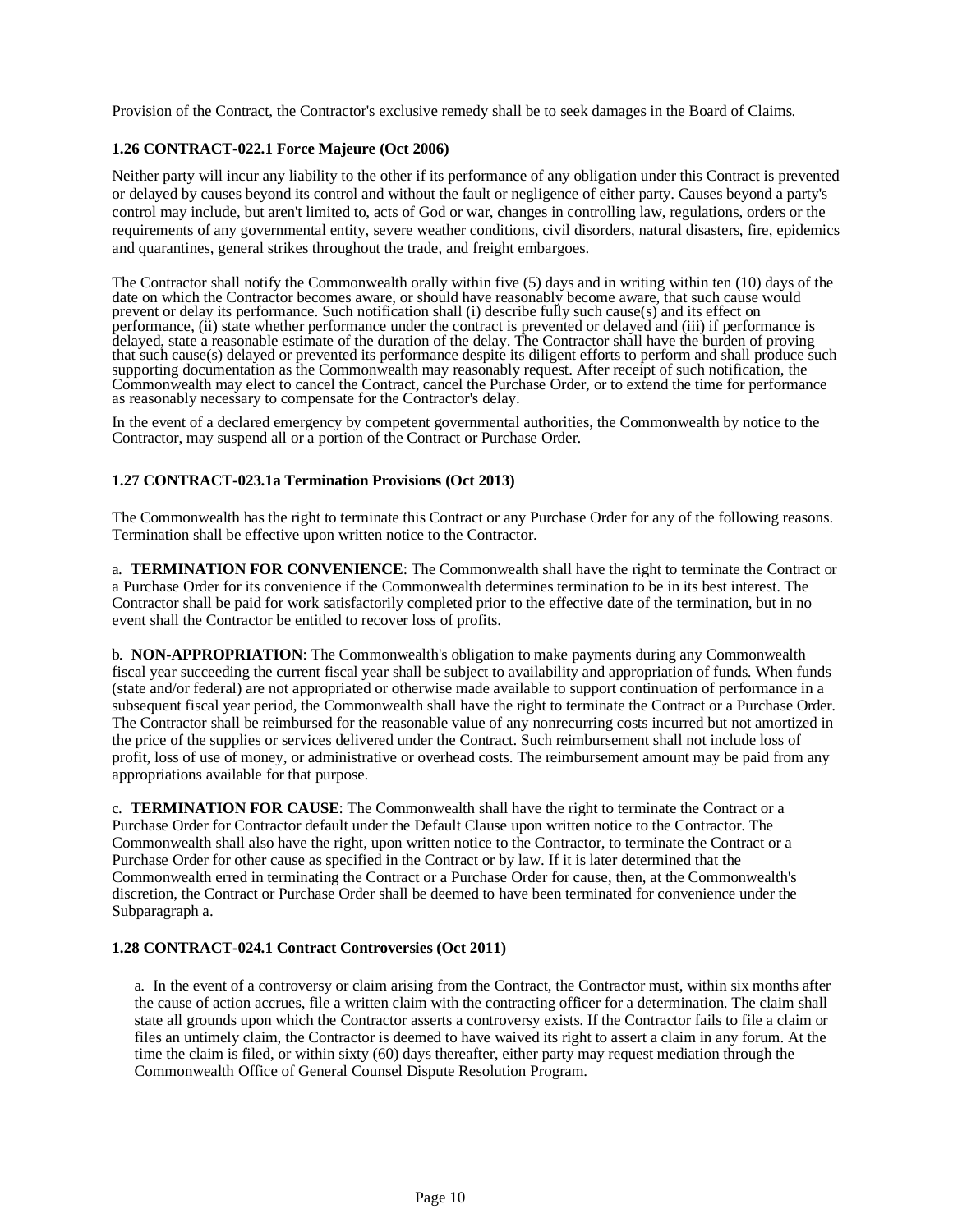b. If the Contractor or the contracting officer requests mediation and the other party agrees, the contracting officer shall promptly make arrangements for mediation. Mediation shall be scheduled so as to not delay the issuance of the final determination beyond the required 120 days after receipt of the claim if mediation is unsuccessful. If mediation is not agreed to or if resolution is not reached through mediation, the contracting officer shall review timely-filed claims and issue a final determination, in writing, regarding the claim. The final determination shall be issued within 120 days of the receipt of the claim, unless extended by consent of the contracting officer and the Contractor. The contracting officer shall send his/her written determination to the Contractor. If the contracting officer fails to issue a final determination within the 120 days (unless extended by consent of the parties), the claim shall be deemed denied. The contracting officer's determination shall be the final order of the purchasing agency.

c. Within fifteen (15) days of the mailing date of the determination denying a claim or within 135 days of filing a claim if, no extension is agreed to by the parties, whichever occurs first, the Contractor may file a statement of claim with the Commonwealth Board of Claims. Pending a final judicial resolution of a controversy or claim, the Contractor shall proceed diligently with the performance of the Contract in a manner consistent with the determination of the contracting officer and the Commonwealth shall compensate the Contractor pursuant to the terms of the Contract.

## <span id="page-10-0"></span>**1.29 CONTRACT-025.1 Assignability and Subcontracting (Oct 2013)**

a. Subject to the terms and conditions of this paragraph, this Contract shall be binding upon the parties and their respective successors and assigns.

b. The Contractor shall not subcontract with any person or entity to perform all or any part of the work to be performed under this Contract without the prior written consent of the Contracting Officer, which consent may be withheld at the sole and absolute discretion of the Contracting Officer.

c. The Contractor may not assign, in whole or in part, this Contract or its rights, duties, obligations, or responsibilities hereunder without the prior written consent of the Contracting Officer, which consent may be withheld at the sole and absolute discretion of the Contracting Officer.

d. Notwithstanding the foregoing, the Contractor may, without the consent of the Contracting Officer, assign its rights to payment to be received under the Contract, provided that the Contractor provides written notice of such assignment to the Contracting Officer together with a written acknowledgement from the assignee that any such payments are subject to all of the terms and conditions of this Contract.

e. For the purposes of this Contract, the term "assign" shall include, but shall not be limited to, the sale, gift, assignment, pledge, or other transfer of any ownership interest in the Contractor provided, however, that the term shall not apply to the sale or other transfer of stock of a publicly traded company.

f . Any assignment consented to by the Contracting Officer shall be evidenced by a written assignment agreement executed by the Contractor and its assignee in which the assignee agrees to be legally bound by all of the terms and conditions of the Contract and to assume the duties, obligations, and responsibilities being assigned.

g. A change of name by the Contractor, following which the Contractor's federal identification number remains unchanged, shall not be considered to be an assignment hereunder. The Contractor shall give the Contracting Officer written notice of any such change of name.

## <span id="page-10-1"></span>**1.30 CONTRACT-026.1 Other Contractors (Oct 2006)**

The Commonwealth may undertake or award other contracts for additional or related work, and the Contractor shall fully cooperate with other contractors and Commonwealth employees and coordinate its work with such additional work as may be required. The Contractor shall not commit or permit any act that will interfere with the performance of work by any other contractor or by Commonwealth employees. This paragraph shall be included in the Contracts of all contractors with which this Contractor will be required to cooperate. The Commonwealth shall equitably enforce this paragraph as to all contractors to prevent the imposition of unreasonable burdens on any contractor.

#### <span id="page-10-2"></span>**1.31 CONTRACT-027.1 Nondiscrimination/Sexual Harassment Clause (August 2018)**

The Contractor agrees:

**1.** In the hiring of any employee(s) for the manufacture of supplies, performance of work, or any other activity required under the contract or any subcontract, the Contractor, each subcontractor, or any person acting on behalf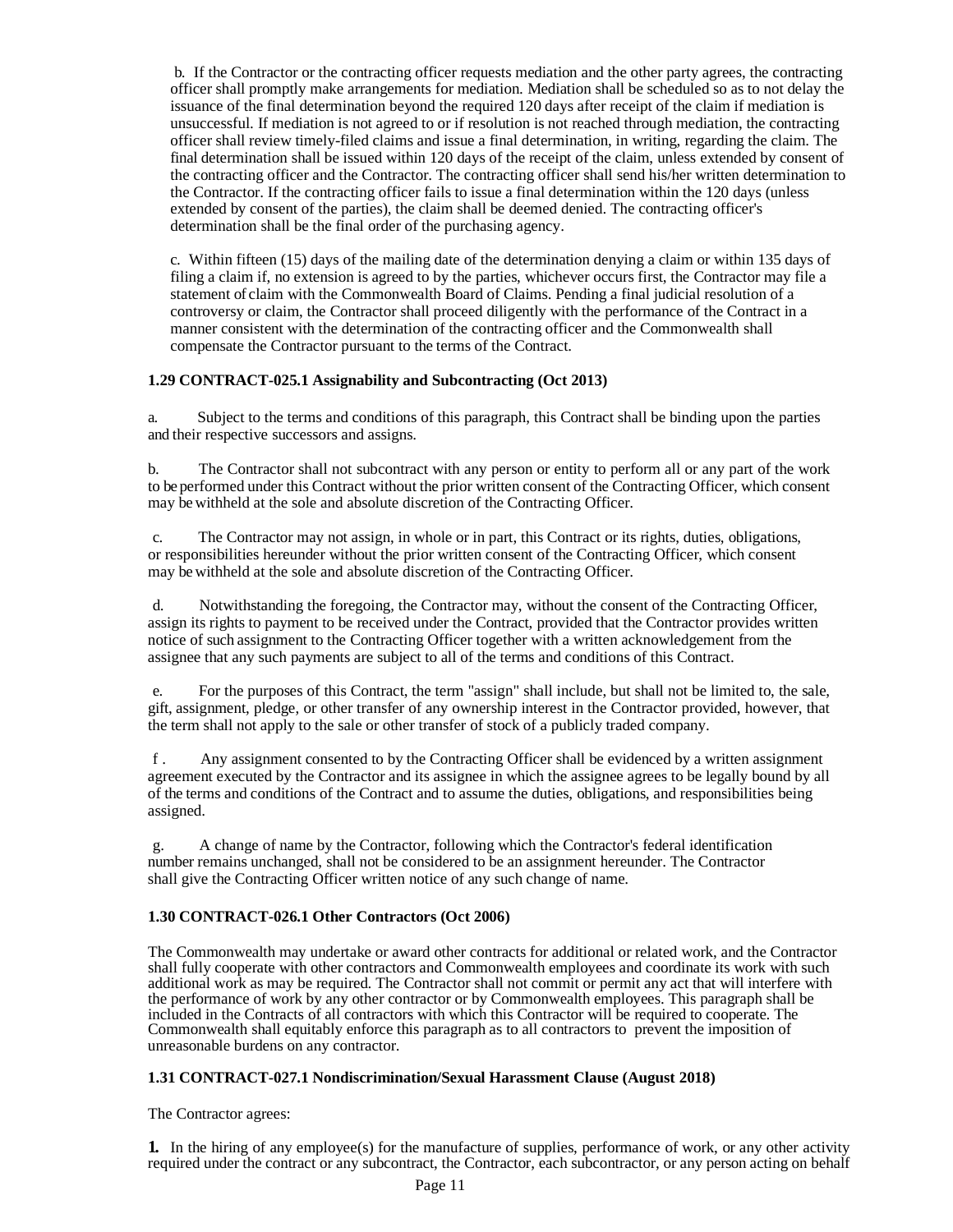of the Contractor or subcontractor shall not discriminate by reason of race, gender, creed, color, sexual orientation, gender identity or expression, or in violation of the *Pennsylvania Human Relations Act* (PHRA) and applicable federal laws, against any citizen of this Commonwealth who is qualified and available to perform the work to which the employment relates.

**2.** Neither the Contractor nor any subcontractor nor any person on their behalf shall in any manner discriminate by reason of race, gender, creed, color, sexual orientation, gender identity or expression, or in violation of the PHRA and applicable federal laws, against or intimidate any employee involved in the manufacture of supplies, the performance of work, or any other activity required under the contract.

**3.** Neither the Contractor nor any subcontractor nor any person on their behalf shall in any manner discriminate by reason of race, gender, creed, color, sexual orientation, gender identity or expression, or in violation of the PHRA and applicable federal laws, in the provision of services under the contract.

**4.** Neither the Contractor nor any subcontractor nor any person on their behalf shall in any manner discriminate against employees by reason of participation in or decision to refrain from participating in labor activities protected under the *Public Employee Relations Act*, *Pennsylvania Labor Relations Act* or *National Labor Relations Act,* as applicable and to the extent determined by entities charged with such Acts' enforcement, and shall comply with any provision of law establishing organizations as employees' exclusive representatives.

**5.** The Contractor and each subcontractor shall establish and maintain a written nondiscrimination and sexual harassment policy and shall inform their employees in writing of the policy. The policy must contain a provision that sexual harassment will not be tolerated and employees who practice it will be disciplined. Posting this Nondiscrimination/Sexual Harassment Clause conspicuously in easily accessible and well-lighted places customarily frequented by employees and at or near where the contracted services are performed shall satisfy this requirement for employees with an established work site.

**6.** The Contractor and each subcontractor shall not discriminate by reason of race, gender, creed, color, sexual orientation, gender identity or expression, or in violation of PHRA and applicable federal laws, against any subcontractor or supplier who is qualified to perform the work to which the contract relates.

**7.** The Contractor and each subcontractor represent that it is presently in compliance with and will maintain compliance with all applicable federal, state, and local laws, regulations and policies relating to nondiscrimination and sexual harassment. The Contractor and each subcontractor further represent that it has filed a Standard Form 100 Employer Information Report ("EEO-1") with the U.S. Equal Employment Opportunity Commission ("EEOC") and shall file an annual EEO-1 report with the EEOC as required for employers' subject to *Title VII* of the *Civil Rights Act of 1964*, as amended, that have 100 or more employees and employers that have federal government contracts or first-tier subcontracts and have 50 or more employees. The Contractor and each subcontractor shall, upon request and within the time periods requested by the Commonwealth, furnish all necessary employment documents and records, including EEO-1 reports, and permit access to their books, records, and accounts by the contracting agency and the Bureau of Diversity, Inclusion and Small Business Opportunities for purpose of ascertaining compliance with provisions of this Nondiscrimination/Sexual Harassment Clause.

**8.** The Contractor shall include the provisions of this Nondiscrimination/Sexual Harassment Clause in every subcontract so that those provisions applicable to subcontractors will be binding upon each subcontractor.

**9.** The Contractor's and each subcontractor's obligations pursuant to these provisions are ongoing from and after the effective date of the contract through the termination date thereof. Accordingly, the Contractor and each subcontractor shall have an obligation to inform the Commonwealth if, at any time during the term of the contract, it becomes aware of any actions or occurrences that would result in violation of these provisions.

**10.** The Commonwealth may cancel or terminate the contract and all money due or to become due under the contract may be forfeited for a violation of the terms and conditions of this Nondiscrimination/Sexual Harassment Clause. In addition, the agency may proceed with debarment or suspension and may place the Contractor in the Contractor Responsibility File.

## <span id="page-11-0"></span>**1.32 CONTRACT-028.1 Contractor Integrity Provisions (Jan 2015)**

It is essential that those who seek to contract with the Commonwealth of Pennsylvania ("Commonwealth") observe high standards of honesty and integrity. They must conduct themselves in a manner that fosters public confidence in the integrity of the Commonwealth contracting and procurement process.

**1. DEFINITIONS.** For purposes of these Contractor Integrity Provisions, the following terms shall have the meanings found in this Section:

**a. "Affiliate"** means two or more entities where (a) a parent entity owns more than fifty percent of the voting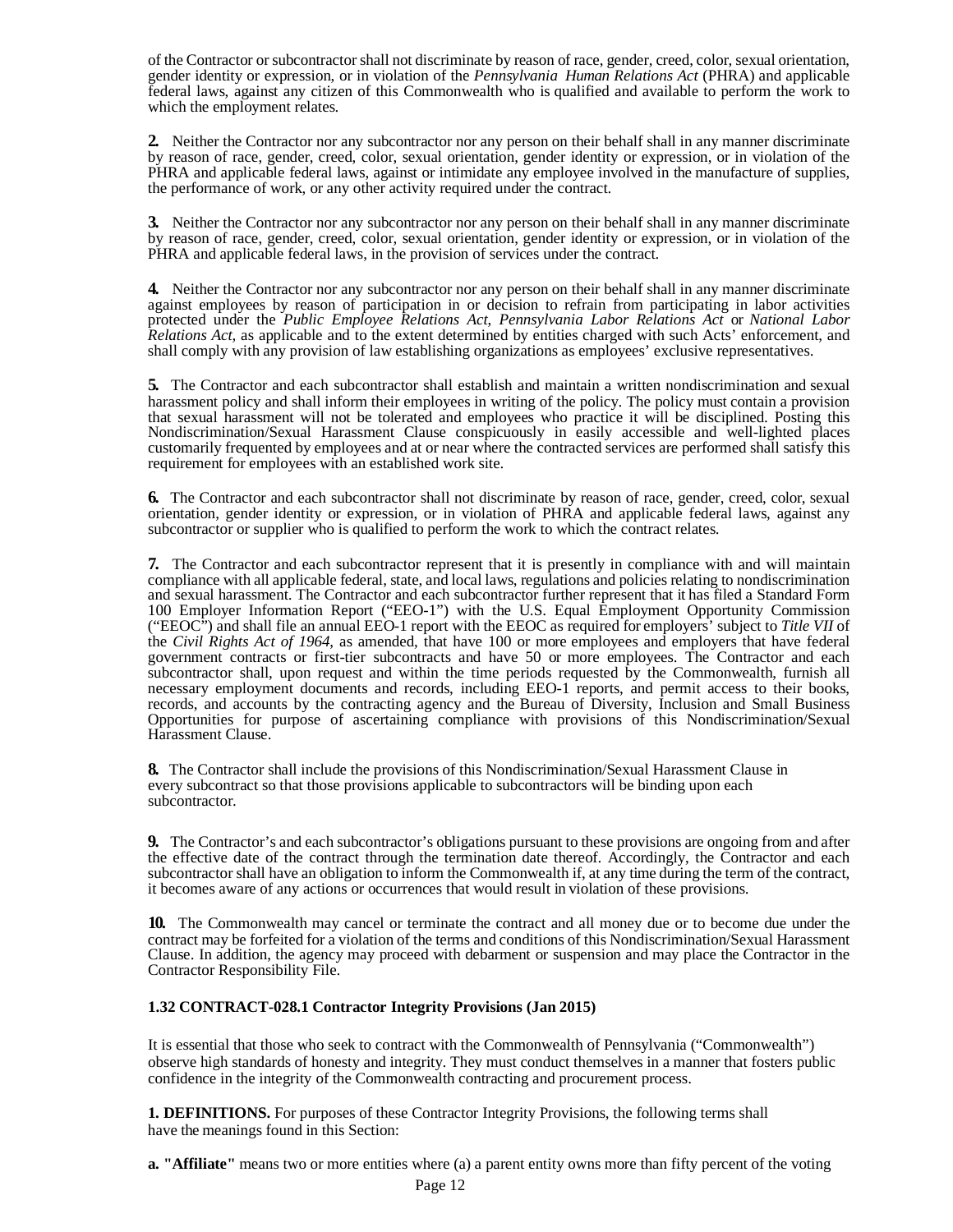stock of each of the entities; or (b) a common shareholder or group of shareholders owns more than fifty percent of the voting stock of each of the entities; or (c) the entities have a common proprietor or general partner.

**b. "Consent"** means written permission signed by a duly authorized officer or employee of the Commonwealth, provided that where the material facts have been disclosed, in writing, by prequalification, bid, proposal, or contractual terms, the Commonwealth shall be deemed to have consented by virtue of the execution of this contract.

**c. "Contractor"** means the individual or entity, that has entered into this contract with the Commonwealth.

**d. "Contractor Related Parties"** means any affiliates of the Contractor and the Contractor's executive officers, Pennsylvania officers and directors, or owners of 5 percent or more interest in the Contractor.

**e. "Financial Interest"** means either:

**(1)** Ownership of more than a five percent interest in any business; or

**(2)** Holding a position as an officer, director, trustee, partner, employee, or holding any position of management.

**f. "Gratuity"** means tendering, giving, or providing anything of more than nominal monetary value including, but not limited to, cash, travel, entertainment, gifts, meals, lodging, loans, subscriptions, advances, deposits of money, services, employment, or contracts of any kind. The exceptions set forth in the *Governor's Code of Conduct, Executive Order 1980-18*, the *4 Pa. Code §7.153(b)*, shall apply.

**g. "Non-bid Basis"** means a contract awarded or executed by the Commonwealth with Contractor without seeking bids or proposals from any other potential bidder or offeror.

**2.** In furtherance of this policy, Contractor agrees to the following:

**a.** Contractor shall maintain the highest standards of honesty and integrity during the performance of this contract and shall take no action in violation of state or federal laws or regulations or any other applicable laws or regulations, or other requirements applicable to Contractor or that govern contracting or procurement with the Commonwealth.

**b.** Contractor shall establish and implement a written business integrity policy, which includes, at a minimum, the requirements of these provisions as they relate to the Contractor activity with the Commonwealth and Commonwealth employees, and which is made known to all Contractor employees. Posting these Contractor Integrity Provisions conspicuously in easily accessible and well-lighted places customarily frequented by employees and at or near where the contract services are performed shall satisfy this requirement.

**c.** Contractor, its affiliates, agents, employees and anyone in privity with Contractor shall not accept, agree to give, offer, confer or agree to confer or promise to confer, directly or indirectly, any gratuity or pecuniary benefit to any person, or to influence or attempt to influence any person in violation of any federal or state law, regulation, executive order of the Governor of Pennsylvania, statement of policy, management directive or any other published standard of the Commonwealth in connection with performance of work under this contract, except as provided in this contract.

**d.** Contractor shall not have a financial interest in any other contractor, subcontractor, or supplier providing services, labor or material under this contract, unless the financial interest is disclosed to the Commonwealth in writing and the Commonwealth consents to Contractor's financial interest prior to Commonwealth execution of the contract. Contractor shall disclose the financial interest to the Commonwealth at the time of bid or proposal submission, or if no bids or proposals are solicited, no later than the Contractor's submission of the contract signed by Contractor.

**e.** Contractor certifies to the best of its knowledge and belief that within the last five (5) years Contractor or Contractor Related Parties have not:

**(1)** been indicted or convicted of a crime involving moral turpitude or business honesty or integrity in any jurisdiction;

**(2)** been suspended, debarred or otherwise disqualified from entering into any contract with any governmental agency;

**(3)** had any business license or professional license suspended or revoked;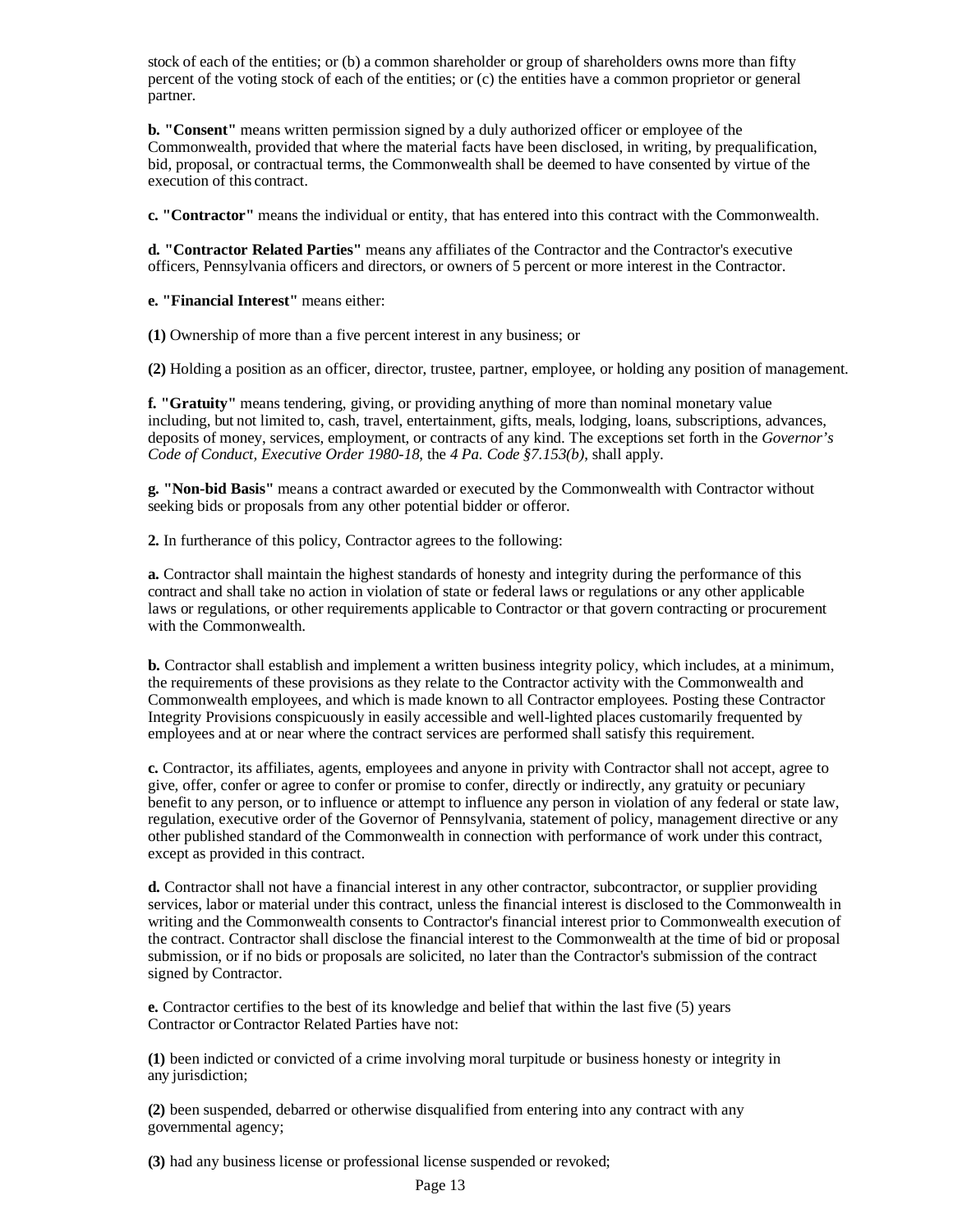**(4)** had any sanction or finding of fact imposed as a result of a judicial or administrative proceeding related to fraud, extortion, bribery, bid rigging, embezzlement, misrepresentation, or anti-trust; and

**(5)** been, and is not currently, the subject of a criminal investigation by any federal, state or local prosecuting or investigative agency and/or civil anti-trust investigation by any federal, state or local prosecuting or investigative agency.

If Contractor cannot so certify to the above, then it must submit along with its bid, proposal or contract a written explanation of why such certification cannot be made and the Commonwealth will determine whether a contract may be entered into with the Contractor. The Contractor's obligation pursuant to this certification is ongoing from and after the effective date of the contract through the termination date thereof. Accordingly, the Contractor shall have an obligation to immediately notify the Commonwealth in writing if at any time during the term of the contract it becomes aware of any event which would cause the Contractor's certification or explanation to change. Contractor acknowledges that the Commonwealth may, in its sole discretion, terminate the contract for cause if it learns that any of the certifications made herein are currently false due to intervening factual circumstances or were false or should have been known to be false when entering into the contract.

*f.* Contractor shall comply with the requirements of the *Lobbying Disclosure Act (65 Pa.C.S. §13A01 et seq.)*  regardless of the method of award. If this contract was awarded on a Non-bid Basis, Contractor must also comply with the requirements of the *Section 1641 of the Pennsylvania Election Code (25 P.S. §3260a).*

**g.** When contractor has reason to believe that any breach of ethical standards as set forth in law, the Governor's Code of Conduct, or these Contractor Integrity Provisions has occurred or may occur, including but not limited to contact by a Commonwealth officer or employee which, if acted upon, would violate such ethical standards, Contractor shall immediately notify the Commonwealth contracting officer or the Office of the State Inspector General in writing.

**h.** Contractor, by submission of its bid or proposal and/or execution of this contract and by the submission of any bills, invoices or requests for payment pursuant to the contract, certifies and represents that is has not violated any of these Contractor Integrity Provisions in connection with the submission of the bid or proposal, during any contract negotiations or during the term of the contract, to include any extensions thereof. Contractor shall immediately notify the Commonwealth in writing of any actions for occurrences that would result in a violation of these Contractor Integrity Provisions. Contractor agrees to reimburse the Commonwealth for the reasonable costs of investigation incurred by the Office of the State Inspector General for investigations of the Contractor's compliance with the terms of this or any other agreement between the Contractor and the Commonwealth that results in the suspension or debarment of the Contractor. Contractor shall not be responsible for investigative costs for investigations that do not result in the Contractor's suspension or debarment.

**i.** Contractor shall cooperate with the Office of the State Inspector General in its investigation of any alleged Commonwealth agency or employee breach of ethical standards and any alleged Contractor non-compliance with these Contractor Integrity Provisions. Contractor agrees to make identified Contractor employees available for interviews at reasonable times and places. Contractor, upon the inquiry or request of an Inspector General, shall provide, or if appropriate, make promptly available for inspection or copying, any information of any type or form deemed relevant by the Office of the State Inspector General to Contractor's integrity and compliance with these provisions. Such information may include, but shall not be limited to, Contractor's business or financial records, documents or files of any type or form that refer to or concern this contract. Contractor shall incorporate this paragraph in any agreement, contract or subcontract it enters into in the course of the performance of this contract/agreement solely for the purpose of obtaining subcontractor compliance with this provision. The incorporation of this provision in a subcontract shall not create privity of contract between the Commonwealth and any such subcontractor, and no third-party beneficiaries shall be created thereby.

<span id="page-13-0"></span>**j.** For violation of any of these Contractor Integrity Provisions, the Commonwealth may terminate this and any other contract with Contractor, claim liquidated damages in an amount equal to the value of anything received in breach of these Provisions, claim damages for all additional costs and expenses incurred in obtaining another contractor to complete performance under this contract, and debar and suspend Contractor from doing business with the Commonwealth. These rights and remedies are cumulative, and the use or non-use of any one shall not preclude the use of all or any other. These rights and remedies are in addition to those the Commonwealth may have under law, statute, regulation or otherwise.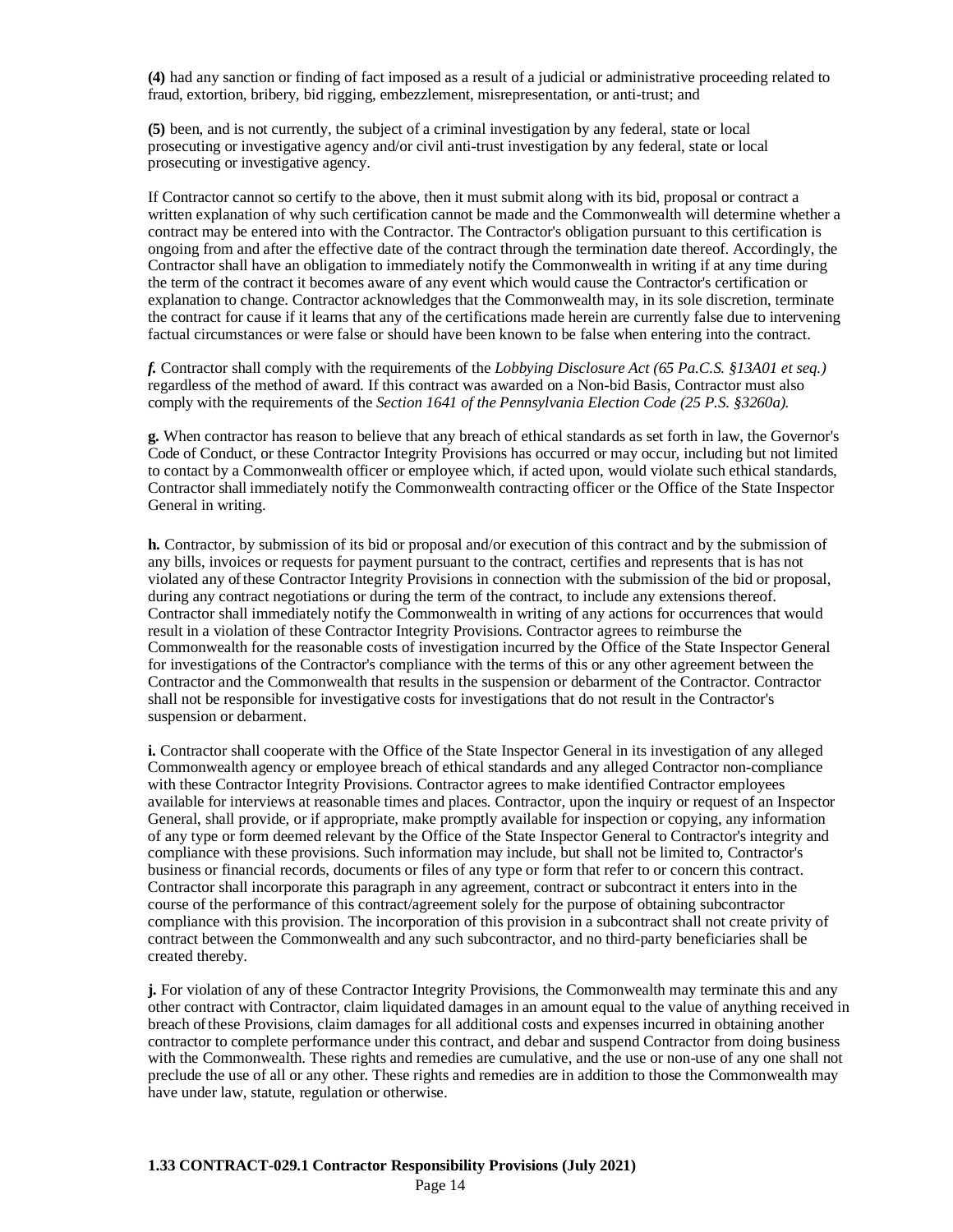For the purpose of these provisions, the term Contractor is defined as any person, including, but not limited to, a bidder, offeror, loan recipient, grantee or lessor, who has furnished or performed or seeks to furnish or perform, goods, supplies, services, leased space, construction or other activity, under a contract, grant, lease, purchase order or reimbursement agreement with the Commonwealth of Pennsylvania (Commonwealth). The term Contractor includes a permittee, licensee, or any agency, political subdivision, instrumentality, public authority, or other public entity in the Commonwealth.

1. The Contractor certifies, in writing, for itself and its subcontractors required to be disclosed or approved by the Commonwealth, that as of the date of its execution of this Bid/Contract, that neither the Contractor, nor any such subcontractors, are under suspension or debarment by the Commonwealth or any governmental entity, instrumentality, or authority and, if the Contractor cannot so certify, then it agrees to submit, along with its Bid/Contract, a written explanation of why such certification cannot be made.

2. The Contractor also certifies, in writing, that as of the date of its execution of this Bid/Contract it has no tax liabilities or other Commonwealth obligations or has filed a timely administrative or judicial appeal if such liabilities or obligations exist or is subject to a duly approved deferred payment plan if such liabilities exist.

3. The Contractor's obligations pursuant to these provisions are ongoing from and after the effective date of the Contract through the termination date thereof. Accordingly, the Contractor shall have an obligation to inform the Commonwealth if, at any time during the term of the Contract, it becomes delinquent in the payment of taxes, or other Commonwealth obligations, or if it or, to the best knowledge of the Contractor, any of its subcontractors are suspended or debarred by the Commonwealth, the federal government, or any other state or governmental entity. Such notification shall be made within 15 days of the date of suspension or debarment.

4. The failure of the Contractor to notify the Commonwealth of its suspension or debarment by the Commonwealth, any other state, or the federal government shall constitute an event of default of the Contract with the Commonwealth.

5. The Contractor agrees to reimburse the Commonwealth for the reasonable costs of investigation incurred by the Office of State Inspector General for investigations of the Contractor's compliance with the terms of this or any other agreement between the Contractor and the Commonwealth that results in the suspension or debarment of the contractor. Such costs shall include, but shall not be limited to, salaries of investigators, including overtime; travel and lodging expenses; and expert witness and documentary fees. The Contractor shall not be responsible for investigative costs for investigations that do not result in the Contractor's suspension or debarment.

6. The Contractor may search the current list of suspended and debarred Commonwealth contractors by visiting the

eMarketplace website at [http://www.emarketplace.state.pa.us a](http://www.emarketplace.state.pa.us/)nd clicking the Debarment List tab.

#### <span id="page-14-0"></span>**1.34 CONTRACT-030.1 Americans with Disabilities Act (July 2021)**

For the purpose of these provisions, the term contractor is defined as any person, including, but not limited to, a bidder, offeror, supplier, or grantee, who will furnish or perform or seeks to furnish or perform, goods, supplies, services, construction or other activity, under a purchase order, contract, or grant with the Commonwealth of Pennsylvania (Commonwealth).

During the term of this agreement, the contractor agrees as follows:

1. Pursuant to federal regulations promulgated under the authority of the Americans with Disabilities

Act, 28 C. F. R. § 35.101 et seq., the contractor understands and agrees that no individual with a disability shall, on the basis of the disability, be excluded from participation in this agreement or from activities provided for under this agreement. As a condition of accepting and executing this agreement, the contractor agrees to comply with the "General Prohibitions Against Discrimination," 28 C. F. R. § 35.130, and all other regulations promulgated under Title II of the Americans with Disabilities Act which are applicable to the benefits, services, programs, and activities provided by the Commonwealth through contracts with outside contractors.

2. The contractor shall be responsible for and agrees to indemnify and hold harmless the Commonwealth from all losses, damages, expenses, claims, demands, suits, and actions brought by any party against the contractor's failure to comply with the provisions of paragraph 1.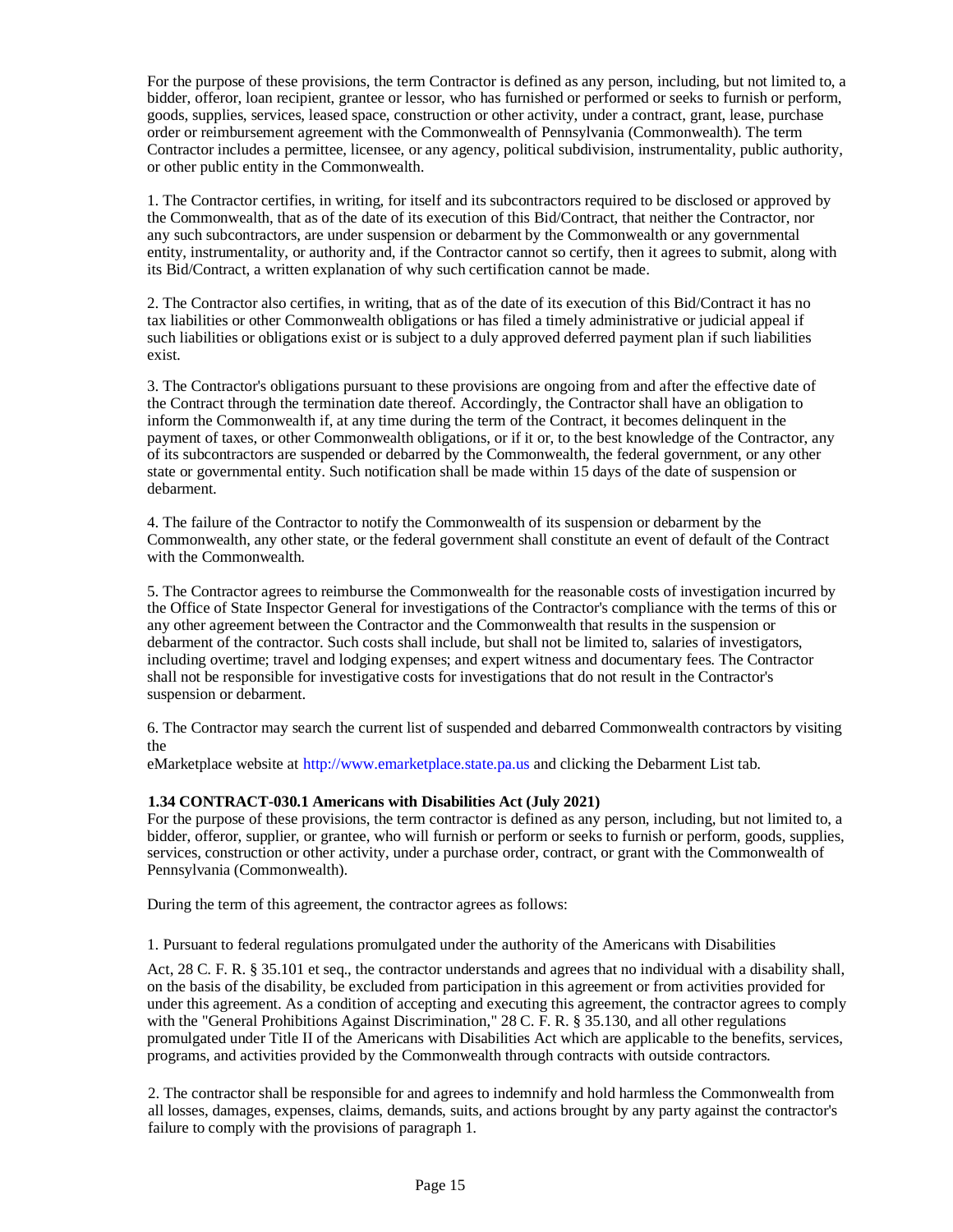## <span id="page-15-0"></span>**1.35 CONTRACT-032.1 Covenant Against Contingent Fees (Oct 2006)**

The Contractor warrants that no person or selling agency has been employed or retained to solicit or secure the Contract upon an agreement or understanding for a commission, percentage, brokerage, or contingent fee, except bona fide employees or bona fide established commercial or selling agencies maintained by the Contractor for the purpose of securing business. For breach or violation of this warranty, the Commonwealth shall have the right to terminate the Contract without liability or in its discretion to deduct from the Contract price or consideration, or otherwise recover the full amount of such commission, percentage, brokerage, or contingent fee.

## <span id="page-15-1"></span>**1.36 CONTRACT-033.1 Applicable Law (Oct 2006)**

This Contract shall be governed by and interpreted and enforced in accordance with the laws of the Commonwealth of Pennsylvania (without regard to any conflict of laws provisions) and the decisions of the Pennsylvania courts.

The Contractor consents to the jurisdiction of any court of the Commonwealth of Pennsylvania and any federal courts in Pennsylvania, waiving any claim or defense that such forum is not convenient or proper. The Contractor agrees that any such court shall have in personam jurisdiction over it, and consents to service of process in any manner authorized by Pennsylvania law.

## <span id="page-15-2"></span>**1.37 CONTRACT-034.1c Integration – Contract (Nov 30 2006)**

This Contract, including all referenced documents, and any Purchase Order constitutes the entire agreement between the parties. No agent, representative, employee or officer of either the Commonwealth or the Contractor has authority to make, or has made, any statement, agreement or representation, oral or written, in connection with the Contract, which in any way can be deemed to modify, add to or detract from, or otherwise change or alter its terms and conditions. No negotiations between the parties, nor any custom or usage, shall be permitted to modify or contradict any of the terms and conditions of the Contract. No modifications, alterations, changes, or waiver to the Contract or any of its terms shall be valid or binding unless accomplished by a written amendment signed by both parties.

## <span id="page-15-3"></span>**1.38 CONTRACT-034.3 Controlling Terms and Conditions (Aug 2011)**

The terms and conditions of this Contract shall be the exclusive terms of agreement between the Contractor and the Commonwealth. All quotations requested and received from the Contractor are for obtaining firm pricing only.

Other terms and conditions or additional terms and conditions included or referenced in the Contractor's quotations, invoices, business forms, or other documentation shall not become part of the parties' agreement and shall be disregarded by the parties, unenforceable by the Contractor and not binding on the Commonwealth.

#### <span id="page-15-4"></span>**1.39 CONTRACT-035.1a Changes (Oct 2006)**

The Commonwealth reserves the right to make changes at any time during the term of the Contract or any renewals or extensions thereof: 1) to increase or decrease the quantities resulting from variations between any estimated quantities in the Contract and actual quantities; 2) to make changes to the services within the scope of the Contract;

3) to notify the Contractor that the Commonwealth is exercising any Contract renewal or extension option; or 4) to modify the time of performance that does not alter the scope of the Contract to extend the completion date beyond the Expiration Date of the Contract or any renewals or extensions thereof. Any such change shall be made by the Contracting Officer by notifying the Contractor in writing. The change shall be effective as of the date of the change, unless the notification of change specifies a later effective date. Such increases, decreases, changes, or modifications will not invalidate the Contract, nor, if performance security is being furnished in conjunction with the Contract, release the security obligation. The Contractor agrees to provide the service in accordance with the change order. Any dispute by the Contractor in regard to the performance required by any notification of change shall be handled through Contract Controversies Provision.

## <span id="page-15-5"></span>**1.40 CONTRACT-036.1 Background Checks (February 2016)**

a. The Contractor must, at its expense, arrange for a background check for each of its employees, as well as the employees of any of its subcontractors, who will have access to Commonwealth facilities, either through on-site access or through remote access. Background checks are to be conducted via the Request for Criminal Record Check form and procedure found a[t http://www.psp.state.pa.us/psp/lib/psp/sp4-](http://www.psp.state.pa.us/psp/lib/psp/sp4-164.pdf) [164.pdf .](http://www.psp.state.pa.us/psp/lib/psp/sp4-164.pdf) The background check must be conducted prior to initial access and on an annual basis thereafter.

b. Before the Commonwealth will permit access to the Contractor, the Contractor must provide written confirmation that the background checks have been conducted. If, at any time, it is discovered that a Contractor employee has a criminal record that includes a felony or misdemeanor involving terroristic behavior, violence,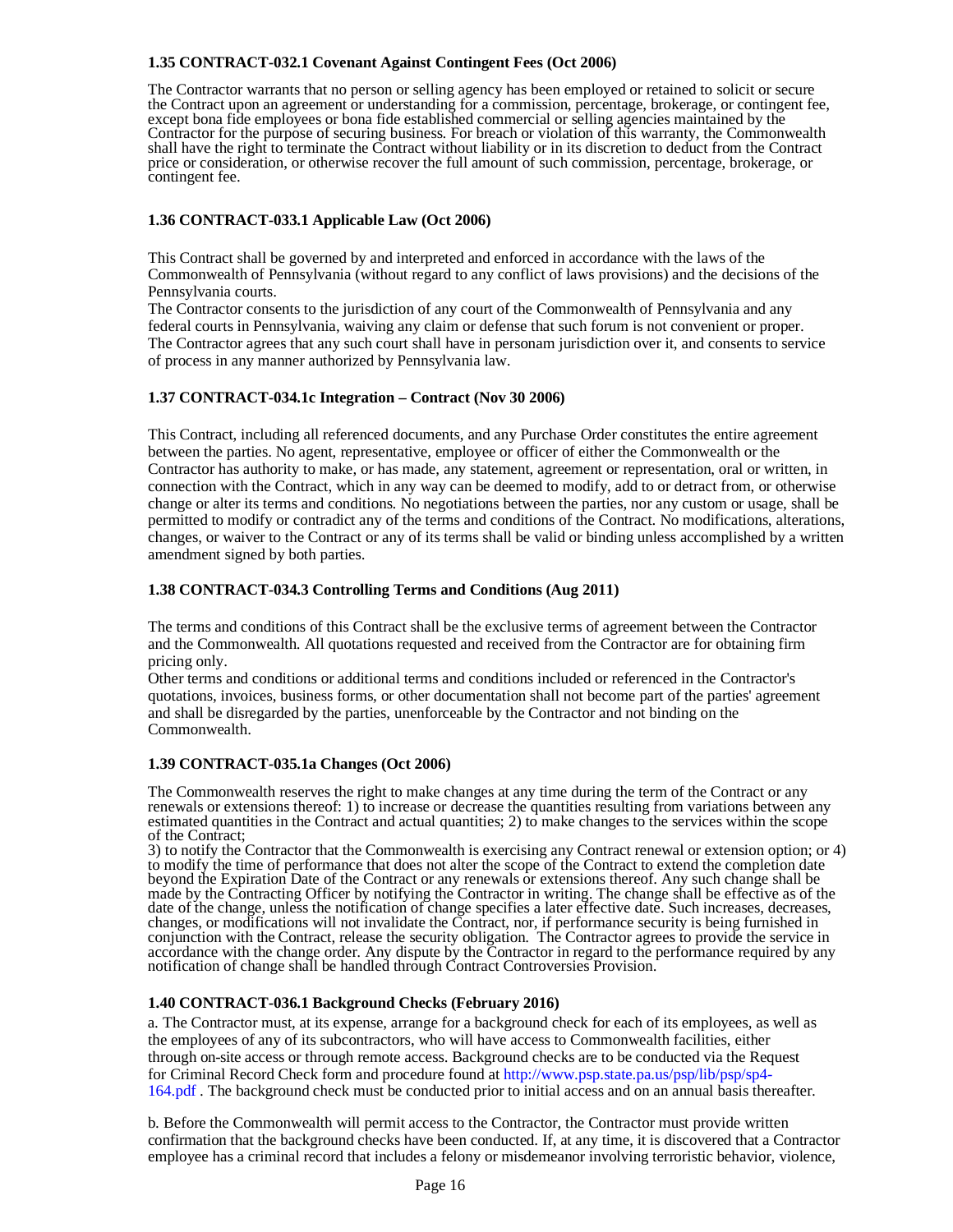use of a lethal weapon, or breach of trust/fiduciary responsibility or which raises concerns about building, system or personal security or is otherwise job-related, the Contractor shall not assign that employee to any Commonwealth facilities, shall remove any access privileges already given to the employee and shall not permit that employee remote access unless the Commonwealth consents to the access, in writing, prior to the access. The Commonwealth may withhold its consent in its sole discretion. Failure of the Contractor to comply with the terms of this Section on more than one occasion or Contractor's failure to appropriately address any single failure to the satisfaction of the Commonwealth may result in the Contractor being deemed in default of its Contract.

c. The Commonwealth specifically reserves the right of the Commonwealth to conduct background checks over and above that described herein.

d. Access to certain Capitol Complex buildings and other state office buildings is controlled by means of card readers and secured visitors' entrances. Commonwealth contracted personnel who have regular and routine business in Commonwealth worksites may be issued a photo identification or access badge subject to the requirements of the contracting agency and DGS set forth in Enclosure 3 of Commonwealth Management Directive 625.10 (Amended) Card Reader and Emergency Response Access to Certain Capitol Complex Buildings and Other State Office Buildings. The requirements, policy and procedures include a processing fee payable by the Contractor for contracted personnel photo identification or access badges.

## <span id="page-16-0"></span>**1.41 CONTRACT-037.1a Confidentiality (Oct 2013)**

a) The Contractor agrees to protect the confidentiality of the Commonwealth's confidential information. The Commonwealth agrees to protect the confidentiality of Contractor's confidential information. In order for information to be deemed confidential, the party claiming confidentiality must designate the information as "confidential" in such a way as to give notice to the other party (notice may be communicated by describing the information, and the specifications around its use or disclosure, in the SOW). Neither party may assert that information owned by the other party is such party's confidential information. The parties agree that such confidential information shall not be copied, in whole or in part, or used or disclosed except when essential for authorized activities under this Contract and, in the case of disclosure, where the recipient of the confidential information has agreed to be bound by confidentiality requirements no less restrictive than those set forth herein. Each copy of such confidential information shall be marked by the party making the copy with any notices appearing in the original. Upon termination or cancellation of this Contract or any license granted hereunder, the receiving party will return to the disclosing party all copies of the confidential information in the receiving party's possession, other than one copy, which may be maintained for archival purposes only, and which will remain subject to this Contract's security, privacy, data retention/destruction and confidentiality provisions (all of which shall survive the expiration of this Contract). Both parties agree that a material breach of these requirements may, after failure to cure within the time frame specified in this Contract, and at the discretion of the non-breaching party, result in termination for default pursuant to the DEFAULT provision of this Contract, in addition to other remedies available to the non-breaching party.

(b) Insofar as information is not otherwise protected by law or regulation, the obligations stated in this Section do not apply to information:

- (1) already known to the recipient at the time of disclosure other than through the contractual relationship;
- (2) independently generated by the recipient and not derived by the information supplied by the disclosing party.

(3) known or available to the public, except where such knowledge or availability is the result of unauthorized disclosure by the recipient of the proprietary information;

(4) disclosed to the recipient without a similar restriction by a third party who has the right to make such disclosure; or

(5) required to be disclosed by law, regulation, court order, or other legal process.

There shall be no restriction with respect to the use or disclosure of any ideas, concepts, know-how, or data processing techniques developed alone or jointly with the Commonwealth in connection with services provided to the Commonwealth under this Contract.

(c) The Contractor shall use the following process when submitting information to the Commonwealth it believes to be confidential and/or proprietary information or trade secrets:

(1) Prepare an un-redacted version of the appropriate document, and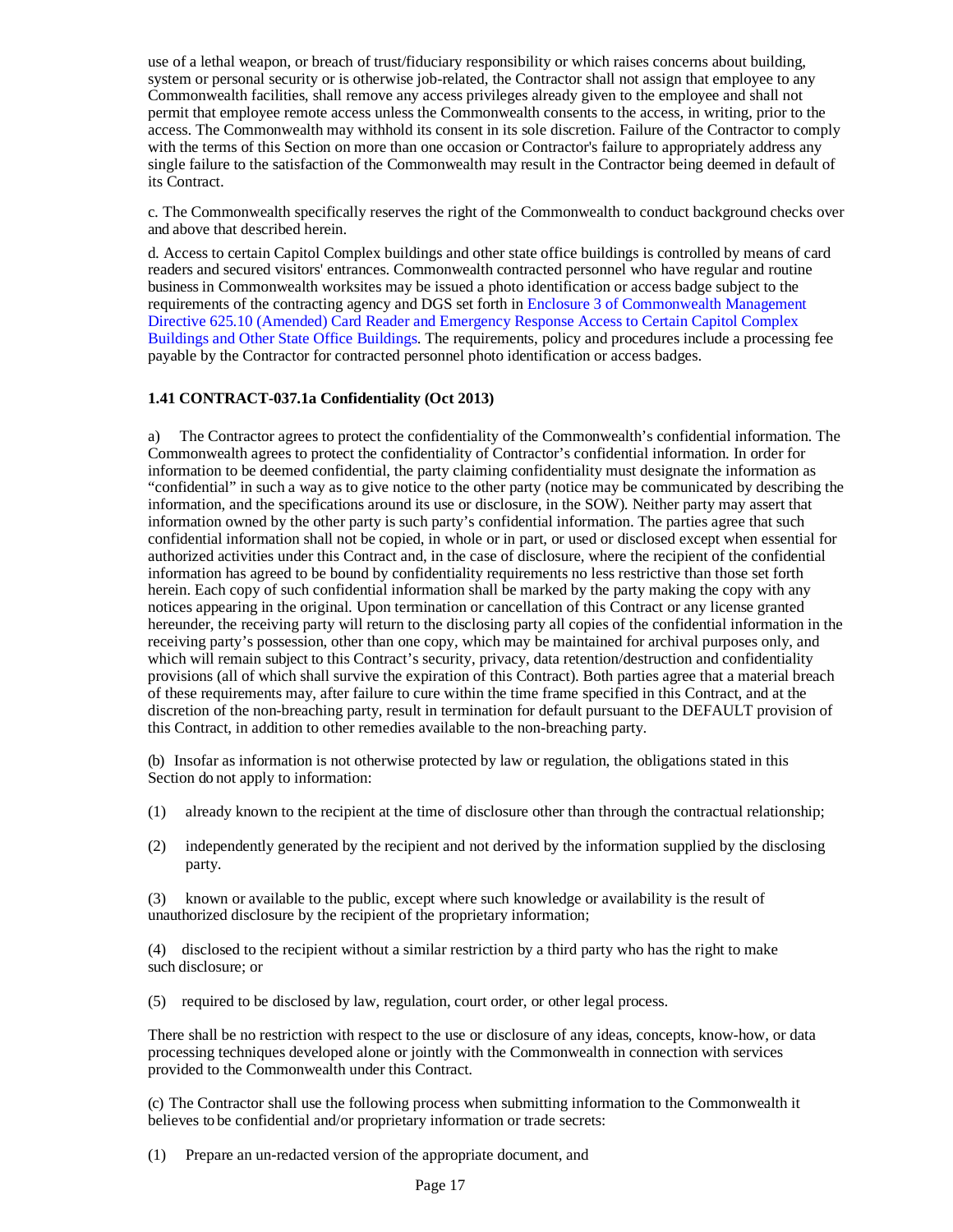(2) Prepare a redacted version of the document that redacts the information that is asserted to be confidential or proprietary information or a trade secret, and

- (3) Prepare a signed written statement that states:
- (i) the attached document contains confidential or proprietary information or trade secrets;
- (ii) the Contractor is submitting the document in both redacted and un-redacted format in accordance with 65 P.S. § 67.707(b); and

(iii) the Contractor is requesting that the document be considered exempt under 65 P.S.  $\S 67.708(b)(11)$ from public records requests.

(4) Submit the two documents along with the signed written statement to the Commonwealth.

## <span id="page-17-0"></span>**1.42 CONTRACT-037.2a Sensitive Information (Sept 2009)**

The Contractor shall not publish or otherwise disclose, except to the Commonwealth and except matters of public record, any information or data obtained hereunder from private individuals, organizations, or public agencies, in a publication whereby the information or data furnished by or about any particular person or establishment can be identified, except with the consent of such person or establishment. The parties shall not use or disclose any information about a recipient receiving services from, or otherwise enrolled in, a Commonwealth program affected by or benefiting from services under this Contract for any purpose not connected with the parties' Contract responsibilities except with the written consent of such recipient, recipient's attorney, or recipient's parent or guardian pursuant to applicable state and federal law and regulations.

Contractor will be responsible to remediate any improper disclosure of information. Such remediation may include, but not be limited to, credit monitoring for individuals for whom information has been released and reimbursement of any costs incurred by individuals for whom information has been released. Costs for which Contractor is responsible under this paragraph are not subject to any limitation of liability set out in this Contract or Purchase Order.

## <span id="page-17-1"></span>**1.43 CONTRACT-045.1 Insurance - General (Dec 12 2006)**

The Contractor is required to have in place during the term of the Contract and any renewals or extensions thereof , the following types of insurance, issued by companies acceptable to the Commonwealth and authorized to conduct such business under the laws of the Commonwealth of Pennsylvania:

- **A. Worker's Compensation Insurance** for all of the Contractor's employees and those of any subcontractor, engaged in work at the site of the project as required by law.
- **B. Public Liability and Property Damage Insurance** to protect the Commonwealth, the Contractor, and any and all subcontractors from claims for damages for personal injury (including bodily injury), sickness or disease, accidental death and damage to property including the loss of use resulting from any property damage, which may arise from the activities performed under the Contract or the failure to perform under the Contract, whether such performance or non-performance be by the Contractor, by any subcontractor, or by anyone directly or indirectly employed by either. The minimum amounts of coverage shall be \$250,000 per person and \$1,000,000 per occurrence for bodily injury, including death, and \$250,000 per person and

\$1,000,000 per occurrence for property damage. Such policies shall be occurrence rather than claimsmade policies and shall not contain any endorsements or any other form designated to limit and restrict any action by the Commonwealth, as an additional insured, against the insurance coverage in regard to work performed for the Commonwealth.

Prior to commencement of the work under the Contract and at each insurance renewal date during the term of the Contract, the Contractor shall provide the Commonwealth with current certificates of insurance. These certificates or policies shall name the Commonwealth as an additional insured and shall contain a provision that the coverage's afforded under the policies will not be cancelled or changed until at least thirty (30) days written notice has been given to the Commonwealth.

The Commonwealth shall be under no obligation to obtain such certificates from the Contractor(s). Failure by the Commonwealth to obtain the certificates shall not be deemed a waiver of the Contractor's obligation to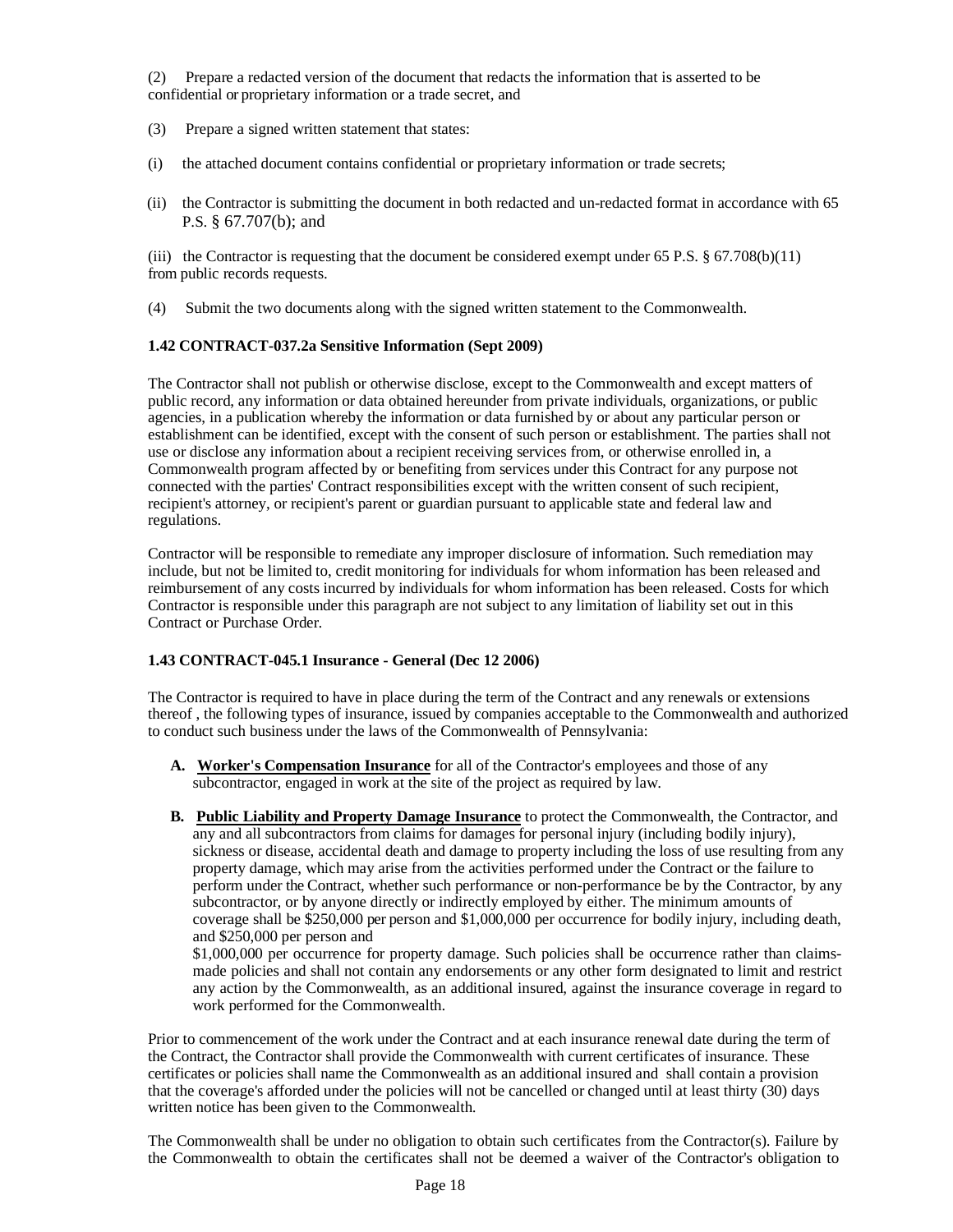<span id="page-18-0"></span>obtain and furnish certificates. The Commonwealth shall have the right to inspect the original insurance policies. **1.44 CONTRACT-051.1 Notice (Dec 2006)**

Any written notice to any party under this Contract shall be deemed sufficient if delivered personally, or by facsimile, telecopy, electronic or digital transmission (provided such delivery is confirmed), or by a recognized overnight courier service (e.g., DHL, Federal Express, etc.) with confirmed receipt, or by certified or registered United States mail, postage prepaid, return receipt requested, and sent to following:

a. If to the Contractor: Contractor's address as recorded in the Commonwealth's Supplier Registration system.

b. If to the Commonwealth: the address of the Issuing Office as set forth on the Contract.

## <span id="page-18-1"></span>**1.45 CONTRACT-052.1 Right to Know Law (Feb 2010)**

a. The Pennsylvania Right-to-Know Law, 65 P.S. §§ 67.101-3104, ("RTKL") applies to this Contract. For the purpose of these provisions, the term "the Commonwealth" shall refer to the contracting Commonwealth agency.

b. If the Commonwealth needs the Contractor's assistance in any matter arising out of the RTKL related to this Contract, it shall notify the Contractor using the legal contact information provided in this Contract. The Contractor, at any time, may designate a different contact for such purpose upon reasonable prior written notice to the Commonwealth.

c. Upon written notification from the Commonwealth that it requires the Contractor's assistance in responding to a request under the RTKL for information related to this Contract that may be in the Contractor's possession, constituting, or alleged to constitute, a public record in accordance with the RTKL ("Requested Information"), the Contractor shall:

1. Provide the Commonwealth, within ten (10) calendar days after receipt of written notification, access to, and copies of, any document or information in the Contractor's possession arising out of this Contract that the Commonwealth reasonably believes is Requested Information and may be a public record under the RTKL; and

2. Provide such other assistance as the Commonwealth may reasonably request, in order to comply with the RTKL with respect to this Contract.

d. If the Contractor considers the Requested Information to include a request for a Trade Secret or Confidential Proprietary Information, as those terms are defined by the RTKL, or other information that the Contractor considers exempt from production under the RTKL, the Contractor must notify the Commonwealth and provide, within seven

(7) calendar days of receiving the written notification, a written statement signed by a representative of the Contractor explaining why the requested material is exempt from public disclosure under the RTKL.

e. The Commonwealth will rely upon the written statement from the Contractor in denying a RTKL request for the Requested Information unless the Commonwealth determines that the Requested Information is clearly not protected from disclosure under the RTKL. Should the Commonwealth determine that the Requested Information is clearly not exempt from disclosure, the Contractor shall provide the Requested Information within five (5) business days of receipt of written notification of the Commonwealth's determination.

f. If the Contractor fails to provide the Requested Information within the time period required by these provisions, the Contractor shall indemnify and hold the Commonwealth harmless for any damages, penalties, costs, detriment or harm that the Commonwealth may incur as a result of the Contractor's failure, including any statutory damages assessed against the Commonwealth.

g. The Commonwealth will reimburse the Contractor for any costs associated with complying with these provisions only to the extent allowed under the fee schedule established by the Office of Open Records or as otherwise provided by the RTKL if the fee schedule is inapplicable.

h. The Contractor may file a legal challenge to any Commonwealth decision to release a record to the public with the Office of Open Records, or in the Pennsylvania Courts, however, the Contractor shall indemnify the Commonwealth for any legal expenses incurred by the Commonwealth as a result of such a challenge and shall hold the Commonwealth harmless for any damages, penalties, costs, detriment or harm that the Commonwealth may incur as a result of the Contractor's failure, including any statutory damages assessed against the Commonwealth, regardless of the outcome of such legal challenge. As between the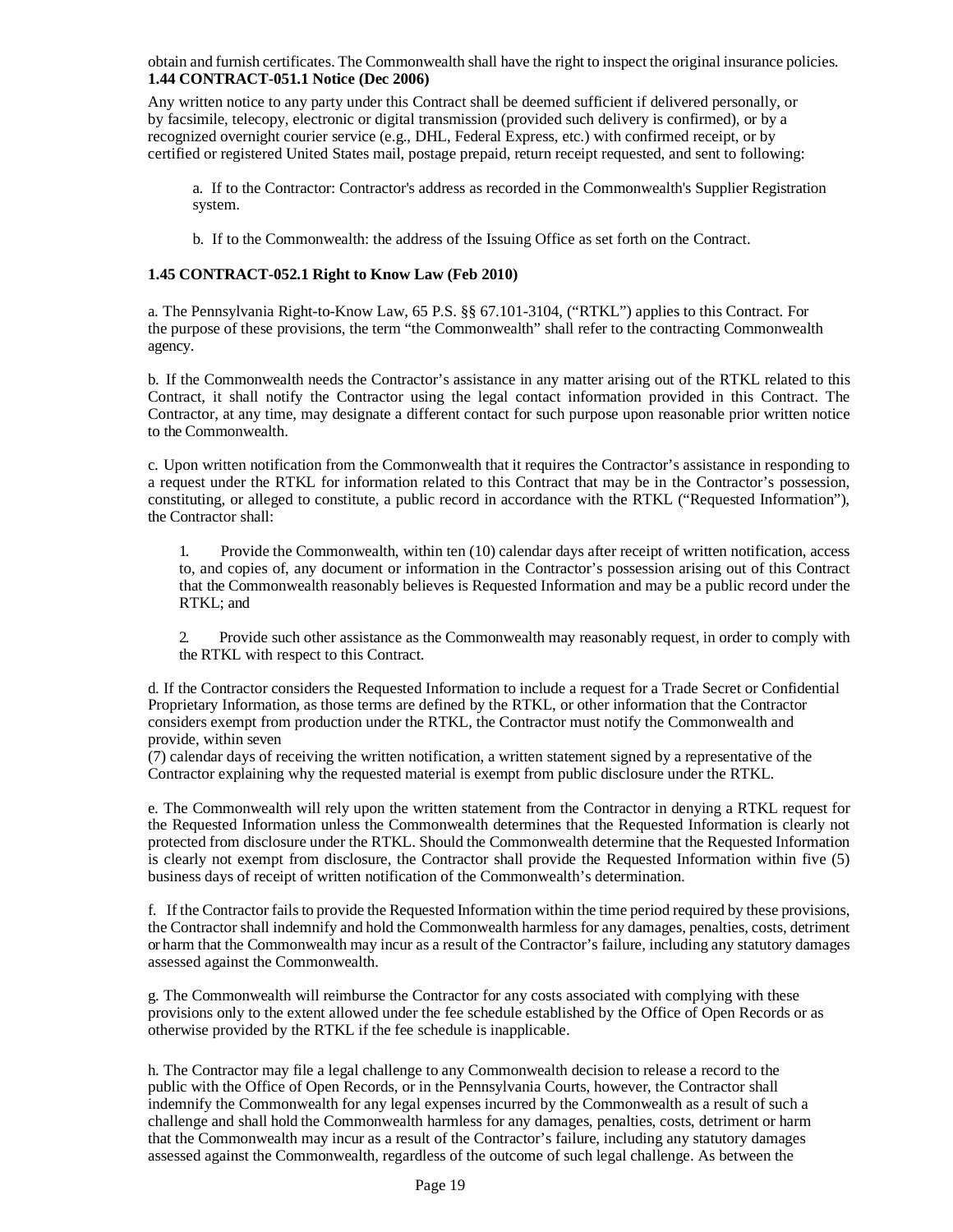parties, the Contractor agrees to waive all rights or remedies that may be available to it as a result of the Commonwealth's disclosure of Requested Information pursuant to the RTKL.

i. The Contractor's duties relating to the RTKL are continuing duties that survive the expiration of this Contract and shall continue as long as the Contractor has Requested Information in its possession.

## **1.46 CONTRACT-053.1 Enhanced Minimum Wage Provisions (July 2018)**

- <span id="page-19-0"></span>**1. Enhanced Minimum Wage.** Contractor/Lessor agrees to pay no less than \$12.00 per hour to its employees for all hours worked directly performing the services called for in this Contract/Lease, and for an employee's hours performing ancillary services necessary for the performance of the contracted services or lease when such employee spends at least twenty per cent (20%) of their time performing ancillary services in a given work week.
- **2. Adjustment.** Beginning July1, 2019, and annually thereafter, the minimum wage rate shall be increased by \$0.50 until July 1, 2024, when the minimum wage reaches \$15.00. Thereafter, the minimum wage rate would be increased by an annual cost-of-living adjustment using the percentage change in the Consumer Price Index for All Urban Consumers (CPI-U) for Pennsylvania, New Jersey, Delaware, and Maryland. The applicable adjusted amount shall be published in the Pennsylvania Bulletin by March 1 of each year to be effective the following July 1.
- **3. Exceptions.** These Enhanced Minimum Wage Provisions shall not apply to employees:
	- **a.** exempt from the minimum wage under the Minimum Wage Act of 1968;
	- **b.** covered by a collective bargaining agreement;

**c.** required to be paid a higher wage under another state or federal law governing the services, including the Prevailing Wage Act and Davis-Bacon Act; or

- **d.** required to be paid a higher wage under any state or local policy or ordinance.
- **4. Notice.** Contractor/Lessor shall post these Enhanced Minimum Wage Provisions for the entire period of the contract conspicuously in easily accessible and well-lighted places customarily frequented by employees at or near where the contracted services are performed.
- **5. Records.** Contractor/Lessor must maintain and, upon request and within the time periods requested by the Commonwealth, furnish all employment and wage records necessary to document compliance with these Enhanced Minimum Wage Provisions.
- **6. Sanctions.** Failure to comply with these Enhanced Minimum Wage Provisions may result in the imposition of sanctions, which may include, but shall not be limited to, termination of the contract or lease, nonpayment, debarment or referral to the Office of General Counsel for appropriate civil or criminal referral.
- **7. Subcontractors.** Contractor/Lessor shall include the provisions of these Enhanced Minimum Wage Provisions in every subcontract so that these provisions will be binding upon each subcontractor.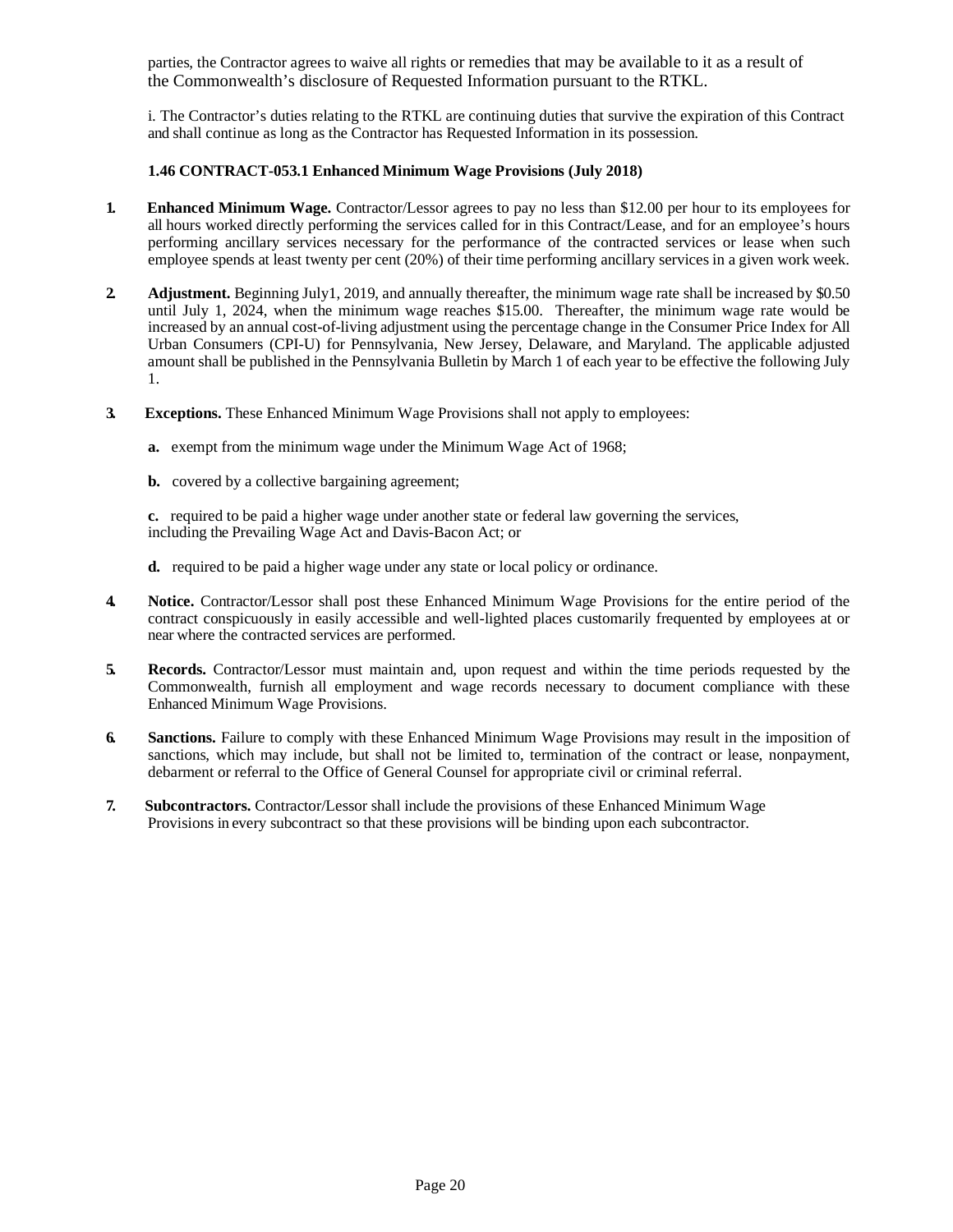# **EXHIBITS A.1 – A.7: FEDERAL PROVISIONS**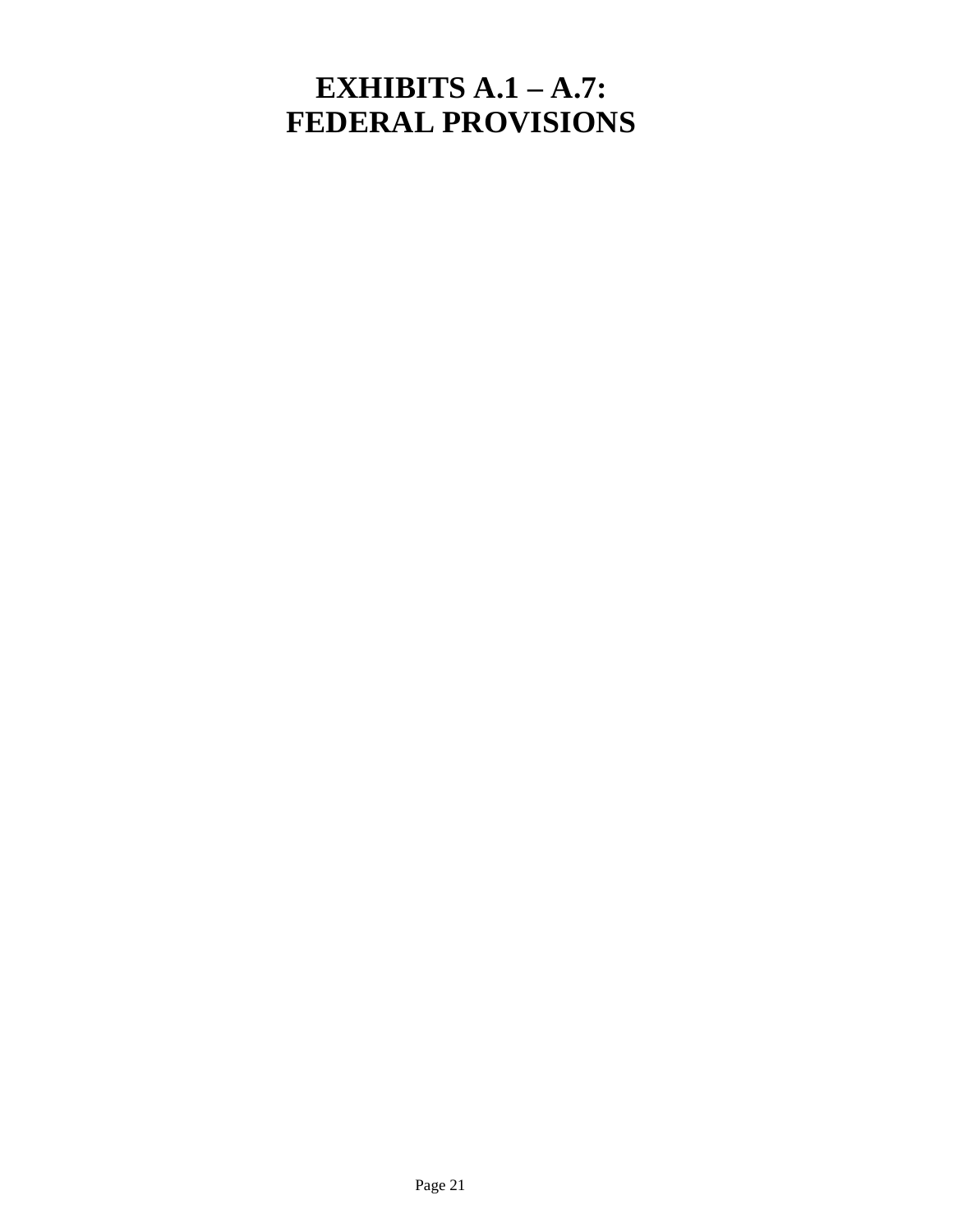# **EXHIBIT A.1 Disadvantaged Business Enterprise Assurance Provision**

- (a) The contractor, sub recipient, or subcontractor shall not discriminate on the basis of race, color, national origin or sex in the performance of this contract. The contractor shall carry out applicable requirements of 49 C.F.R. Part 26 in the award and administration of DOT-assisted contracts. Failure by the contractor to carry out these requirements is a material breach of this contract, which may result in the termination of this contract or such other remedy as the recipient deems appropriate, which may include, but is not limited to:
- (1) Withholding monthly progress payments;
- (2) Assessing sanctions;
- (3) Liquidated damages; and/or
- (4) Disqualifying the contractor from future bidding as non-responsible.
- (b) The contractor must include the assurance set forth in subparagraph (a) above in each contract it signs with a subcontractor.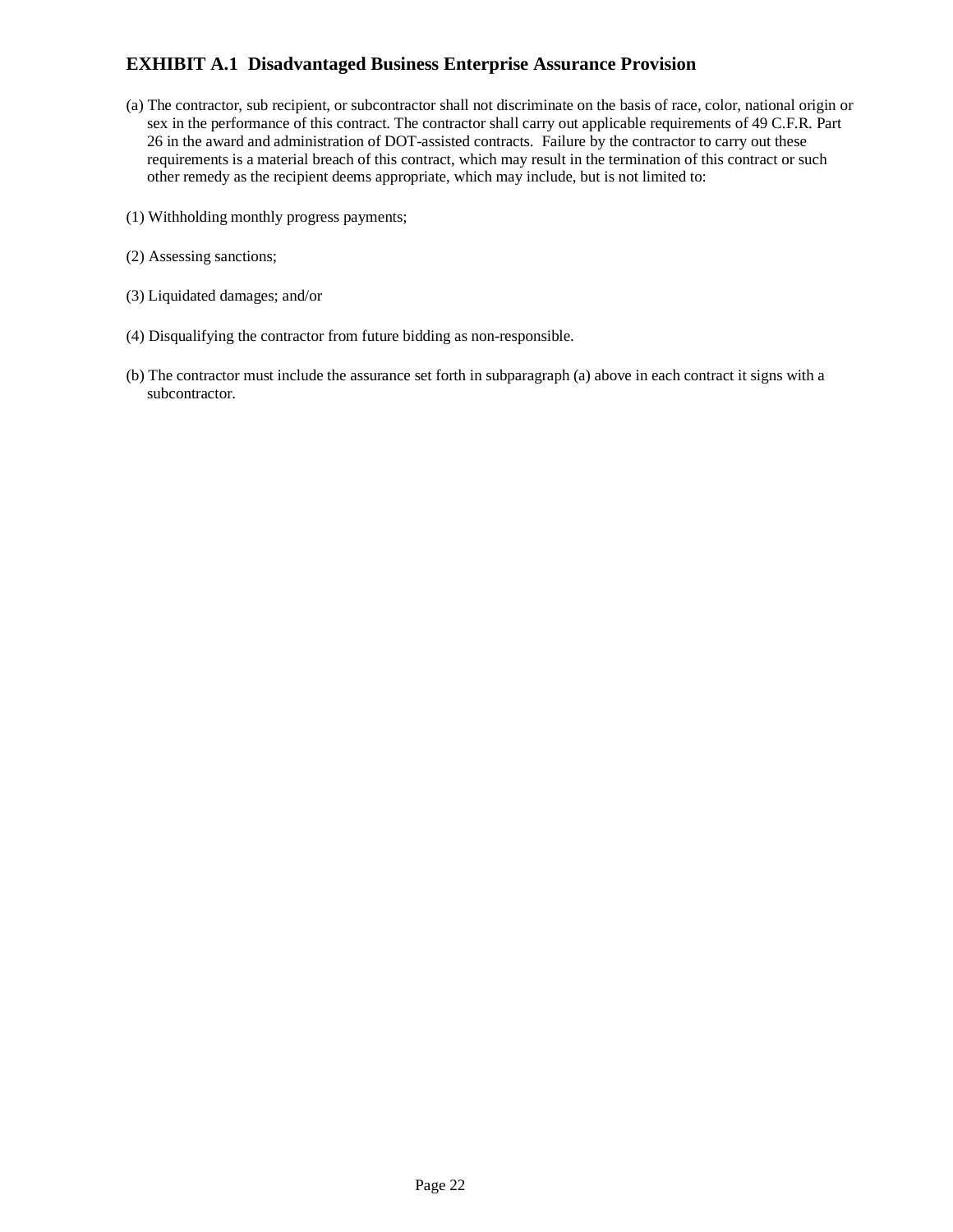## **I. DBE GOAL—**

The Pennsylvania Department of Transportation (Department) has established, in connection with this contract, a Disadvantaged Business Enterprise (DBE) goal as specified in the Request for Proposal/Request for Quote/Invitation for Bid for the utilization of for profit, small business concernsthat are 51% owned and controlled by socially and economically disadvantaged (disadvantaged) individuals certified by the PA Unified Certification Program (PA UCP) as DBEs. *For the purposes of this document, the term 'bid' refers to the response to a request for proposal, request for quote, or invitation for bid.* The DBE goal is stated in terms of total project cost and is based on the project's potential for subcontracted work and the availability of DBEsto perform such work. If the DBE goal is zero, the selected vendor will be required to make a DBE good faith effort (GFE) to identify, solicit, and utilize DBEs and Small Business Enterprises(SBEs). This DBE goal remains in effect for the life of the project.

The selected vendor shall include the following provisions(paragraphs a through d) in every subcontract. These provisionsshall be binding upon the selected vendor as well each subcontractor, supplier, service provider or consultant.

- **(a) Policy for Federally Funded Projects.** It isthe policy of the U.S. Department of Transportation (DOT) and the Department that DBEs, as defined in 49 CFR Part 26, (Part 26) and this specification, be afforded the opportunity to participate in the performance of contracts financed in whole or in part with Federal funds under this contract. Consequently, the DBE requirements of Part 26, apply to this contract.
- **(b) DBE Obligation.** The selected vendor will take all necessary and reasonable steps to ensure that DBEs have the opportunity to compete for and to perform contracts. The selected vendor shall not discriminate on the basis of race, color, national origin, or sex in the award and performance of the Department and DOT - assisted contracts.
- **(c) Failure to Comply with DBE Requirements.** Failure to carry out the requirements as specified constitutes a breach of contract and may result in termination of the contract, being barred from bidding on Department contracts for up to three (3) years, or any other remedy that the Department deems appropriate. Failure to comply with DBE requirements may include, but is not limited to, failure to submit DBE Participation information with the bid, failure to exert a reasonable Good Faith Effort to meet the established DBE goal, or failure to realize the approved DBE participation level set forth may result in the selected vendor being declared ineligible for the contract.
- **(d) Small Business Enterprise (SBE) Participation.** The recruitment and utilization of certified SBEs serves as an additional requirement in addition to all other equal opportunity requirements of the contract. There is no SBE goal for this contract.

## **II. DEFINITIONS—**

The following definitions apply for terms used in this specification:

- **(a) Certified Disadvantaged Business Enterprise (DBE).** A for-profit small business concern that meets the following requirements:
	- **1.** DBE certification from the Pennsylvania Unified Certification Program (PAUCP) as listed on [www.paucp.com.](http://www.paucp.com/)
	- **2.** Meets the ownership and control requirements of the DBE certification program as set forth in Part 26.
	- **3.** Meets the Personal Net Worth requirements of the DBE certification program.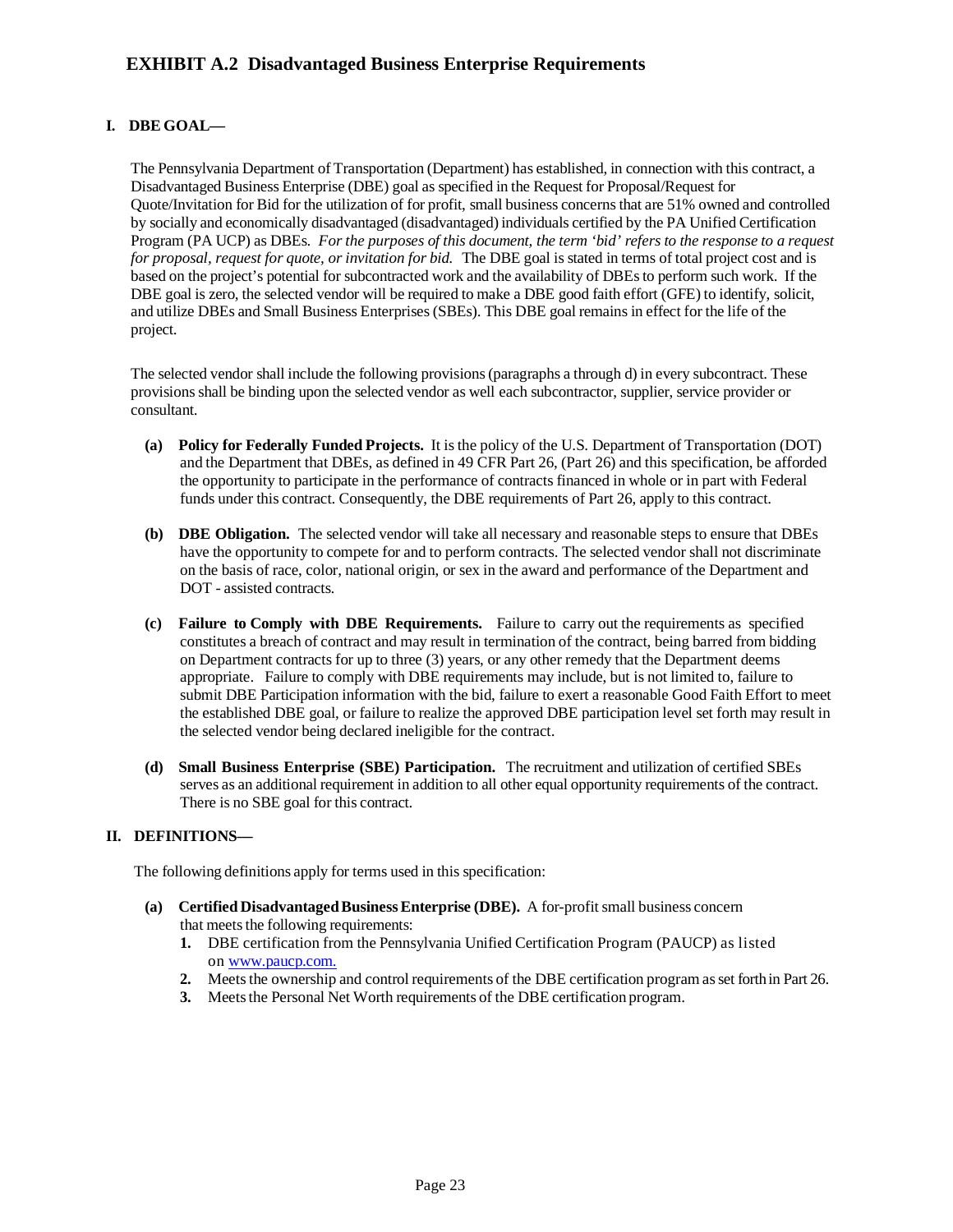- **(b) Certified Small Business Enterprise (SBE)**. A for-profit small business concern that meetsthe following requirements:
	- **1.** Obtains certification as an SBE by the Department aslisted on [www.dotsbe.pa.gov.](http://www.dotsbe.pa.gov/)
	- **2.** Meets the ownership and control requirements of the SBE certification program.
	- **3.** Meets the Personal Net Worth requirements of the SBE certification program.
- **(c) Commercially Useful Function (CUF).** A DBE performs a CUF when it is responsible for execution of the work of the contract and is carrying out itsresponsibilities by actually performing, managing, and supervising the work involved. To perform a CUF, the DBE must also be responsible, with respect to materials and supplies used on the contract, for negotiating price, determining quality and quantity, ordering the material, installing (where applicable), and paying for the material itself.
- **(d) Interdisciplinary Review Team (IRT).** A team of three (3) individuals representing the Department's Bureaus of Equal Opportunity and representatives from the impacted business area(s) that performsthe initial review of the GFE documentation and makes the recommendation to the Director of the Bureau of Equal Opportunity.
- **(e) Committee.** The GFE Review Committee.
- **(f) Director.** Director, Bureau of Equal Opportunity.
- **(g) DBE Participation.** The work performed by DBEs on the contract and counted toward the project's DBE goal. This information is to be submitted with the bid and if approved becomes a contractual obligation for the life of the contract.
- **(h) Revised DBE Participation.** If, during the performance of the contract the DBE Participation requires revision, the selected vendor must request approval from the Department. If approved, the Revised DBE Participation becomes a contractual obligation for the life of the contract.
- **(i) Supplier.** A manufacturer, regular dealer, or transaction expeditor/broker.
	- **1. Manufacturer.** A DBE/SBE that operates or maintains a factory or establishment that produces on the premises, the materials, supplies, articles, or equipment required under the contract and of the general character described by the specifications.
	- **2. Regular Dealer.** A DBE/SBE that owns, operates, or maintains a store, warehouse, or other establishment in which the materials, supplies, articles or equipment of the general character described by the specifications and required under the contract are bought, kept in stock, and regularly sold or leased to the public in the usual course of business. To be a regular dealer, the firm must be an established, regular business that engages, as its principal business and under its own name, in the purchase and sale or lease of the products in question. A person may be a regular dealer in such bulk items as petroleum products, steel, cement, gravel, stone, or asphalt without owning, operating, or maintaining a place of business as provided above if the person both owns and operates distribution equipment for the products. Any supplementing of regular dealers' own distribution equipment shall be by a long-term lease agreement and not on an ad hoc or contract-by-contract basis.
	- **3. Transaction Expeditor/Broker.** A DBE/SBE packager, broker, manufacturers' representatives, or other persons who arrange or expedite transactions and who arrange for material drop-shipments.
- **(j) Service Provider.** A DBE/SBE that performs professional, technical consultant, or managerialservices.
- **(k) Shortfall.** The difference between the dollar amount on the approved DBE commitment and the amount of payments to the approved DBE entities.

#### **III. COUNTINGDBEPARTICIPATION**

Utilization of certified DBEsis in addition to all other equal opportunity requirements of the contract.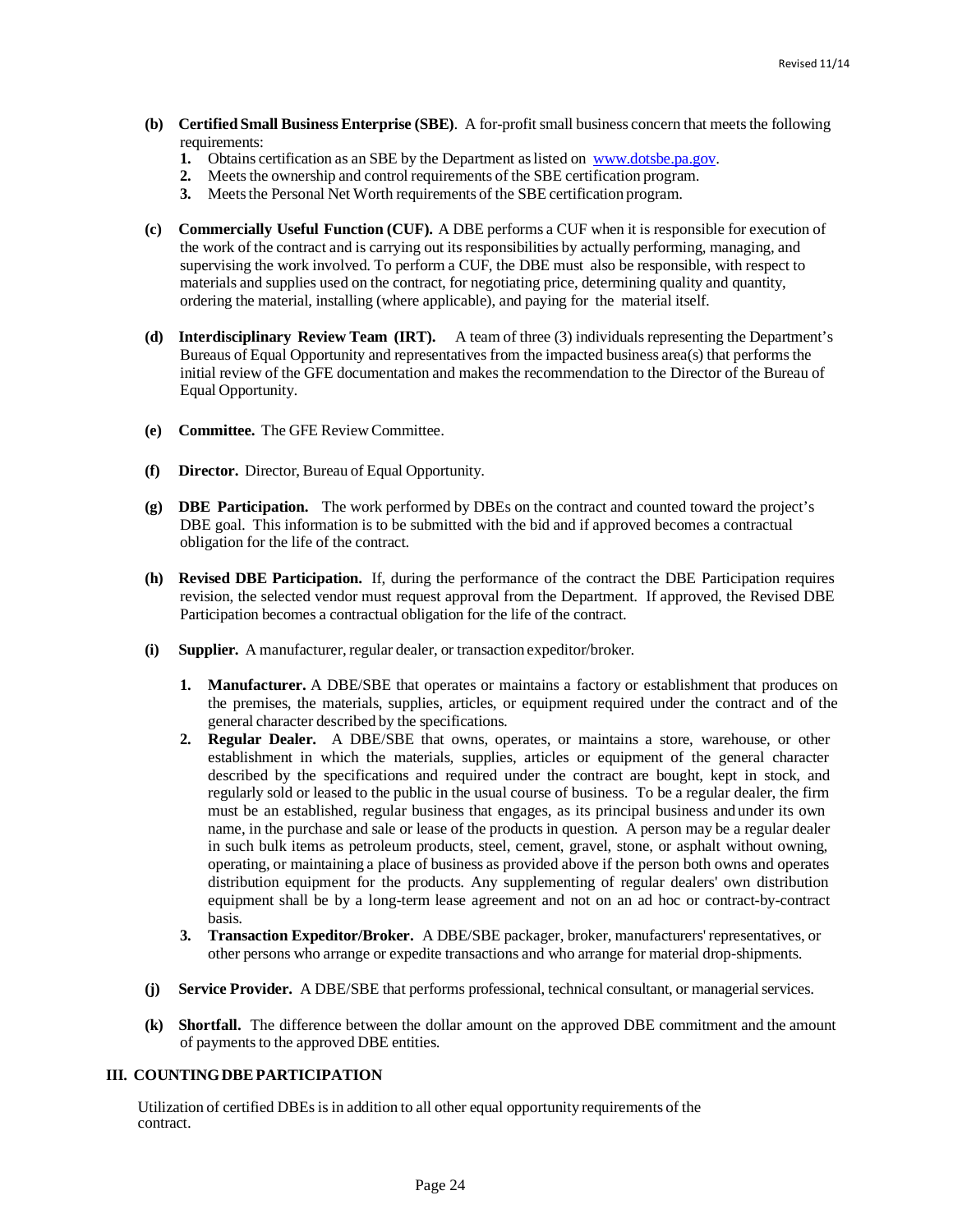Count DBE Participation toward meeting the DBE Goal for federal projects as follows: If a firm is a certified DBE contractor or subcontractor at the time of submission for the bid, the total dollar value of the contract awarded to the certified DBE is counted toward the applicable DBE goal as provided below. Any services to be performed by a DBE are required to be readily identifiable to the project.

#### **(a) Construction.**

- **1. Prime Contractor.** The Department requires that all prime contractors including DBE prime contractors perform at least 50% of the work on a Department project. A DBE prime contractor will receive credit for all work performed with its own forces. The Department strongly encourages DBE prime contractors to make additional outreach efforts to solicit DBEs to perform subcontracting work on the project.
- **2. Subcontractor.** When a DBE participates in a contract directly as a subcontractor or as a second- tier or lower-tier subcontractor, count only the value of the work actually performed by the DBE.

Count the entire amount of that portion of a contract that is performed by the DBE's own forces. Include the cost of supplies and materials obtained by the DBE for the work of the subcontract, including supplies purchased or equipment leased by the DBE.

When a DBE subcontracts part of the work of its contract to another firm, the value of the subcontracted work may be counted only if the DBE's subcontractor is itself a DBE. Work that a DBE subcontracts to a non-DBE firm does not count towards the contract's DBE goal.

Count expendituresto a DBE contractor only if the DBE is performing a CUF on that contract.

#### **(b) Materials and Supplies.**

- **1. DBE Manufacturer.** If the materials or supplies are obtained from a DBE manufacturer, count 100% of the cost of the materials or supplies.
- **2. DBE Regular Dealer.** If the materials or supplies are purchased from a DBE regular dealer, count 60% of the cost of the materials or supplies.
- **3. DBE Transaction Expeditor/Broker.** If the materials or supplies are purchased from a DBE which is neither a manufacturer nor a regular dealer, count the entire amount of fees or commissions charged for assistance in the procurement of the materials and supplies, or fees or transportation charges for the delivery of materials or supplies required on a job site, provided the fees are determined to be reasonable and not excessive as compared with fees customarily allowed for similar services. Do not count any portion of the cost of the materials and supplies themselves.
- **(c) Service Providers.** Count toward the DBE Goal 100% of expenditures of DBE services including, professional, technical, consultant, or managerial services. Count fees or commissions charged for providing any bonds or insurance specifically required for the performance the contract, provided the fee is reasonable and not excessive as compared with fees customarily allowed for similar services.
- **(d) Trucking Firms.** Count 100% of trucking costs using the following factors to determine what can be counted:
	- **1.** Count if the DBE is responsible for the management and supervision of the entire trucking operation for which it is responsible on a particular contract, and there cannot be a contrived arrangement for the purpose of meeting DBE goals.
	- **2.** Count if the DBE owns and operates at least one fully licensed, insured, and operational truck used on the contract.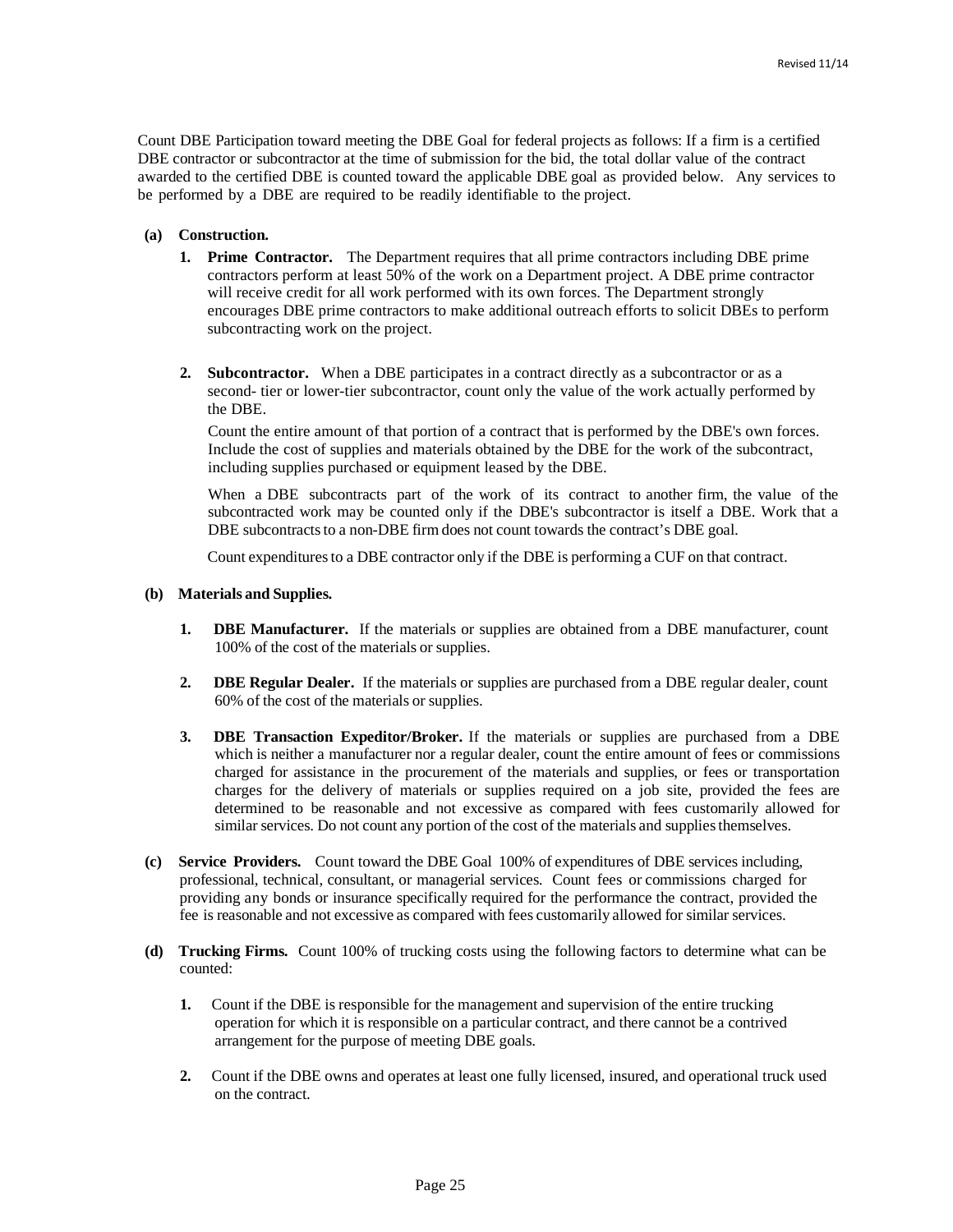- **3.** Count the total value of the transportation services the DBE provides on the contract using trucks it owns, insures, and operates using drivers it employs.
- **4.** The DBE may lease trucks from another DBE firm, including an owner-operator who is a certified DBE. If the DBE leases trucks from another DBE, count the total value of the transportation services the lessee DBE provides on the contract.
- **5.** The DBE may also lease trucks from a non-DBE firm, including an owner-operator. If the DBE leases trucks from a non-DBE count only the fee or commission it paid as a result of the lease arrangement. Do not count the total value of the transportation services provided by the lessee, since these services are not provided by a DBE.
- **6.** For purposes of this provision, a lease must indicate that the DBE has exclusive use of and control over the truck. This does not preclude the leased truck from being used for work for others during the term of the lease with the consent of the DBE, so long as the lease gives the DBE absolute priority for use of the leased truck. Leased trucks must display the name and identification number of the DBE.

#### **IV. COUNTING SBEPARTICIPATION**

- **(a)** Recruitment and utilization of certified SBEsisin addition to all other equal opportunity requirements of the contract.
- **(b)** There is no SBE goal.
- **(c)** Count SBE participation the same as DBE participation.

#### **V. ACTIONS REQUIRED BY THE BIDDER AT THE BIDDING STAGE AND PRIOR TO AWARD FOR PROJECTSWITH A DBE GOAL—**

**(a) Submission Requirements.** The selected vendor must include its DBE Participation with the bid by completing Form EO-385. This submission must include the business name of the DBE firm with address, contact person, and phone number, a detailed narrative description of the service to be provided by the DBE along with the corresponding North American Industry Classification System (NAICS) code(s), and the percent of the bid's cost to be contractually allocated to the DBE in the bid submission. Do not request or include physical certification letters. The PA UCP database at [www.paucp.com](http://www.paucp.com/) is the only resource that should be used to verify DBE eligibility. In addition, please note that DBE certification does not expire and expiration dates should not be requested or included. As long as a firm remains visible in the PA UCP database they remain eligible to participate as a DBE on federally assisted contracts.

When the DBE goal established by the Department is not met (the Department will not round), demonstrate a Good Faith Effort (GFE) to meet the contract's DBE goal. Demonstrate that the efforts made were those that a vendor seeking to meet the DBE goal established by the Department would make, given all relevant circumstances. Failure to include GFE documentation with the submission, when the DBE goal is not met, will result in rejection of the bid.

**(b) Good Faith Effort Requirements.** In response to a bid, the vendor must make a 'Good Faith Effort' to subcontract a portion of the contract work to certified DBEs. The demonstration of GFE is accomplished by seeking out DBE participation in the contract given all relevant circumstances. If unable to meet the contracts established DBE Goal, the selected vendor must submit documentation of its GFE. The following illustrate the types of efforts that may be taken, but they are not deemed to be exclusive or exhaustive. The Director and/or Committee will consider other factors and types of efforts that may be relevant: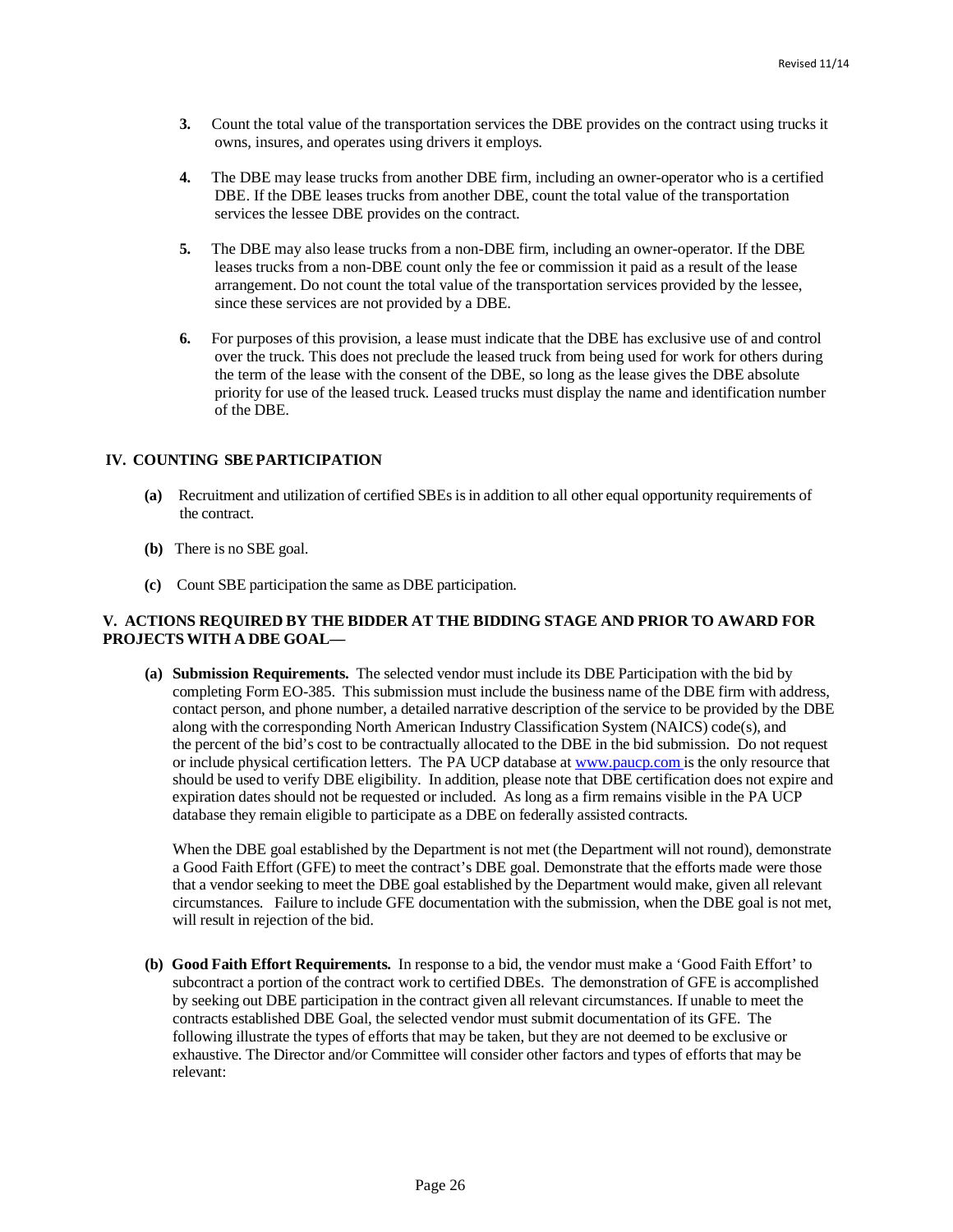- Efforts made to solicit through all reasonable and available means (e.g., use of the DBE Directory, attendance at pre-bid meetings, advertising and/or written notices) the interest of all certified DBEs who have the capability to perform the work of the contract. The selected vendor must provide written notification, at least fifteen (15) calendar days prior to the bid due date, to allow the DBEs to respond to the solicitation. The selected vendor must determine with certainty if the DBEs are interested by taking appropriate steps to follow up initial solicitations.
- Efforts made to select portions of the work to be performed by DBEs in order to increase the likelihood that the DBE goal will be achieved. This includes, where appropriate, breaking out contract work items into economically feasible units to facilitate DBE participation, even when the selected vendor might otherwise prefer to perform these work items with its own forces.
- Efforts made to provide interested DBEs with adequate information about the plans, specifications, and requirements of the contract in a timely manner to assist them in responding to a solicitation.
- Efforts made to negotiate in good faith with interested DBEs. It is the selected vendor's responsibility to make a portion of the contract work available to DBE subcontractors and suppliers and to select those portions of the work or material needs consistent with the available DBE subcontractors and suppliers, so as to facilitate DBE participation. Evidence of such negotiation includes the names, addresses, and telephone numbers of DBEs that were considered; a description of the information provided regarding the plans and specifications for the work selected for subcontracting; and evidence as to why additional agreements could not be reached for DBEs to perform the work. A vendor using good business judgment would consider a number of factors in negotiating with subcontractors, including DBE subcontractors, and would take a firm's price and capabilities as well as contract DBE goals into consideration. However, the fact that there may be some additional costs involved in finding and using DBEs is not in itself sufficient reason for a vendor's failure to meet the contract's DBE goal, as long as such costs are reasonable. Also, the ability or desire of the selected vendor to perform the work of a contract with its own work force does not relieve the vendor of the responsibility to make GFE. The selected vendor is not, however, required to accept higher quotes from DBEs if the price difference is excessive or unreasonable. In situations where the selected vendor chooses to reject a DBE firm's quote over a non-DBE firm solely due to cost, copies of the quotes received from both the DBE and non-DBE firm must be included in the GFE documentation.
- The selected vendor's determination of a DBE as being unqualified without sound reasons based on a thorough investigation of their capabilities. The selected vendor's standing within its industry, membership in specific groups, organizations, or associations and political or social affiliations (for example union vs. non-union employee status) are not legitimate causes for the rejection or nonsolicitation of bids in the selected vendor's efforts to meet the DBE contract goal.
- Efforts to assist interested DBEs in obtaining bonding, lines of credit, or insurance.
- Efforts to assist interested DBEs in obtaining necessary equipment, supplies, materials, or related assistance or services.
- Efforts to effectively use the services of the Department's DBE and/or SBE Supportive Services Centers, services of available minority/women community organizations; minority/women contractors' groups; local, State, and Federal minority/women business assistance offices; and other organizations as allowed on a case-by-case basis to provide assistance in the recruitment and placement of DBEs.

## **VI. ACTIONSTO BE TAKEN BY THE DEPARTMENTBEFORE AWARD—**

- **(a) Approval.** If the selected vendor includes the DBE Participation with their bid, meets the contract's DBE goal, and all other contract requirements, the Department will approve the submission.
- **(b) Good Faith Effort Review.** If the selected vendor includes the DBE Participation with their bid, but fails to meet the contract's DBE goal, the Department will review the GFE documentation included with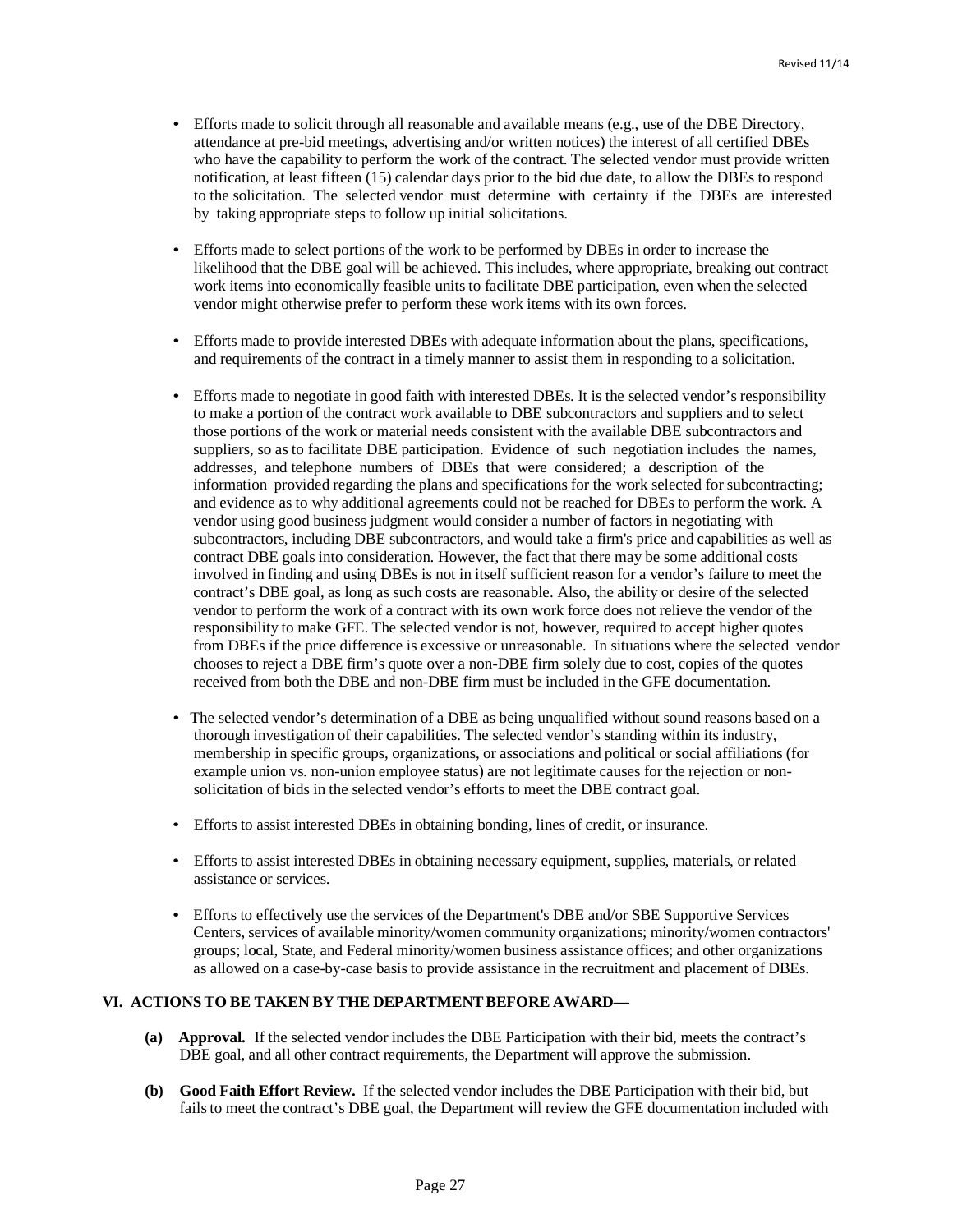the bid. The selected vendor may not provide additional GFE documentation beyond what is included at the time of bid submission. However, if during the review of the vendor's GFE information the reviewers have questions, the selected vendor may be contacted by the IRT Chairperson for clarification. The GFE steps to be taken are as follows:

- **1.** The IRT reviews and makes a recommendationto the Director.
- **2.** The Director will do one of the following:
	- **a.** Concur with the IRT recommendation that a GFE was made and the DBE Participation will be approved;
	- **b.** Concur with the IRT disapproval of the GFE submission. The selected vendor will be afforded the opportunity for administrative reconsideration as required by Part 26.
		- **(i.)** If the selected vendor requests administrative reconsideration, the Director forwards the GFE request to the Committee.
		- **(ii.)** If the selected vendor does not request administrative reconsideration, then the recommendation stands and the GFE is disapproved. The selected vendor must notify the Department to this effect in writing. The bid will then be considered non-responsive and will be rejected.
	- **c.** Disagree with the IRT recommendation. If the Director determines that a GFE has been made, the DBE Participation will be approved. If the Director determines that a GFE has not been made, the selected vendor will be afforded the administrative reconsideration process as described above.
- **3.** If administrative reconsideration is requested, the Committee meets and makes the final determination. If the Committee determines that the selected vendor made a GFE, the DBE Participation will be approved. If the Committee determines that the selected vendor has failed to make a GFE, the bid will be rejected and the selected vendor will be notified of the rejection. The Department will then review the next selected vendor's DBE participation to determine if the DBE goal is met or if a GFE was made.

#### **VII. ACTION TO BE TAKEN BY THE DEPARTMENT DURING PERFORMANCE OF THE CONTRACT—**

To ensure that all obligations awarded to DBEs under this contract are met, the Department will review the selected vendor's DBE involvement efforts during the performance of the contract whether or not the DBE is listed on the approved DBE Participation. The review will include a CUF review and analysis for all DBEs performing on the contract.

**Sanctions.** Upon completion of the work the Department will review the actual DBE participation and make a determination regarding the selected vendor's compliance with the applicable requirements. Sanctions may be imposed for noncompliance or unwarranted shortfallsin the approved DBE goal.

#### **VIII. ACTIONS REQUIRED BY THE SELECTED VENDORDURING PERFORMANCE OF THE CONTRACT—**

- **(a) DBE Participation.** When DBE Participation is approved in an amount lessthan the contract's DBE goal, continue GFE toward meeting the contract's DBE goal for the life of the contract. Ensure that the DBE Participation is attained. Proof of attainment is provided by payments to DBEs and documented in monthly reports.
- **(b) DBE Revised Participation.** Obtain written consent from the impacted business area before substituting a DBE or making any change to the approved DBE Participation or any other DBE performing on the project. Immediately request substitution authorization from the impacted business area in writing who will contact the Bureau of Equal Opportunity. The request must include documentation supporting the substitution and written agreement from the DBE to the change. Include proof that a certified letter giving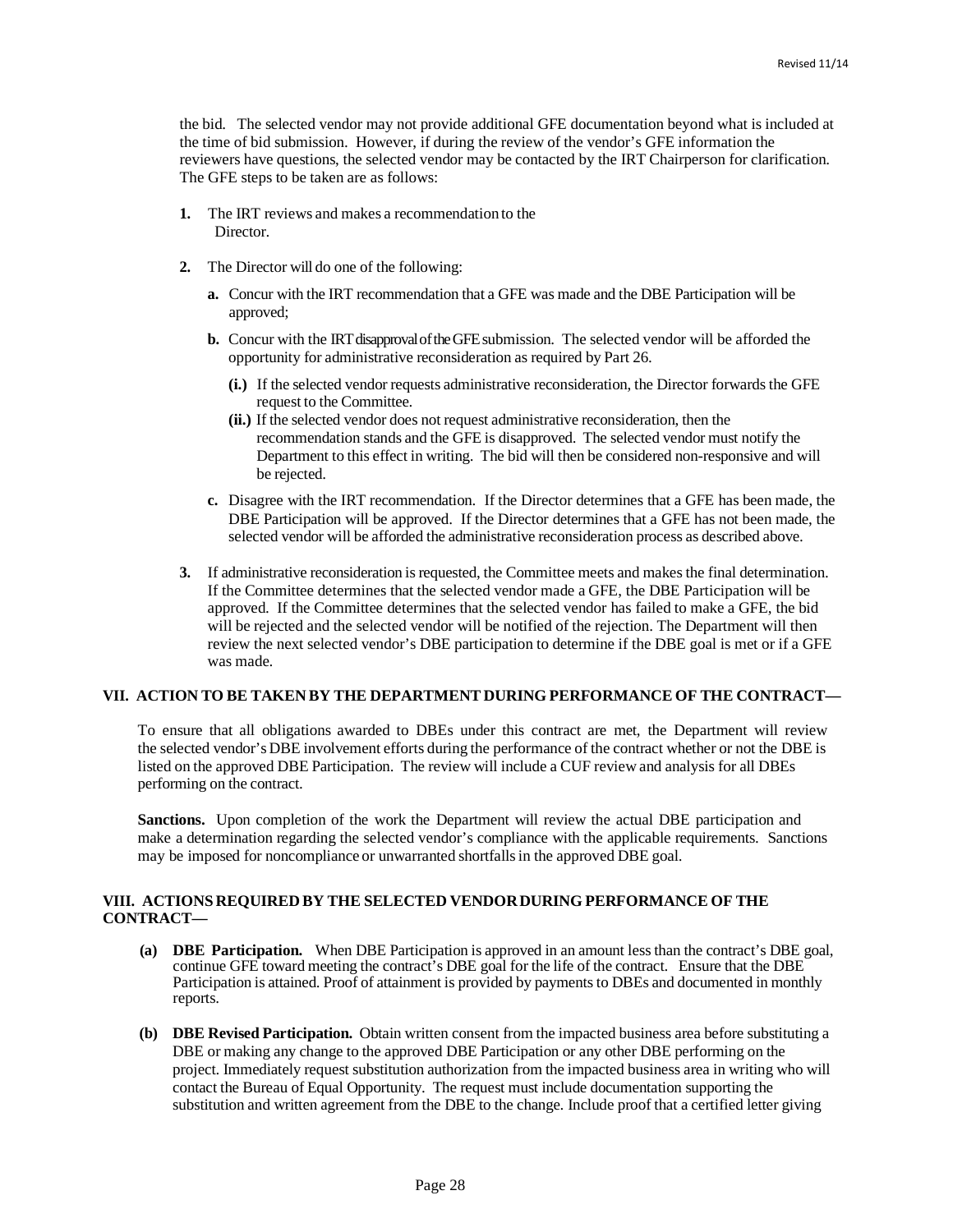the DBE five (5) daysto respond with acceptance or to notify the Department of non-acceptance. Demonstrate that every effort has been made to allow the DBE to perform.

- **1.** If the arrangement to be replaced is agreeable between the selected vendor and the DBE, document the following procedures:
	- Make a GFE to subcontract the work with another DBE, or subcontract other work items to DBE firms, to make up the DBE shortfall. The selected vendor has seven (7) days from approval of its request to submit the GFE documentation. The selected vendor may request additional time by contacting the impacted business area in writing.
	- When the substitution results in meeting the DBE goal, complete a Revised DBE Participation which includes letter(s) from the DBE(s) of their intent to perform on the contract. If the DBE being replaced or substituted has already performed on the contract, the Revised Participation request should include the total amount paid to the DBE prior to its substitution or replacement.
	- When the substitution does not result in meeting the DBE goal, complete a Revised DBE Participation with DBE acknowledgement and provide GFE documentation. If the DBE performed on the project, the Revised DBE Participation should include the total amount paid to the DBE prior to their substitution.

**Good Faith Effort Review.** The Department will review the GFE documentation for substitution. If, during the review of the selected vendor's GFE information and documentation, the reviewers have questions, the selected vendor may be contacted for clarification. The GFE steps to be taken are, asfollows:

- **a.** The impacted business area reviews and, if acceptable, approves the GFE and Revised DBE Participation or recommends that the IRT make the determination.
- **b.** The IRT either:
	- 1. Approves recommendation that the GFE was met and the Revised DBE Participation will be approved, or
	- 2. Disapprovesthe GFE resulting in a shortfall requiring the selected vendor to continue to fulfill its GFE obligation and commitment.
- **c.** If forwarded to them by the impacted business area, the IRT makes a final determination.

Do not perform any of the DBE work included in the substitution request without prior written approval from the Department.

If the projected DBE participation meets or exceeds the DBE goal amount for the contract without replacing the DBE, then no contract shortfall exists. A Revised DBE Participation must be submitted to reflect the decreased dollar amount.

- **2.** If the arrangement to be replaced is not agreeable between the selected vendor and the DBE, the following procedures are required:
	- Until a determination is made, do not perform the DBE work without prior approval.
	- The IRT will review and make a determination and the impacted business area will notify both the selected vendor and the DBE.
	- The selected vendor or the DBE may request a meeting with the Department by contacting the impacted business area.

**(e) SBE Participation.** There is no goal for SBE participation. However, the utilization of SBE firms must be reported and documented in monthly reports with proof of payment consistent with the process for DBE firms.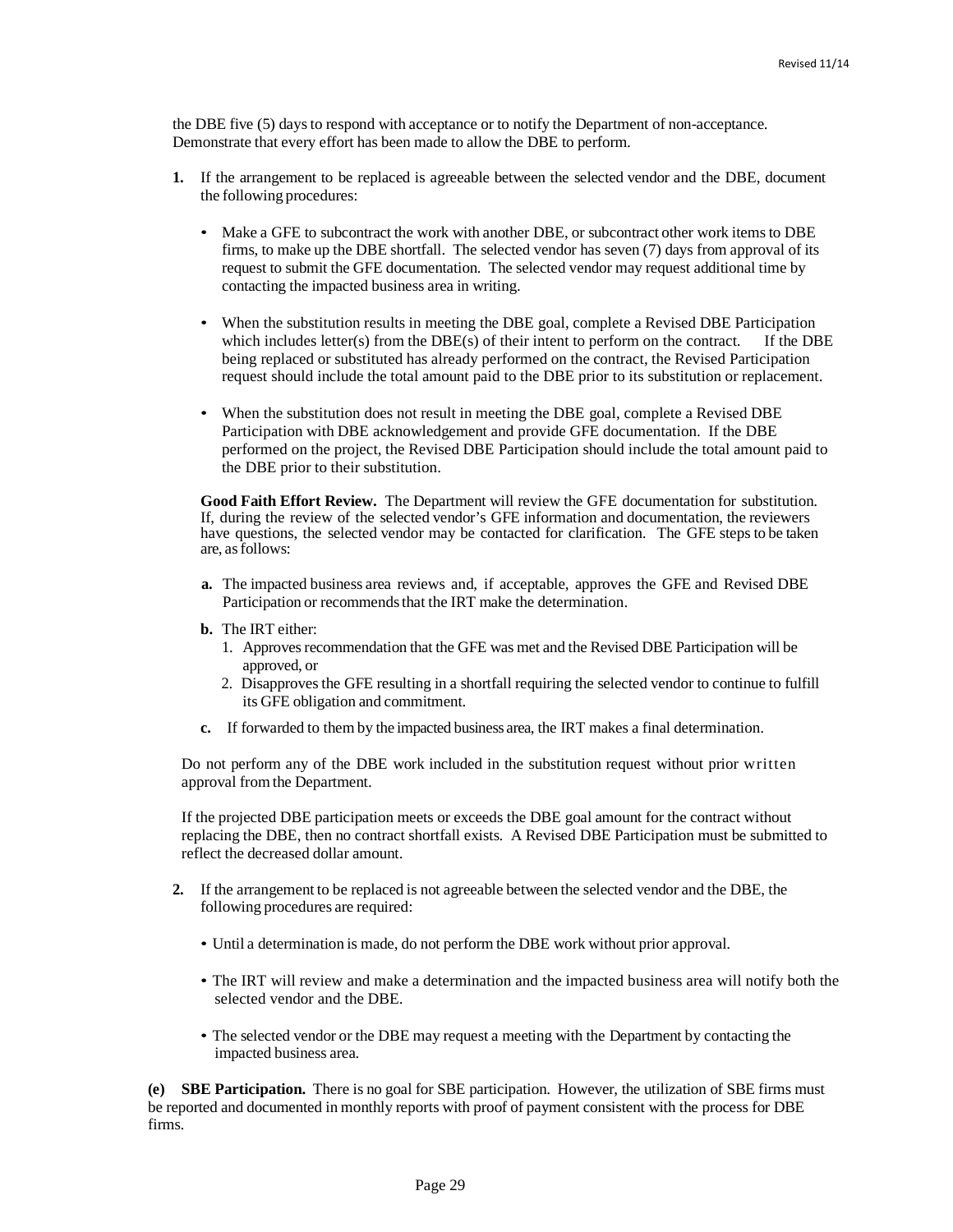**(f) Additional Work.** When additional work is required for any classification of work which is identified on the DBE Participation to be performed by the DBE, at least (50%) of this additional work will be performed by the same DBE unless the DBE submits, in writing, that he/she cannot perform the work due to his/her own limitations.

(g) Progress Payments. Make payments to all subcontractors, suppliers, service providers, and consultants no later than ten (10) days after being reimbursed by the Department. Document all DBE and SBE progress payments via the Monthly DBE/SBE Status Report, EO-402. The form is to be submitted no later than ten (10) daysfollowing the start of the month for the proceeding month's activity [PennDOTDBEGoal@pa.gov.](mailto:PennDOTDBEGoal@pa.gov) Bring to the attention of the Department, in writing, any situation in which regularly scheduled progress payments are not made to DBE/SBE subcontractors, suppliers, service providers or consultants.

**(h) Records and Reports.** Keep such project records as are necessary to determine compliance with DBE Requirements. These records can be used as GFE documentation. Design these records to indicate:

• The number of disadvantaged and non-disadvantaged subcontractors, small businesses, regular dealers, manufacturers, consultants, and service providers, and the type of work or services performed on or materialsincorporated in this project.

• The progress and efforts made in seeking out DBE and SBE contractor organizations and individual DBEs and SBEs for work on this project.

• Documentation of all correspondence, personal contacts, telephone calls, etc., to obtain the services of DBEs and SBEs for this project. Submit reports, as required by the Department. Certify that the amounts were actually paid to the DBE and SBE for work performed on the project and keep cancelled checks on file in the home office to reflect payment for the specific project and for inspection and audit by the Department. Enter the payment information on the monthly payment report which will include the following:

• The number of contracts awarded to DBEs and SBEs, noting the type of work and amount of each contract executed with each firm and including the execution date of each contract.

The amount paid to each DBE and SBE during the month and the amount paid to date. If no payments are made to a DBE/SBE during the month, enter a zero (\$0.00) payment.

• Paid invoices or a certification attesting to the actual amount paid to each firm, upon completion of the individual DBE's and SBE's work. In the event the actual amount paid is less than the award amount, provide a complete explanation of the difference.

Maintain all such records for a period of three (3) years following acceptance of final payment. Make these records available for inspection by the Department and FHWA.

If DBE credit is being claimed for material costs included in a DBE subcontract or agreement, submit purchase orders for the material to [PennDOTDBEGoal@pa.gov](mailto:PennDOTDBEGoal@pa.gov) on a monthly basis in conjunction with the monthly payment report.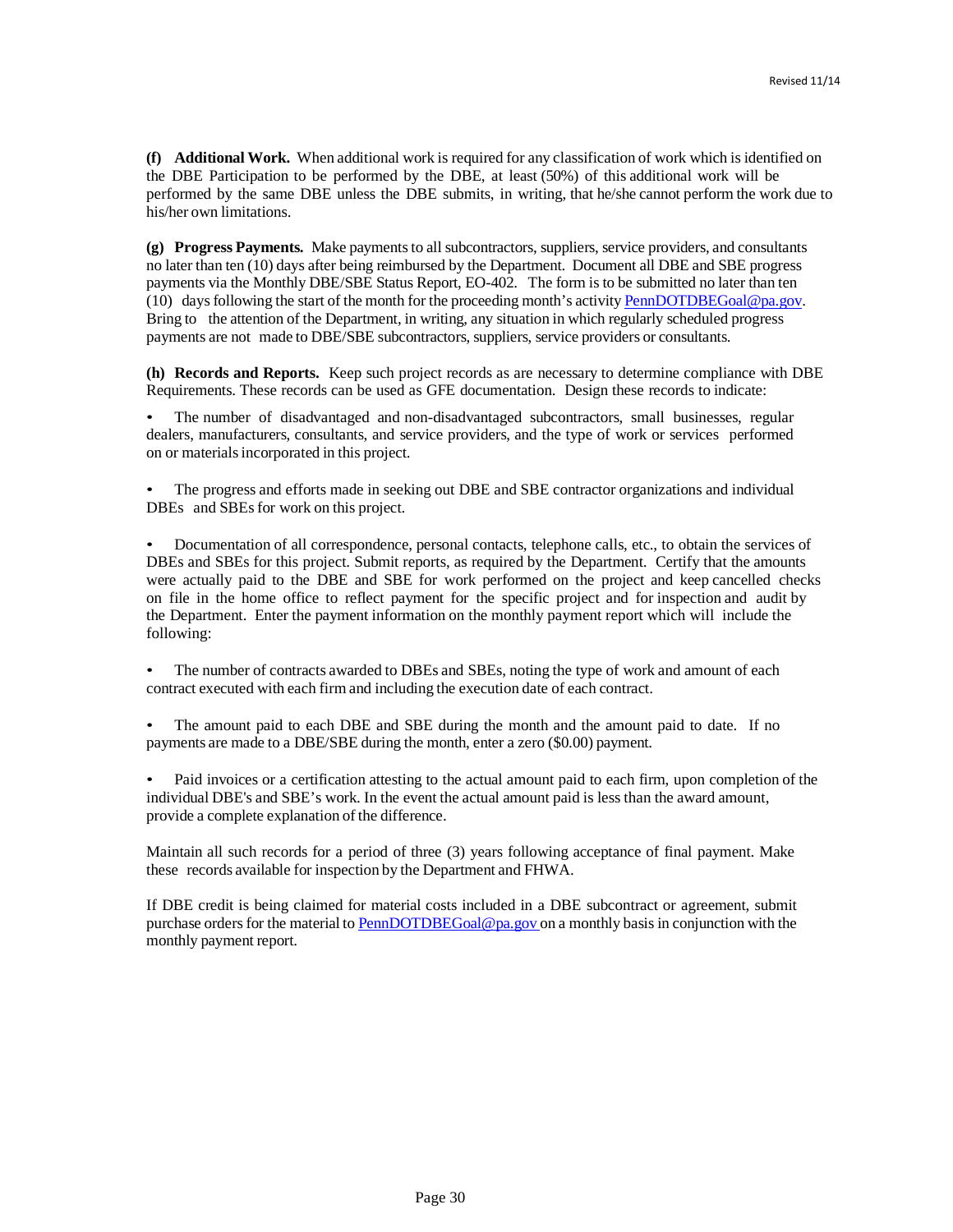# **EXHIBIT A.3 Federal Audit Clause**

The [NAME OF SUBRECIPIENT] must comply with all applicable federal and state grant requirements including The *Single Audit Act Amendments of 1996; 2 CFR Part 200 as amended*; and any other applicable law or regulation, and any amendment to such other applicable law or regulation that may be enacted or promulgated by the federal government.

If the [NAME OF SUBRECIPIENT] is a local government or non-profit organization that expends \$750,000 or more in federal awards during its fiscal year, the [NAME OFSUBRECIPIENT] is required to provide the appropriate single or program specific audit in accordance with the provisions outlined in *2 CFR Part 200.501*.

If the [NAME OF SUBRECIPIENT] expends total federal awards of less than the threshold established by 2 CFR 200.501, it is exempt from federal audit requirements for that year, but records must be available for review or audit by appropriate officials (or designees) of the federal agency, pass-through entity, and Government Accountability Office (GAO).

If the [NAME OF SUBRECIPIENT] is a for-profit entity, it is not subject to the auditing and reporting requirements of *2 CFR Part 200, Subpart F - Audit Requirements (Subpart F)*. However, the pass-through commonwealth agency is responsible for establishing requirements, as necessary, to ensure compliance by for-profit subrecipients. The contract with the for -profit subrecipient should describe applicable compliance requirements and the for-profit subrecipient's compliance responsibility. Methods to ensure compliance for federal awards made to for-profit subrecipients may include pre award audits, monitoring during the contract and post-award audits. The post-award audits may be in the form of a financial audit in accordance with *Government Auditing Standards*, a single audit report or program-specific audit report in accordance with Subpart F. However, these post-award audits must be submitted directly to the affected commonwealth agency that provided the funding. Only single audit reports for local governmental and non-profit subrecipients are electronically submitted to the Federal Audit Clearinghouse.

## **ADDITIONAL POTENTIAL COMPONENTS OF THE SINGLE AUDIT REPORTING PACKAGE**

In instances where a federal program-specific audit guide is available, the audit report package for a program-specific audit may be different and should be prepared in accordance with the appropriate audit guide, *Government Auditing Standards, and Subpart F*.

In addition to the requirements of *Subpart F*, commonwealth agencies may require that the single audit reporting packages include additional components in the SEFA, or supplemental schedules, as identified through the respective grant agreement.

## **SUBMISSION OF THE AUDIT REPORT**

The [NAME OF SUBRECIPIENT] must submit an electronic copy of the audit report package to the Federal Audit Clearinghouse, which shall include the elements outlined in *Subpart F*.

## **SUBMISSION OF THE FEDERAL AUDIT CLEARINGHOUSE CONFIRMATION**

The subrecipients must send a copy of the confirmation from the Federal Audit Clearinghouse to the resource account RA-BOASinqleAudit@pa.gov .

## **AUDIT OVERSIGHT PROVISIONS.**

The [NAME OF SUBRECIPIENT] is responsible for obtaining the necessary audit and securing the services of a certified public accountant or independent governmental auditor.

The commonwealth reserves the right for federal and state agencies or their authorized representatives to perform additional audits of a financial or performance nature, if deemed necessary by commonwealth or federal agencies. Any such additional audit work will rely on work already performed by the [NAME OF SUBRECIPIENT]'s auditor and the costs for any additional work performed by the federal or state agencies will be borne by those agencies at no additional expense to the [NAME OF SUBRECIPIENT].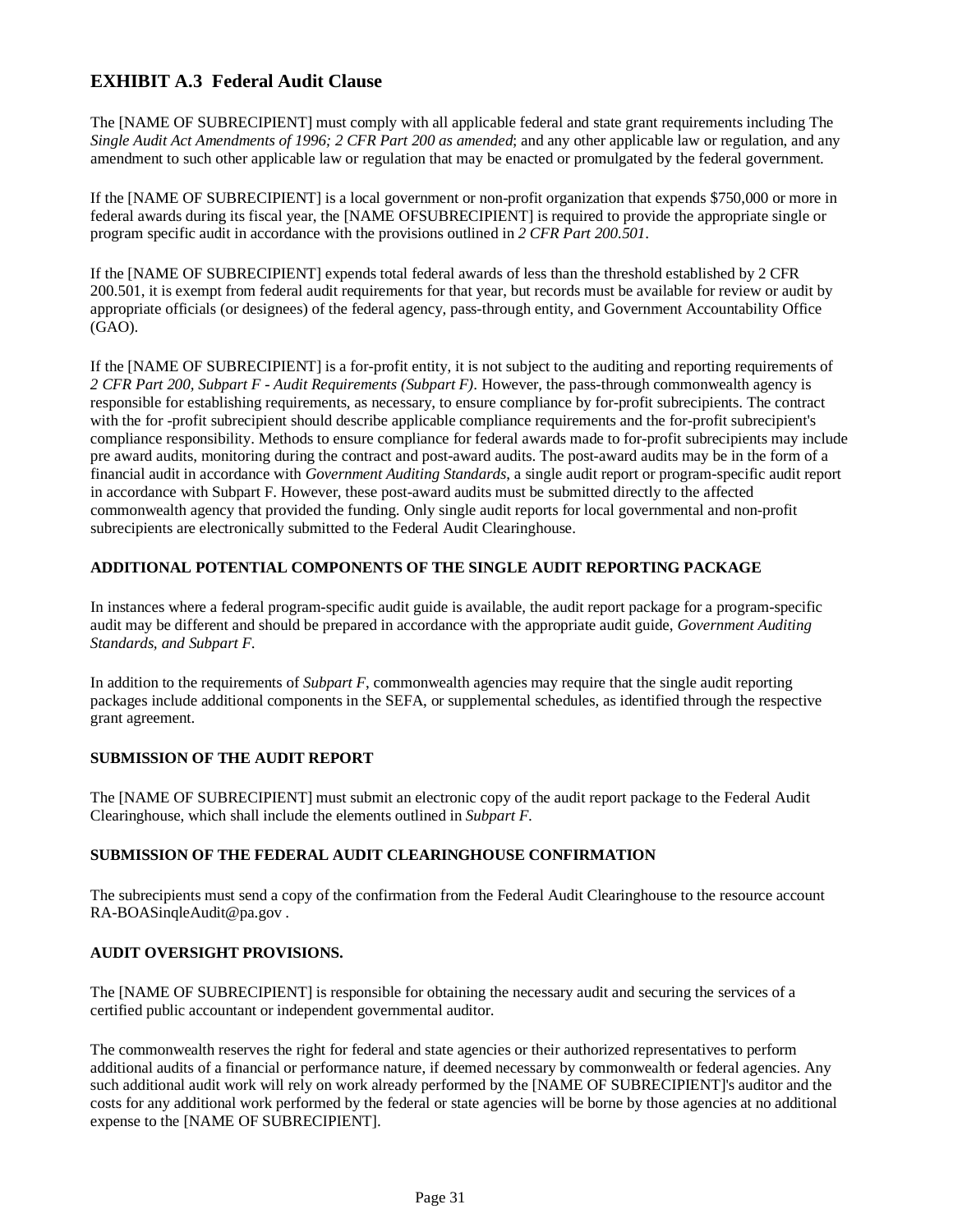Audit documentation and audit reports must be retained by the [NAME OFSUBRECIPIENT]'s auditor for a minimum of five years from the date of issuance of the audit report, unless the [NAME OF SUBRECIPIENT]'s auditor is notified in writing by the commonwealth, the cognizant federal agency for audit, or the oversight federal agency for audit to extend the retention period. Audit documentation will be made available upon request to authorized representatives of the commonwealth, the cognizant federal agency for audit, the oversight federal agency for audit, the federal funding agency, or the GAO.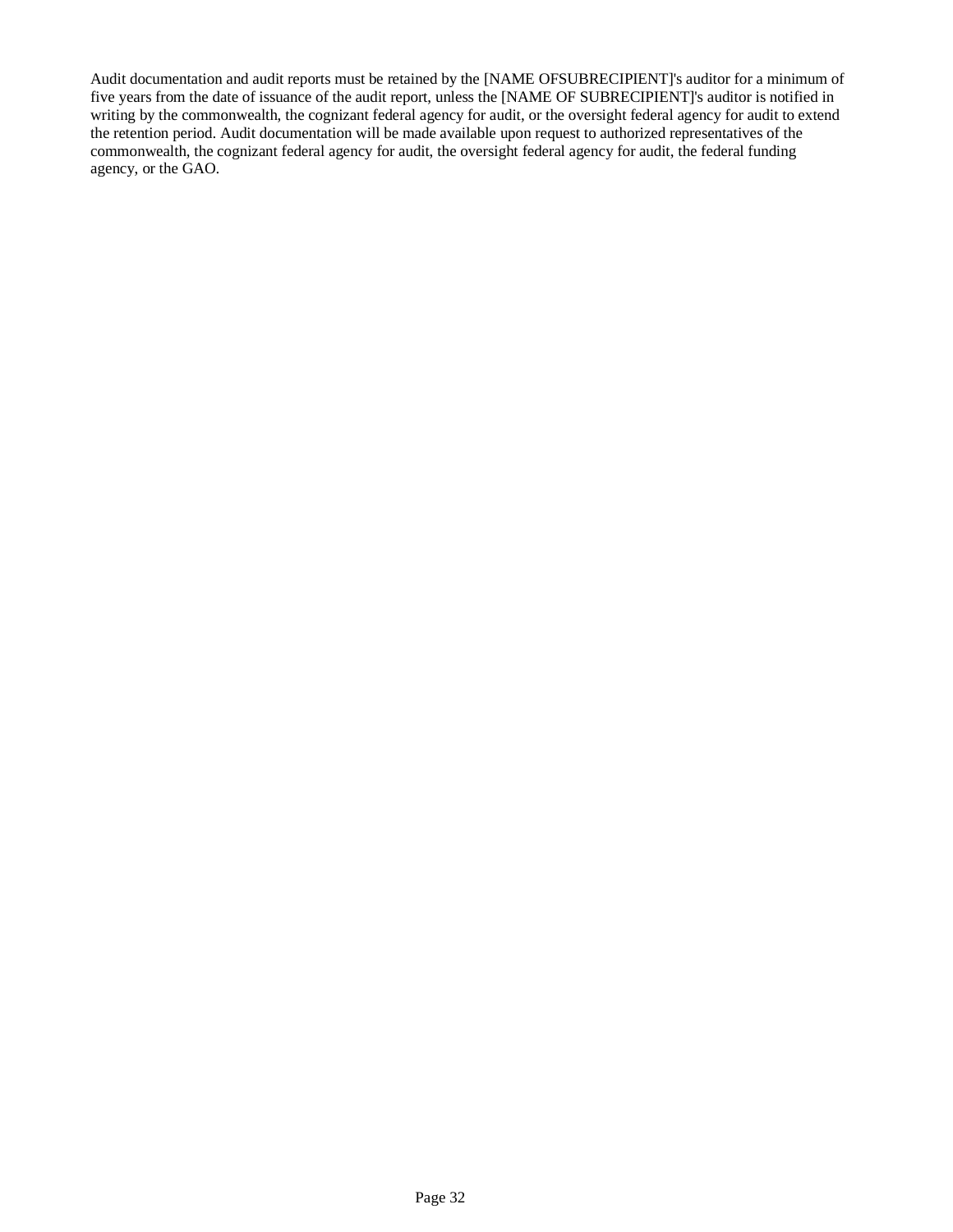## EXHIBIT A.4 Federal Funding Accountability and Transparency Act (FFATA) Subrecipient Agreement Requirements (February 23, 2021)

*The terms "subrecipient, subgrantee and subawardee" used in the following pages and the agreement to which this document is attached shall mean the party that is the recipient of federal funds under the agreement towhich this document is attached.*

## **1. Registration and Identification Information**

Subrecipient must maintain current full registration that permits their entity registrationto appear in a public search in the System for Award Management or SA[M\(www.SAM.gov\) a](http://www.sam.gov/)t all times during which they have active federal awards funded pursuant to this agreement. A Unique Entity Identifier (UEI) is issued upon registration in SAM.gov.

Subrecipient must provide its assigned UEI to the Commonwealth of Pennsylvania (Commonwealth) along with Subrecipient's return of the signed agreement. The Commonwealth will not process this agreement until such time that Subrecipient provides this information.

## **2. Primary Location**

Subrecipient must provide to the Commonwealth the primary location of performance underthe award, including the city, State, and zip+4. If performance is to occur in multiple locations, then Subrecipient must list the location where the most amount of the award isto be expended pursuant to this agreement.

Subrecipient must provide this information to the Commonwealth along with Subrecipient's return of the signed agreement. The Commonwealth will not process this agreement until such time that Subrecipient provides this information.

## **3. Compensation of Officers**

Subrecipient must provide to the Commonwealth the names and total compensation of thefive most highly compensated officers of the entity **if**—

- 1. the entity in the preceding fiscal year received
	- a. 80 percent or more of its annual gross revenues in Federal awards; and
	- b. \$30,000,000 or more in annual gross revenues from Federal awards: and
- 2. the public does not have access to information about the compensation of the senior executives of the entity through periodic reports filed under *section 13(a) or 15(d) ofthe Securities Exchanges Act of 1934 (15 U.S.C. 78m(a), 78o(d)) or section 6104 of the Internal Revenue Code of 1986. See FFATA § 2(b)(1)*.

If Subrecipient does not meet the conditions listed above, then it must specifically affirm to the Commonwealth that the requirements of this clause are inapplicable to the Subrecipient. Subrecipient must provide information responding to this question along withSubrecipient's return of the signed agreement. The Commonwealth will not process this agreement until such time that Subrecipient provides such information responding to this question. The Subgrantee must complete Federal Funding Accountability and Transparency Act Subrecipient Data Sheet (FFATA Sheet) attached here. The FFATA Sheet is to be completed andincorporated as part of this agreement.

Failure to provide accurate information for the Subgrantee named as a party to this agreement orto complete the FFATA Sheet will cause the inability of the Commonwealth of Pennsylvania (Commonwealth) to process this agreement and resulting in delay or loss of funds to the Subgrantee. The Subgrantee's documentation will be considered incomplete until such time that Subgrantee provides accurate FFATA information.

(a) Registration and Identification Information – The Subgrantee must maintain a current full registration that permits their entity registration to appear in a public search in the System for Award Management or SAM (www.SAM.gov) at all times during which they have active federal awards funded pursuant to this agreement. A Unique Entity Identifier (UEI) is issued upon registration in SAM.gov. Subgrantee must provide its UEI, to the Commonwealth along with the signed agreement.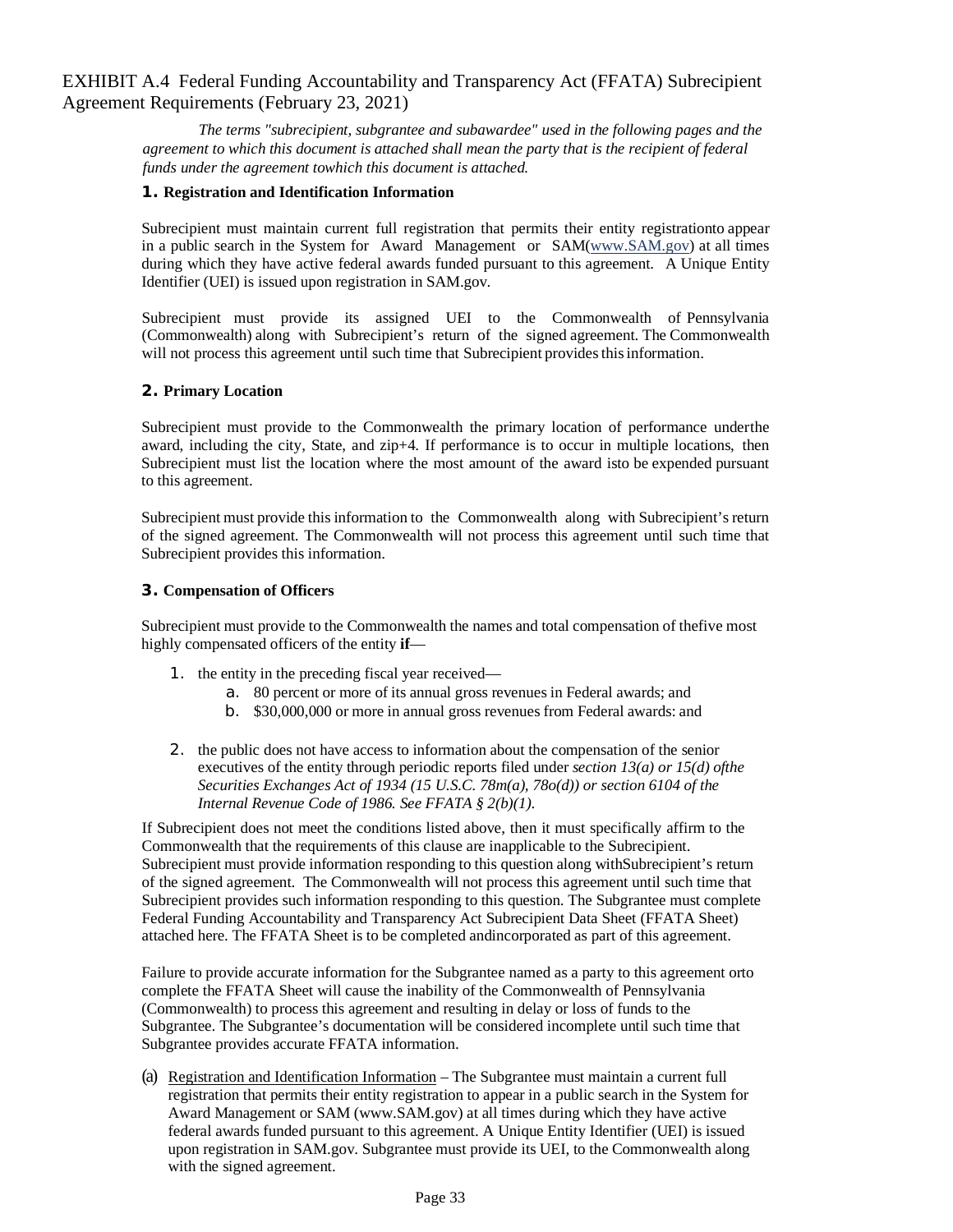- (b) Primary Location Subgrantee must provide to the Commonwealth the primary location of performance under the award, including the city, State, and zip+4. If performance is to occurin multiple locations, then Subgrantee must list the location where the most amount of the award is to be expended pursuant to this agreement.
- (c) Compensation of Officers Subgrantee must provide to the Commonwealth the names and total compensation of the five most highly compensated officers of the entity **if**-
	- 1. the entity in the preceding fiscal year received
		- **a.** 80 percent or more of its annual gross revenues in Federal awards; **and**
		- **b.** \$30,000,000 or more in annual gross revenues from Federal awards; **and**

2.the public does not have access to information about the compensation of the senior executives of the entity through periodic reports filed under *section 13(a) or 15(d) of the Securities Exchanges Act of 1934 (15 U.S.C. 78m(a), 78o(d)) or section 6104 of theInternal Revenue Code of 1986. See FFATA § 2(b)(1)*.

If the Subgrantee does not meet the conditions listed above, then it must specifically affirmto the Commonwealth that the requirements of this clause are inapplicable to the Subgrantee. Subgrantee must provide information responding to this question along with Subgrantee's return of the signed agreement. The Commonwealth will not process this agreement until such time that Subgrantee provides such information responding to this question.

# **Federal Funding Accountability and Transparency Act Subrecipient Data Sheet**

Subrecipient must provide information along with Subrecipient's return of the signed agreement. The Commonwealth will not process the agreement *until such time that Subrecipient provides such information.*

## UEI

UEI:

[INSTRUCTIONS: Subrecipient must provide its assigned UEI. Subrecipient must maintain current registration that permitstheir entity registration to appear in a public search in SAM (www.SAM.gov) at all times during which they have active federal awards funded pursuant to this agreement. A Unique Entity Identifier (UEI) is issued upon registration in SAM.gov.]

## **PRIMARY LOCATION**

City:

State:

Zip+4:

[INSTRUCTIONS: Subrecipient must provide to the Commonwealth the primary location of performance under the award, including the city, State, and zip code including 4-digit extension. If performance is to occur in multiple locations, then Subrecipient must list the location where the most amount of the award is to be expended pursuant to the agreement.]

## **COMPENSATION OF OFFICERS**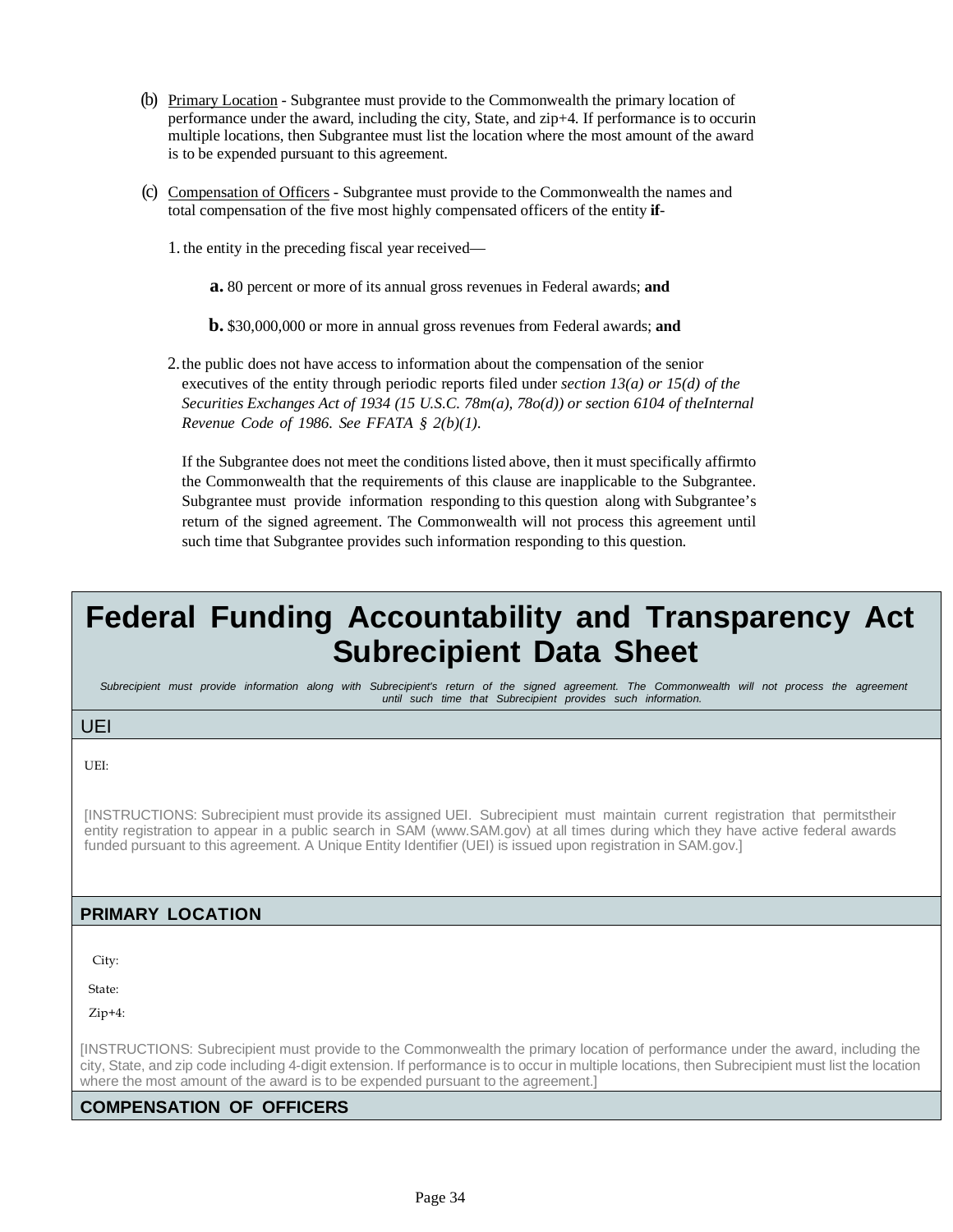| Officer 1 Name:                                                                                                                                                                                                |                                                                                                                                                                                                                                                                   |
|----------------------------------------------------------------------------------------------------------------------------------------------------------------------------------------------------------------|-------------------------------------------------------------------------------------------------------------------------------------------------------------------------------------------------------------------------------------------------------------------|
| Officer 1 Compensation:                                                                                                                                                                                        |                                                                                                                                                                                                                                                                   |
| Officer 2 Name:                                                                                                                                                                                                |                                                                                                                                                                                                                                                                   |
| Officer 2 Compensation:                                                                                                                                                                                        |                                                                                                                                                                                                                                                                   |
| Officer 3 Name:                                                                                                                                                                                                | By marking the following box                                                                                                                                                                                                                                      |
| Officer 3 Compensation:                                                                                                                                                                                        | Subrecipient affirms they do not                                                                                                                                                                                                                                  |
| Officer 4 Name:                                                                                                                                                                                                | meet the conditions for reporting                                                                                                                                                                                                                                 |
| Officer 4 Compensation:                                                                                                                                                                                        | highly compensated officials                                                                                                                                                                                                                                      |
| Officer 5 Name:                                                                                                                                                                                                |                                                                                                                                                                                                                                                                   |
| Officer 5 Compensation:                                                                                                                                                                                        |                                                                                                                                                                                                                                                                   |
| compensated officers of the entity if --                                                                                                                                                                       | [INSTRUCTIONS: Subrecipient must provide to the Commonwealth the names and total compensation of the five most highly                                                                                                                                             |
| 1. the entity in the preceding fiscal year received—<br>a. 80 percent or more of its annual gross revenues in Federal awards; and<br>b. \$30,000,000 or more in annual gross revenues from Federal awards; and |                                                                                                                                                                                                                                                                   |
| of the Internal Revenue Code of 1986. See FFATA § 2(b)(1).                                                                                                                                                     | 2. the public does not have access to information about the compensation of the senior executives of the entity through<br>periodic reports filed under section 13(a) or 15(d) of the Securities Exchanges Act of 1934 (15 U.S.C. 78m(a), 78o(d)) or section 6104 |

If the Subrecipient does not meet the conditions listed above, then it must specifically affirm to the Commonwealth that the requirements of this clause are inapplicable to the Subrecipient.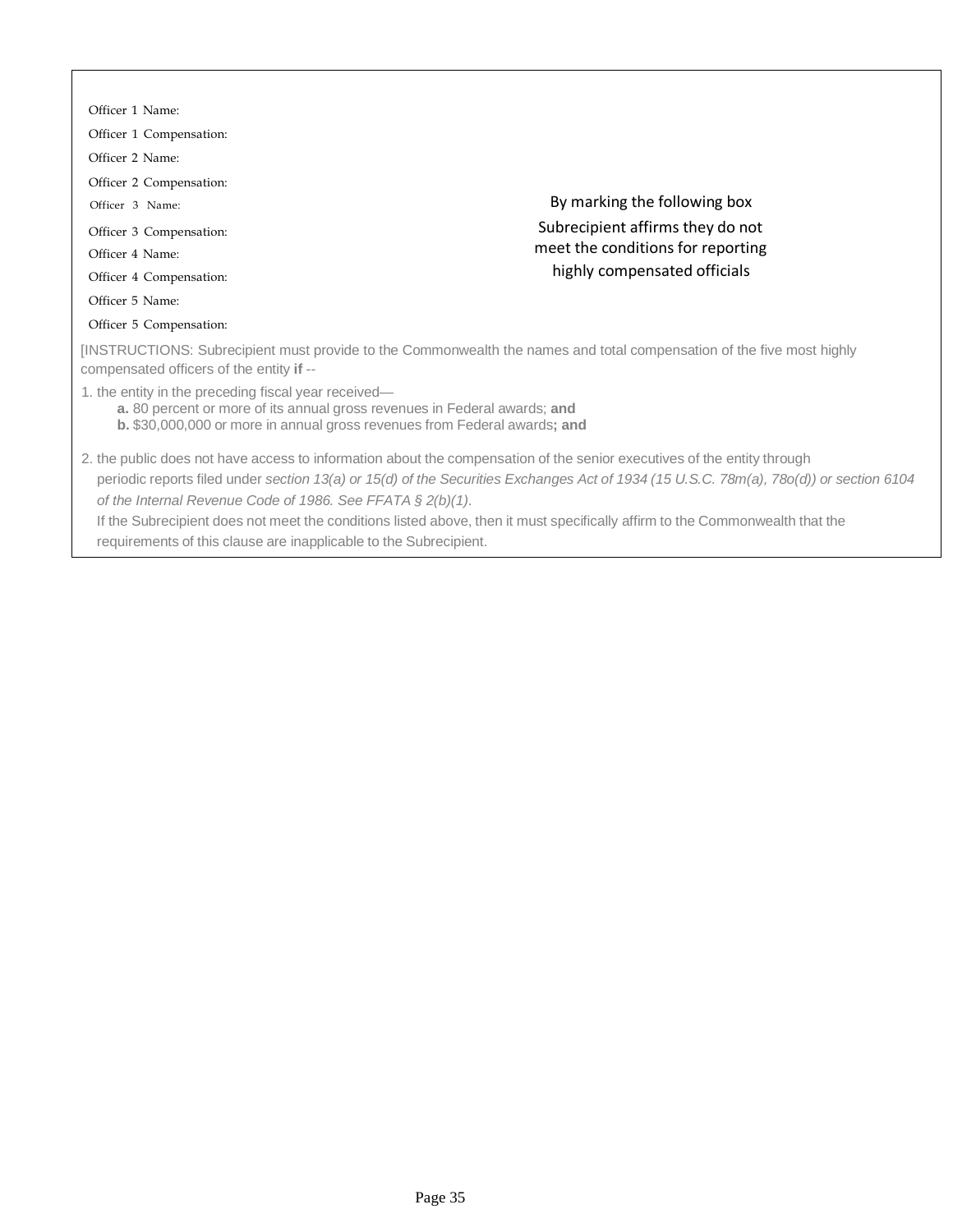# **EXHIBIT A.5 Federal Nondiscrimination and Equal Employment Opportunity Clauses (All Federal Aid Contracts)\* (1-76)**

1. Selection of Labor: During the performance of this contract, the contractor shall not discriminate against labor from any other State, possession or territory of the United States.

2. Employment Practices: During the performance of this contract, the contractor agrees as follows:

- a. The contractor will not discriminate against any employee or applicant for employment because of race, color, religion, sex, or national origin. The contractor will take affirmative action to ensure that applicants are employed, and that employees are treated during employment without regard to their race, color, religion, sex, or national origin. Such action shall include, but not be limited to the following: employment, upgrading, demotion or transfer; recruitment or recruitment advertising; layoffs or termination; rates of pay or other forms of compensation; and selection for training, including apprenticeship. The contractor agrees to post in conspicuous places, available to employees and applicants for employment, notice to be provided by the State highway department setting forth the provisions of this nondiscrimination clause.
- b. The contractor will, in all solicitations or advertisements for employees placed by or on behalf of the contractor, state that all qualified applicants will receive consideration for employment without regard to race, color, religion, sex, or national origin.
- c. The contractor will send to each labor union or representative of workers with which he has a collective bargaining agreement or other contract or understanding, a notice to be provided by the State highway department advising the said labor union or workers' representative of the contractor's commitments under section 2 and shall post copies of the notice in conspicuous places available to employees and applicants for employment.
- d. The contractor will comply with all provisions of Executive Order 11246 of September 24, 1965, and of the rules, regulations (41 CFR, Part 60) and relevant orders of the Secretary of Labor.
- e. The contractor will furnish all information and reports required by Executive Order 11246 of September 24, 1965, and by rules, regulations and orders of the Secretary of Labor, or pursuant thereto, and will permit access to his books, records and accounts by the Federal Highway Administration and the Secretary of Labor for purposes of investigation to ascertain compliance with such rules, regulations and orders.
- f. In the event of the contractor's noncompliance with the nondiscrimination clauses of this contract or with any of the said rules, regulations or orders, this contract may be canceled, terminated or suspended in whole or part and the contractor may be declared ineligible for further Government contracts or Federally-assisted construction contracts in accordance with procedures authorized in Executive Order 11246 of September 24, 1965, and such other sanctions may be imposed and remedies invoked as provided in Executive Order 11246 of September 24, 1965, or by rule, regulation or order of the Secretary of Labor, or as otherwise provided by law.
- g. The contractor will include the provisions of Section 2 in every subcontract or purchase order unless exempted by rules, regulations or orders of the Secretary of Labor issued pursuant to section 204 of Executive Order 11246 of September 24, 1965, so that such provisions will be binding upon each subcontractor or vendor. The contractor will take such action with respect to any subcontract or purchase order as the State highway department or the Federal Highway Administration may direct as a means of enforcing such provisions including sanctions for noncompliance: Provided, however, that in the event a contractor becomes involved in, or is threatened with litigation with a subcontractor or vendor as a result of such direction by the Federal Highway Administration, the contractor may request the United States to enter into such litigation to protect the interests of the United States.

3. Selection of Subcontractors, Procurement of Materials, and Leasing of Equipment: During the performance of this contract, the contractor, for itself, its assignees and successors in interest (hereinafter referred to as the "contractor") agrees as follows:

a. Compliance with Regulations: The contractor shall comply with the Regulations relative to nondiscrimination in federally assisted programs of the Department of Transportation, Title 49, Code of Federal Regulations, Part 21, as they may be amended from time to time, (hereinafter referred to as the Regulations) which are herein incorporated by reference and made a part of this contract.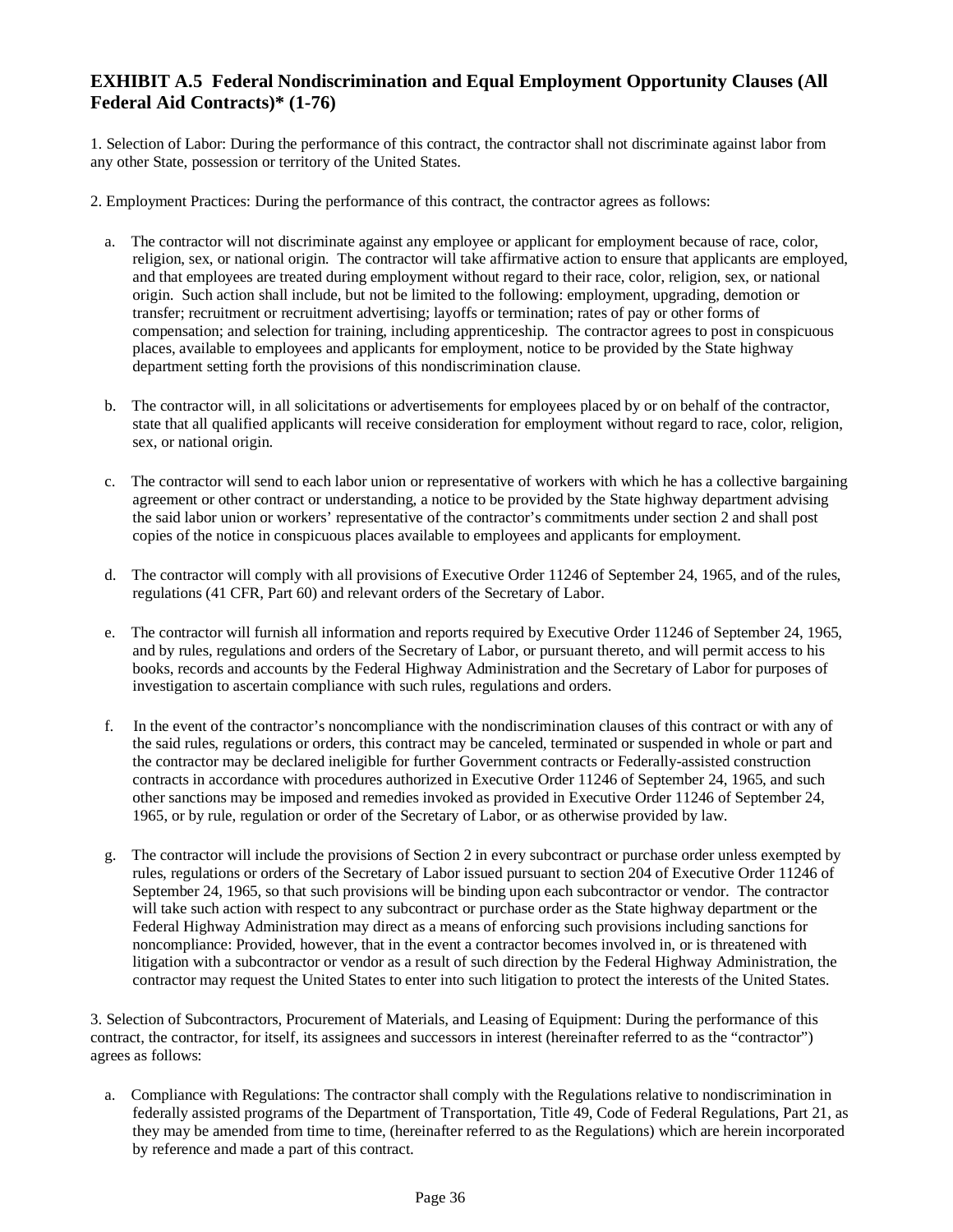- b. Nondiscrimination: The contractor, with regard to the work performed by it during the contract, shall not discriminate on the grounds of race, color, sex or national origin in the selection and retention of subcontractors, including procurements of materials and leases of equipment. The contractor shall not participate either directly or indirectly in the discrimination prohibited by section 21.5 of the Regulations, including employment practices when the contract covers a program set forth in the Regulations.
- c. Solicitations for Subcontracts, Including Procurements of Materials and Equipment: In all solicitations either by competitive bidding or negotiation made by the contractor for work to be performed under a subcontract, including procurements of materials or leases of equipment, each potential subcontract or supplier shall be notified by the contract of the contractor's obligations under this contract and the Regulations relative to nondiscrimination on the grounds of race, color, sex or national origin.
- d. Information and Reports: The contractor shall provide all information and reports required by the Regulations, or directives issued pursuant thereto, and shall permit access to its books, records, accounts, other sources of information and its facilities as may be determined by the State highway department or the Federal Highway Administration to be pertinent to ascertain compliance with such Regulations or directives. Where any information required of a contractor is in the exclusive possession of another who fails or refuses to furnish this information, the contractor shall so certify to the State highway department, or the Federal Highway Administration as appropriate, and shall set forth what efforts it has made to obtain the information.
- e. Sanctions for Noncompliance: In the event of the contractor's noncompliance with the nondiscrimination provisions of this contract, the State highway department shall impose such contract sanctions as it or the Federal Highway Administration may determine to be appropriate, including, but not limited to:

(1) withholding of payments to the contractor under the contract until the contractor complies, and/or

(2) cancellation, termination or suspension of the contract, in whole or in part.

f. Incorporation of Provisions: The contractor shall include the provisions of this paragraph 3 in every subcontract, including procurements of materials and leases of equipment, unless except by the Regulations, or directives issued pursuant thereto. The contractor shall take such action with respect to any subcontractor or procurement as the State highway department or the Federal Highway Administration my direct as a means of enforcing such provisions including sanctions for noncompliance: Provided, however, that, in the event a contractor becomes involved in, or is threatened with, litigation with a subcontractor or supplier as a result of such direction, the contractor may request the State highway department or enter into such litigation to protect the interest of the State, and , in addition, the contractor may request the United States to enter into such litigation to protect the interests of the United States.

Wherever hereinabove the word "contractor" is used, it shall also include the word engineer, consultant, researcher, or other entity (governmental, corporate, or otherwise), its successors and assigns as may be appropriate.

\*Not to be used if otherwise included in Construction or Appalachian Contract Provisions.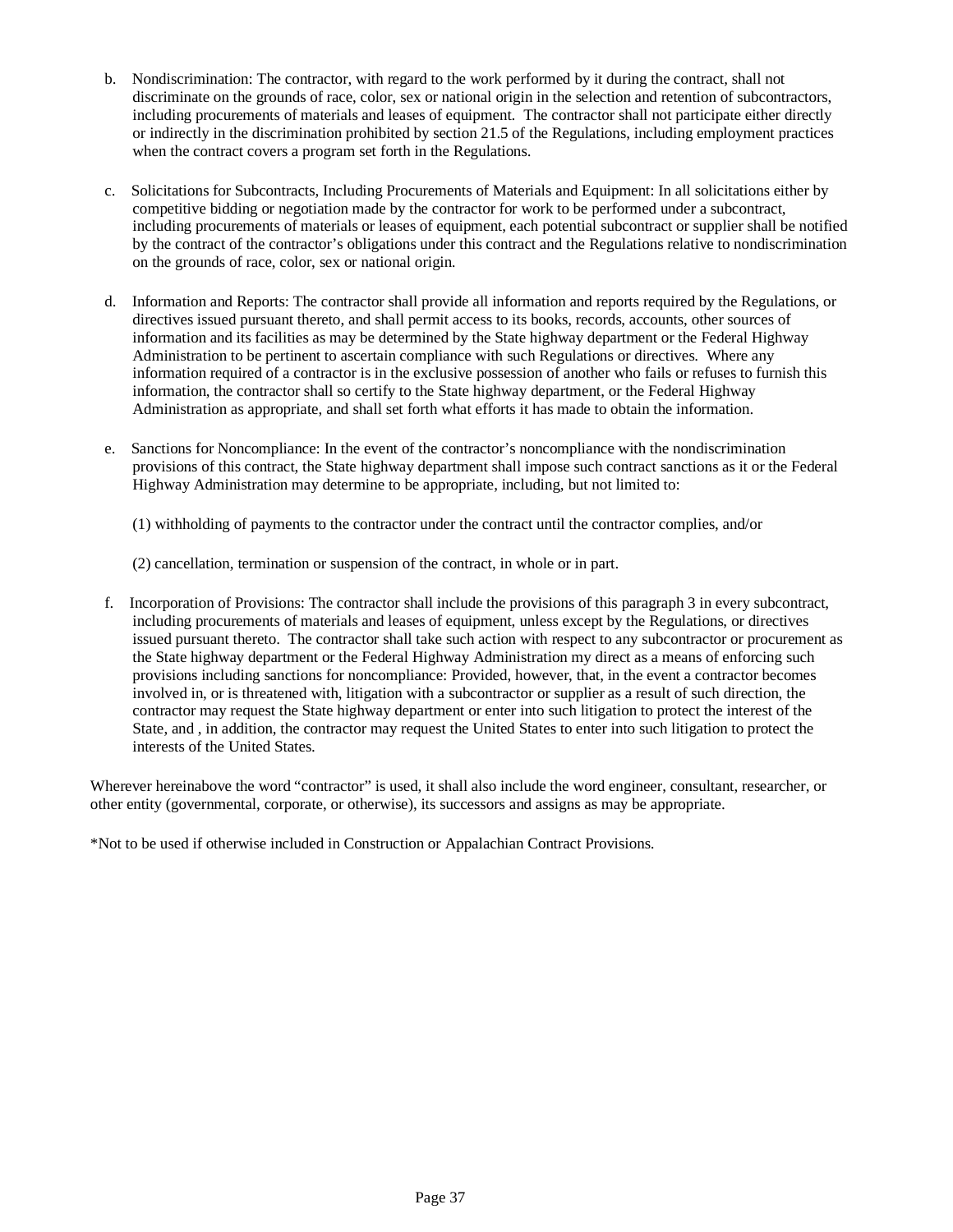# **EXHIBIT A.6 The United States Department of Transportation (USDOT) Standard Title VI/Non-Discrimination Assurances DOT Order No. 1050.2A**

The Subrecipient (herein referred to as the "Recipient"), hereby agrees that, as a condition to receiving any Federal financial assistance from the U.S. Department of Transportation (DOT), through its various operating administrations and bureaus, which include but are not limited to, the Federal Highway Administration (FHWA), Federal Transit Administration (FTA), Federal Aviation Administration (FAA), Office of the Secretary, National Highway Traffic Safety Administration, and Federal Motor Carrier Safety Administration (FMCSA), is subject to and will comply with the following:

## **Statutory/Regulatory Authorities**

- Title VI of the Civil Rights Act of 1964 (42 U.S.C. § 2000d et seq., 78 stat. 252), (prohibits discrimination on the basis of race, color, national origin);
- 49 C.F.R. Part 21 (entitled Non-discrimination In Federally-Assisted Programs Of The Department Of Transportation-Effectuation Of Title VI Of The Civil Rights Act Of 1964);
- 28 C.F.R. section 50.3 (U.S. Department of Justice Guidelines for Enforcement of Title VI of the Civil Rights Act of 1964); and
- 49 C.F.R. part 303 (FMCSA's Title VI/Nondiscrimination Regulation).

The preceding statutory and regulatory cites hereinafter are referred to as the "Acts" and "Regulations," respectively.

## **General Assurances**

In accordance with the Acts, the Regulations, and other pertinent directives, circulars, policy, memoranda, and/or guidance, the Recipient hereby gives assurance that it will promptly take any measures necessary to ensure that:

*"No person in the United States shall, on the grounds of race, color, or national origin, be excluded from participation in, be denied the benefits of, or be otherwise subjected to discrimination under any program or activity, "for which the Recipient receives Federal financial assistance from DOT, including, but not limited to, the FHWA, FTA, FAA, Office of the Secretary, National Highway Traffic and Safety Administration, and the FMCSA.*

The Civil Rights Restoration Act of 1987 clarified the original intent of Congress, with respect to Title VI and other Nondiscrimination requirements (The Age Discrimination Act of 1975, and Section 504 of the Rehabilitation Act of 1973), by restoring the broad, institutional-wide scope and coverage of these non• discrimination statutes and requirements to include all programs and activities of the Recipient, so long as any portion of the program is Federally assisted.

## **Specific Assurances**

More specifically, and without limiting the above general Assurance, the Recipient agrees with and gives the following Assurances with respect to its Federally assisted program that is the subject of this Agreement.

- 1. The Recipient agrees that each "activity," "facility," or "program," as defined in §§ 21.23(b) and 21.23(e) of 49 C.F.R. § 21 will be (with regard to an "activity") facilitated or will be (with regard to a "facility") operated or will be (with regard to a "program") conducted in compliance with all requirements imposed by, or pursuant to the Acts and the Regulations.
- 2. The Recipient will insert the following notification in all solicitations for bids, Requests For Proposals for work, or material subject to the Acts and the Regulations made in connection with the federally-assisted transportation program and, in adapted form, in all proposals for negotiated agreements regardless of funding source:

*"The Recipient, in accordance with the provisions of Title VI of the Civil Rights Act of 1964 (78 Stat. 252, 42 U.S.C. §§ 2000d to 2000d-4) and the Regulations, hereby notifies all bidders that it will affirmatively ensure that any contract entered into pursuant to this advertisement, disadvantaged business enterprises will be afforded full and fair opportunity to submit bids in response to this invitation and will not be discriminated against on the grounds of race, color, or national origin in consideration for an award."*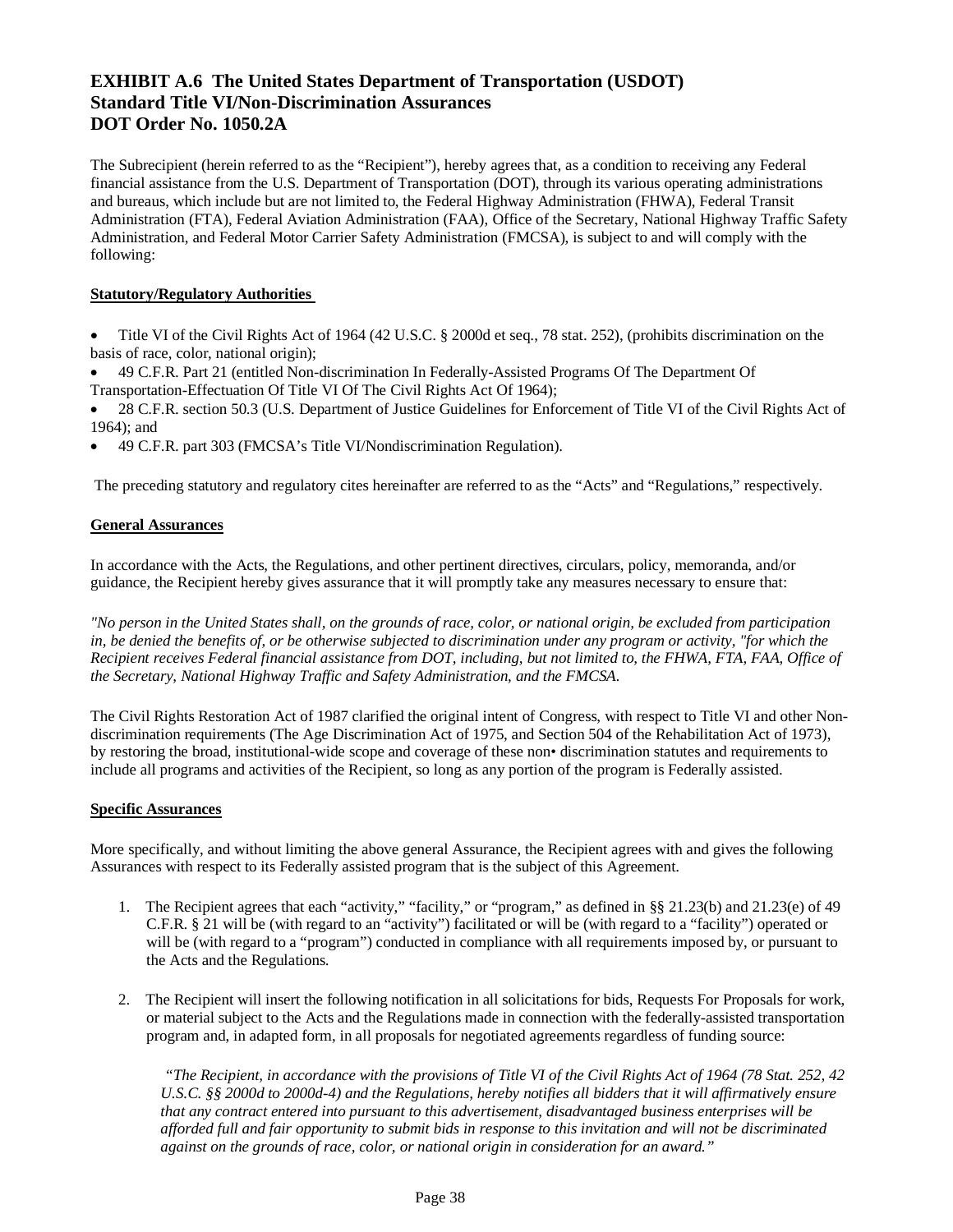- 3. The Recipient will insert the clauses of Appendix A and E of this Assurance in every contract or agreement subject to the Acts and the Regulations.
- 4. The Recipient will insert the clauses of Appendix B of this Assurance, as a covenant running with the land, in any deed from the United States effecting or recording a transfer of real property, structures, use, or improvements thereon or interest therein to a Recipient.
- 5. That where the Recipient receives Federal financial assistance to construct a facility, or part of a facility, the Assurance will extend to the entire facility and facilities operated in connection therewith.
- 6. That where the Recipient receives Federal financial assistance in the form, or for the acquisition of real property or an interest in real property, the Assurance will extend to rights to space on, over, or under such property.
- 7. That the Recipient will include the clauses set forth in Appendix C and Appendix D of this Assurance, as a covenant running with the land, in any future deeds, leases, licenses, permits, or similar instruments entered into by the Recipient with other parties:
	- a. for the subsequent transfer of real property acquired or improved under the applicable activity, project, or program; and
	- b. for the construction or use of, or access to, space on, over, or under real property acquired or improved under the applicable activity, project, or program.
- 8. That this Assurance obligates the Recipient for the period during which Federal financial assistance is extended to the program, except where the Federal financial assistance is to provide, or is in the form of, personal property, or real property, or interest therein, or structures or improvements thereon, in which case the Assurance obligates the Recipient, or any transferee for the longer of the following periods:
	- a. the period during which the property is used for a purpose for which the Federal financial assistance is extended, or for another purpose involving the provision of similar services or benefits; or
	- b. the period during which the Recipient retains ownership or possession of the property.
- 9. The Recipient will provide for such methods of administration for the program as are found by the Secretary of Transportation or the official to whom he/she delegates specific authority to give reasonable guarantee that it, other recipients, sub-recipients, sub-grantees, contractors, subcontractors, consultants, transferees, successors in interest, and other participants of Federal financial assistance under such program will comply with all requirements imposed or pursuant to the Acts, the Regulations, and this Assurance.
- 10. The Recipient agrees that the United States has a right to seek judicial enforcement with regard to any matter arising under the Acts, the Regulations, and this Assurance. By signing this ASSURANCE, the Recipient also agrees to comply (and require any sub- recipients, sub-grantees, contractors, successors, transferees, and/or assignees to comply) with all applicable provisions governing the federal agencies' access to records, accounts, documents, information, facilities, and staff. You also recognize that you must comply with any program or compliance reviews, and/or complaint investigations conducted by the federal agencies. You must keep records, reports, and submit the material for review upon request to the federal agencies, or their designee in a timely, complete, and accurate way. Additionally, you must comply with all other reporting, data collection, and evaluation requirements, as prescribed by law or detailed in program guidance. Recipient gives this ASSURANCE in consideration of and for obtaining any Federal grants, loans, contracts, agreements, property, and/or discounts, or other Federal-aid and Federal financial assistance extended after the date hereof to the recipients by the U.S. Department of Transportation under the federally-assisted program. This ASSURANCE is binding on the Commonwealth of Pennsylvania, other recipients, sub-recipients, sub-grantees, contractors, subcontractors and their subcontractors', transferees, successors in interest, and any other participants in the federally- assisted program. The person(s) signing below is authorized to sign this ASSURANCE on behalf of the Recipient.

## **APPENDIX A**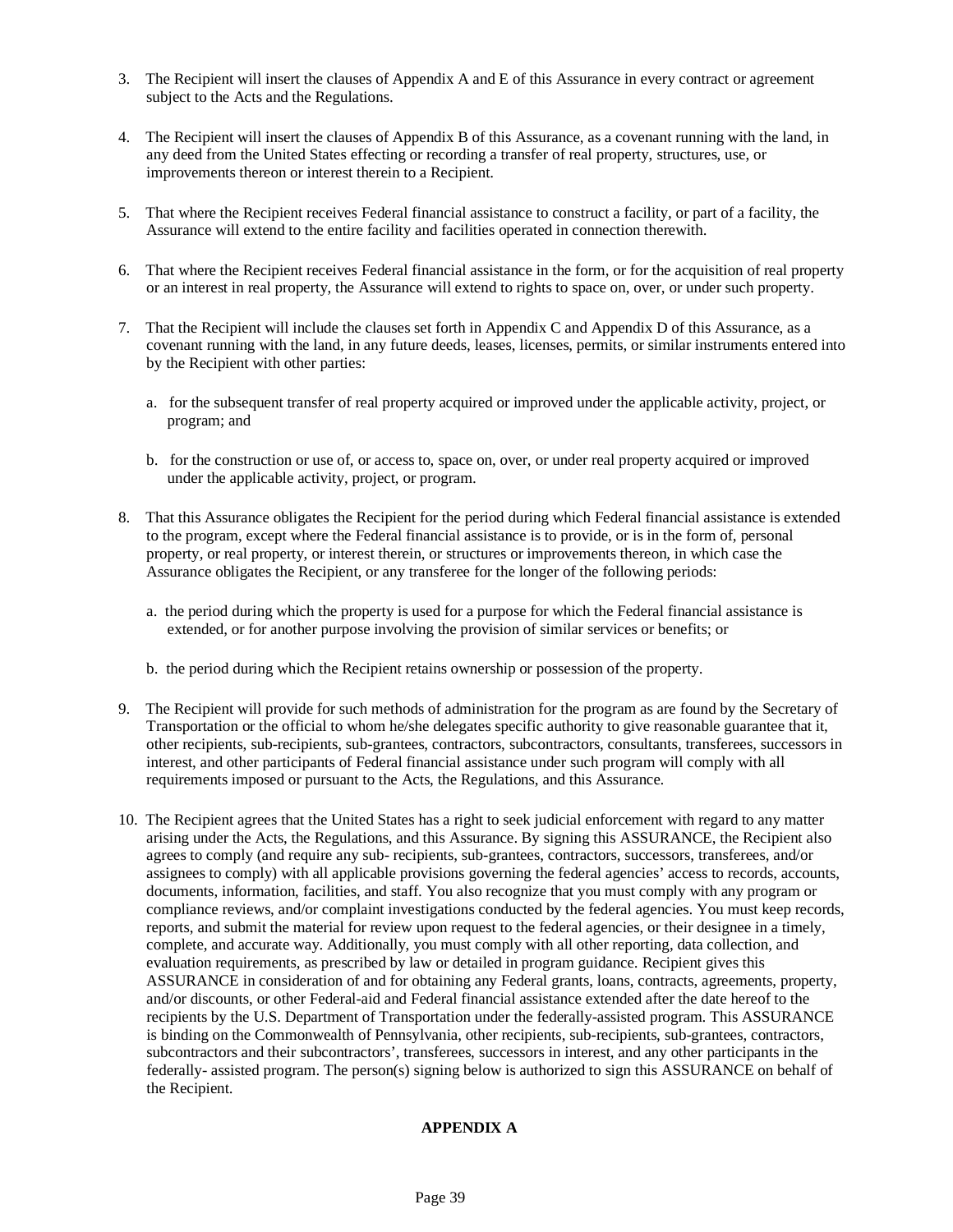During the performance of this contract, the contractor, for itself, its assignees, and successors in interest (hereinafter referred to as the "contractor") agrees as follows:

**1. Compliance with Regulations**: The contractor (hereinafter includes consultants) will comply with the Acts and the Regulations relative to Non-discrimination in Federally- assisted programs of the U.S. Department of Transportation (U.S. DOT), through its various operating administrations and bureaus, which include but are not limited to, the Federal Highway Administration (FHWA), Federal Transit Administration (FTA), Federal Aviation Administration (FAA), Office of the Secretary, National Highway Traffic Safety Administration, and Federal Motor Carrier Safety Administration (FMCSA), as they may be amended from time to time, which are herein incorporated by reference and made a part of this contract.

**2. Non-discrimination**: The contractor, with regard to the work performed by it during the contract, will not discriminate on the grounds of race, color, or national origin in the selection and retention of subcontractors, including procurements of materials and leases of equipment. The contractor will not participate directly or indirectly in the discrimination prohibited by the Acts and the Regulations, including employment practices when the contract covers any activity, project, or program set forth in Appendix B of 49 CFR Part 21.

**3. Solicitations for Subcontracts, Including Procurements of Materials and Equipment:** In all solicitations, either by competitive bidding, or negotiation made by the contractor for work to be performed under a subcontract, including procurements of materials, or leases of equipment, each potential subcontractor or supplier will be notified by the contractor of the contractor's obligations under this contract and the Acts and the Regulations relative to Nondiscrimination on the grounds of race, color, or national origin.

**4. Information and Reports**: The contractor will provide all information and reports required by the Acts, the Regulations, and directives issued pursuant thereto and will permit access to its books, records, accounts, other sources of information, and its facilities as may be determined by the Recipient or the U.S. DOT, through its various operating administrations and bureaus, which include but are not limited to, the FHWA, FTA, FAA, Office of the Secretary, National Highway Traffic Safety Administration, and FMCSA, to be pertinent to ascertain compliance with such Acts, Regulations, and instructions. Where any information required of a contractor is in the exclusive possession of another who fails or refuses to furnish the information, the contractor will so certify to the Recipient or the U.S. DOT, through its various operating administrations and bureaus, which include but are not limited to, the FHWA, FTA, FAA, Office of the Secretary, National Highway Traffic Safety Administration, and FMCSA, as appropriate, and will set forth what efforts it has made to obtain the information.

**5. Sanctions for Noncompliance**: In the event of a contractor's noncompliance with the Non• discrimination provisions of this contract, the Recipient will impose such contract sanctions as it or the U.S. DOT, through its various operating administrations and bureaus, which include but are not limited to, the FHWA, FTA, FAA, Office of the Secretary, National Highway Traffic Safety Administration, and FMCSA may determine to be appropriate, including, but not limited to:

a. withholding payments to the contractor under the contract until the contractor complies; and/or

b. cancelling, terminating, or suspending a contract, in whole or in part.

**6. Incorporation of Provisions**: The contractor will include the provisions of paragraphs one through six in every subcontract, including procurements of materials and leases of equipment, unless exempt by the Acts, the Regulations and directives issued pursuant thereto. The contractor will take action with respect to any subcontract or procurement as the Recipient or the U.S. DOT, through its various operating administrations and bureaus, which include but are not limited to, the FHWA, FTA, FAA, Office of the Secretary, National Highway Traffic Safety Administration, and FMCSA may direct as a means of enforcing such provisions including sanctions for noncompliance. Provided, that if the contractor becomes involved in, or is threatened with litigation by a subcontractor, or supplier because of such direction, the contractor may request the Recipient to enter into any litigation to protect the interests of the Recipient. In addition, the contractor may request the United States to enter into the litigation to protect the interests of the United States.

## **APPENDIX B CLAUSES FOR DEEDS TRANSFERRING UNITED STATES PROPERTY**

The following clauses will be included in deeds effecting or recording the transfer of real property, structures, or improvements thereon, or granting interest therein from the United States pursuant to the provisions of Assurance 4: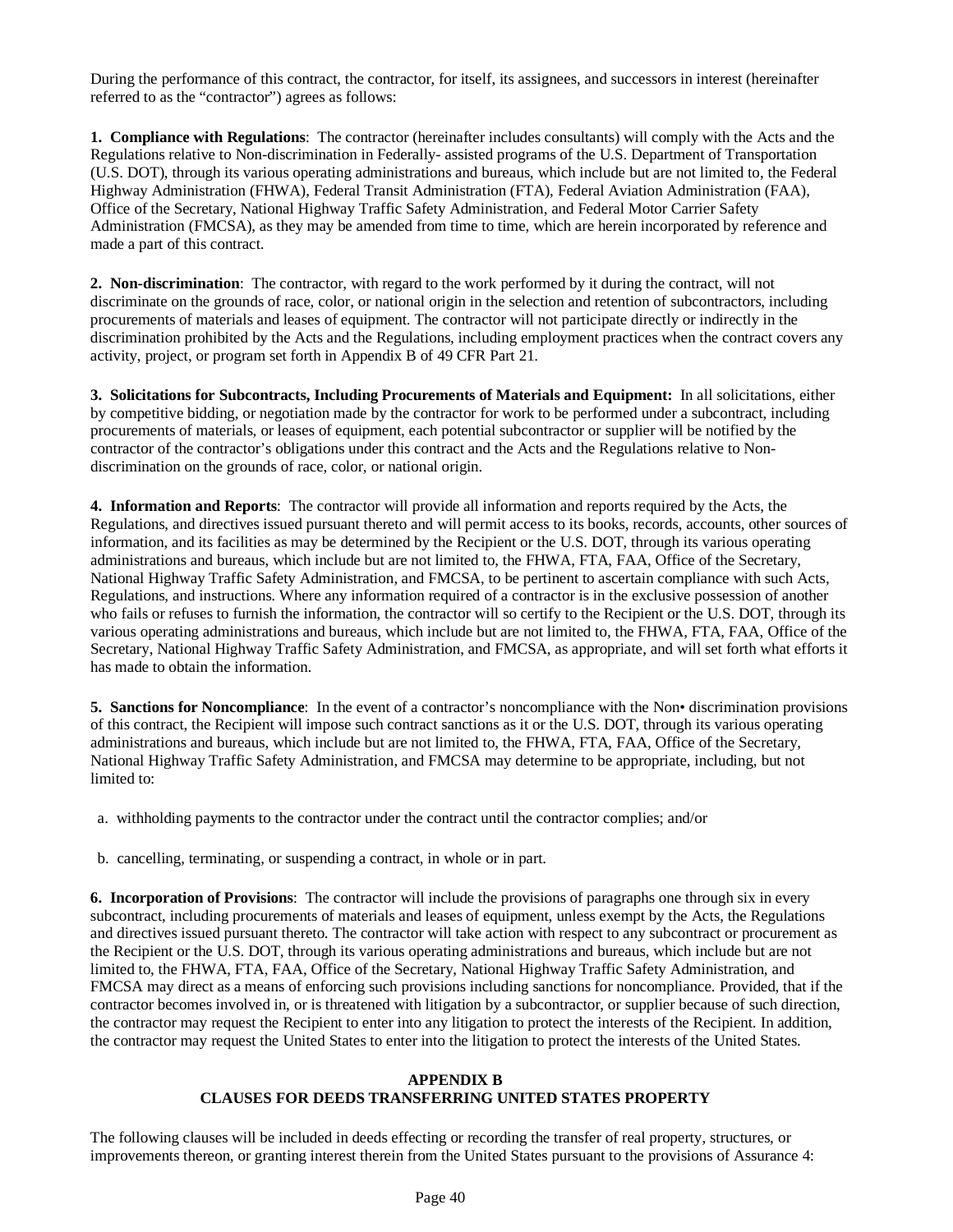NOW, THEREFORE, the U.S. Department of Transportation as authorized by law and upon the condition that the Commonwealth of Pennsylvania, Department of Transportation will accept title to the lands and maintain the project constructed thereon in accordance with the Legislative Authority applicable under this Agreement, the Regulations for the Administration of the federally-assisted program, and the policies and procedures prescribed by the U.S. Department of Transportation's its various operating administrations and bureaus, which include but are not limited to, the FHWA, FTA, FAA, Office of the Secretary, National Highway Traffic Safety Administration, and FMCSA of the U.S. Department of Transportation in accordance and in compliance with all requirements imposed by Title 49, Code of Federal Regulations, U.S. Department of Transportation, Subtitle A, Office of the Secretary, Part 21, Non-discrimination in Federally-assisted programs of the U.S Department of Transportation pertaining to and effectuating the provisions of Title VI of the Civil Rights Act of 1964 (78 Stat. 252; 42 U.S.C. § 2000d to 2000d-4), does hereby remise, release, quitclaim and convey unto the Commonwealth of Pennsylvania, Department of Transportation, all the right, title and interest of the U.S. Department of Transportation in and to said lands described in Exhibit A attached hereto and made a part hereof.

## **(HABENDUM CLAUSE)**

TO HAVE AND TO HOLD said lands and interests therein unto the Commonwealth of Pennsylvania, Department of Transportation and its successors forever, subject, however, to the covenants, conditions, restrictions and reservations herein contained as follows, which will remain in effect for the period during which the real property or structures are used for a purpose for which Federal financial assistance is extended or for another purpose involving the provision of similar services or benefits and will be binding on the Commonwealth of Pennsylvania, Department of Transportation, its successors and assigns. The Commonwealth of Pennsylvania, Department of Transportation, in consideration of the conveyance of said lands and interests in lands, does hereby covenant and agree as a covenant running with the land for itself, its successors and assigns, that (1) no person will on the grounds of race, color, or national origin, be excluded from participation in, be denied the benefits of, or be otherwise subjected to discrimination with regard to any facility located wholly or in part on, over, or under such lands hereby conveyed [,] [and]\* (2) that the Commonwealth of Pennsylvania, Department of Transportation will use the lands and interests in lands and interests in lands so conveyed, in compliance with all requirements imposed by or pursuant to Title 49, Code of Federal Regulations, U.S. Department of Transportation, Subtitle A, Office of the Secretary, Part 21, Nondiscrimination in Federally-assisted programs of the U.S. Department of Transportation, Effectuation of Title VI of the Civil Rights Act of 1964, and as said Regulations and Acts may be amended [, and (3) that in the event of breach of any of the above-mentioned non-discrimination conditions, the Department will have a right to enter or re-enter said lands and facilities on said land, and that above described land and facilities will thereon revert to and vest in and become the absolute property of the U.S. Department of Transportation and its assigns as such interest existed prior to this instruction].\*

(\*Reverter clause and related language to be used only when it is determined that such a clause is necessary in order to make clear the purpose of Title VI.)

#### **APPENDIX C**

## **CLAUSES FOR TRANSFER OF REAL PROPERTY ACQUIRED OR IMPROVED UNDER THE ACTIVITY, FACILITY, OR PROGRAM**

The following clauses will be included in deeds, licenses, leases, permits, or similar instruments entered into by the Commonwealth of Pennsylvania, Department of Transportation pursuant to the provisions of Assurance 7(a):

A. The (grantee, lessee, permittee, etc. as appropriate) for himself/herself, his/her heirs, personal representatives, successors in interest, and assigns, as a part of the consideration hereof, does hereby covenant and agree [in the case of deeds and leases add "as a covenant running with the land"] that:

1. In the event facilities are constructed, maintained, or otherwise operated on the property described in this (deed, license, lease, permit, etc.) for a purpose for which a U.S. Department of Transportation activity, facility, or program is extended or for another purpose involving the provision of similar services or benefits, the (grantee, licensee, lessee, permittee, etc.) will maintain and operate such facilities and services in compliance with all requirements imposed by the Acts and Regulations (as may be amended) such that no person on the grounds of race, color, or national origin, will be excluded from participation in, denied the benefits of, or be otherwise subjected to discrimination in the use of said facilities.

B. With respect to licenses, leases, permits, etc., in the event of breach of any of the above Non- discrimination covenants, the Commonwealth of Pennsylvania, Department of Transportation will have the right to terminate the (lease,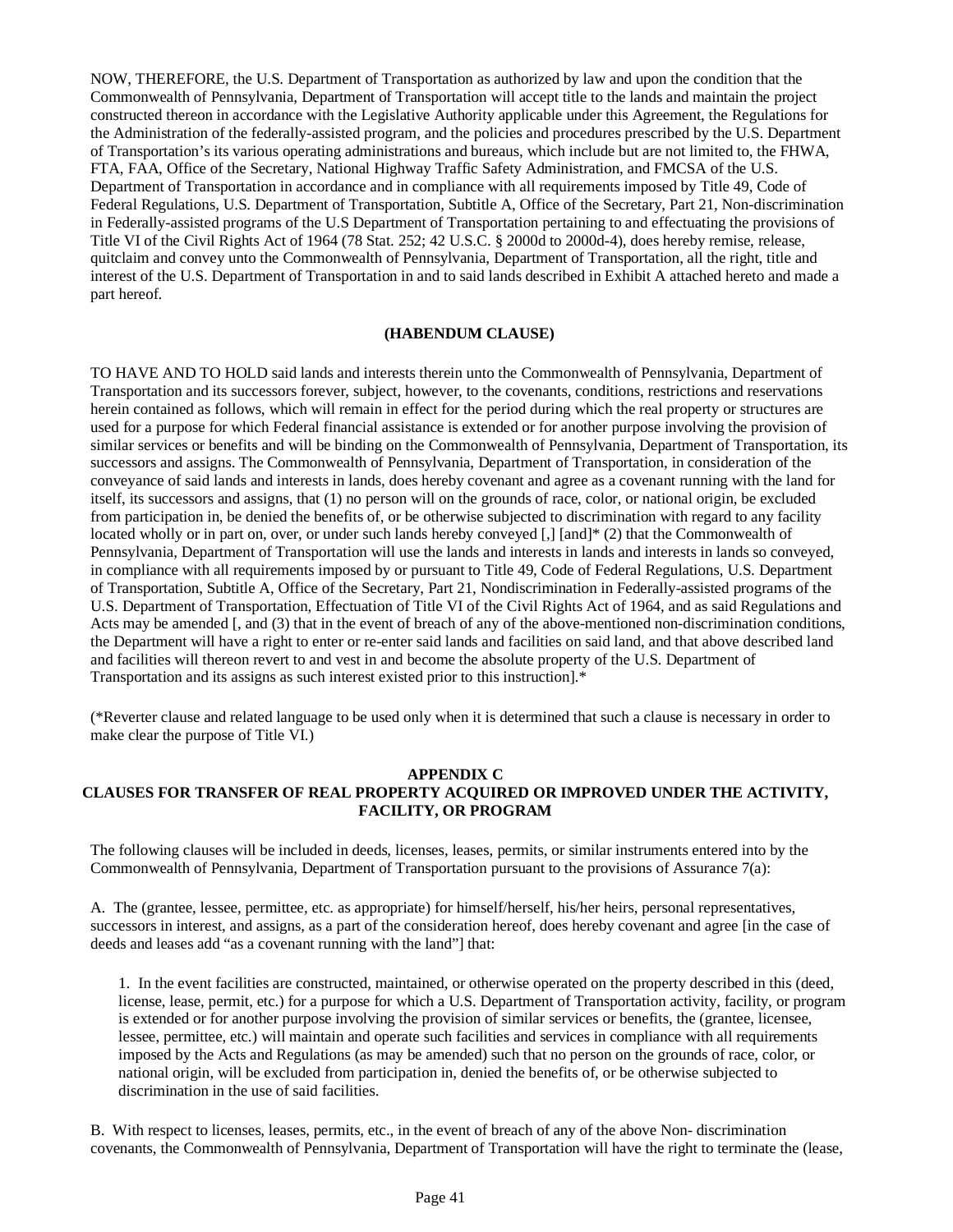license, permit, etc.) and to enter, re-enter, and repossess said lands and facilities thereon, and hold the same as if the (lease, license, permit, etc.) had never been made or issued.\*

C. With respect to a deed, in the event of breach of any of the above Non-discrimination covenants, the Commonwealth of Pennsylvania, Department of Transportation will have the right to enter or re-enter the lands and facilities thereon, and the above-described lands and facilities will there upon revert to and vest in and become the absolute property of the Commonwealth of Pennsylvania, Department of Transportation and its assigns.\*

(\*Reverter clause and related language to be used only when it is determined that such a clause is necessary to make clear the purpose of Title VI.)

## **APPENDIX D**

## **CLAUSES FOR CONSTRUCTION/USE/ACCESS TO REAL PROPERTY ACQUIRED UNDER THE ACTIVITY, FACILITY OR PROGRAM**

The following clauses will be included in deeds, licenses, permits, or similar instruments/agreements entered into by the Commonwealth of Pennsylvania, Department of Transportation pursuant to the provisions of Assurance 7(b):

A. The (grantee, licensee, permittee, etc., as appropriate) for himself/herself, his/her heirs, personal representatives, successors in interest, and assigns, as a part of the consideration hereof, does hereby covenant and agree (in the case of deeds and leases add, "as a covenant running with the land") that (1) no person on the ground of race, color, or national origin, will be excluded from participation in, denied the benefits of, or be otherwise subjected to discrimination in the use of said facilities, (2) that in the construction of any improvements on, over, or under such land, and the furnishing of services thereon, no person on the ground of race, color, or national origin, will be excluded from participation in, denied the benefits of, or otherwise be subjected to discrimination, (3) that the (grantee, licensee, lessee, permittee, etc.) will use the premises in compliance with all other requirements imposed by or pursuant to the Acts and Regulations, as amended, set forth in this Assurance.

B. With respect to (licenses, leases, permits, etc.), in the event of breach of any of the above Non• discrimination covenants, the Commonwealth of Pennsylvania, Department of Transportation will have the right to terminate the (license, permit, etc., as appropriate) and to enter or re-enter and repossess said land and the facilities thereon, and hold the same as if said (license, permit, etc., as appropriate) had never been made or issued.\*

C. With respect to deeds, in the event of breach of any of the above Non-discrimination covenants, the Commonwealth of Pennsylvania, Department of Transportation will there upon revert to and vest in and become the absolute property of the Commonwealth of Pennsylvania, Department of Transportation and its assigns.\*

(\*Reverter clause and related language to be used only when it is determined that such a clause is necessary to make clear the purpose of Title VI.).

## **APPENDIX E**

During the performance of this contract, the contractor, for itself, its assignees, and successors in interest (hereinafter referred to as the "contractor") agrees to comply with the following non- discrimination statutes and authorities; including but not limited to:

#### **Pertinent Non-Discrimination Authorities**:

- Title VI of the Civil Rights Act of 1964 (42 U.S.C. § 2000d *et seq*., 78 stat. 252), (prohibits discrimination on the basis of race, color, national origin); and 49 CFR Part 21.
- The Uniform Relocation Assistance and Real Property Acquisition Policies Act of 1970, (42 U.S.C. § 4601), (prohibits unfair treatment of persons displaced or whose property has been acquired because of Federal or Federalaid programs and projects);
- Federal-Aid Highway Act of 1973, (23 U.S.C. § 324 *et seq*.), (prohibits discrimination on the basis of sex);
- Section 504 of the Rehabilitation Act of 1973, (29 U.S.C. § 794 et seq.), as amended, (prohibits discrimination on the basis of disability); and 49 CFR Part 27;
- The Age Discrimination Act of 1975, as amended, (42 U.S.C. § 6101 *et seq*.), (prohibits discrimination on the basis of age);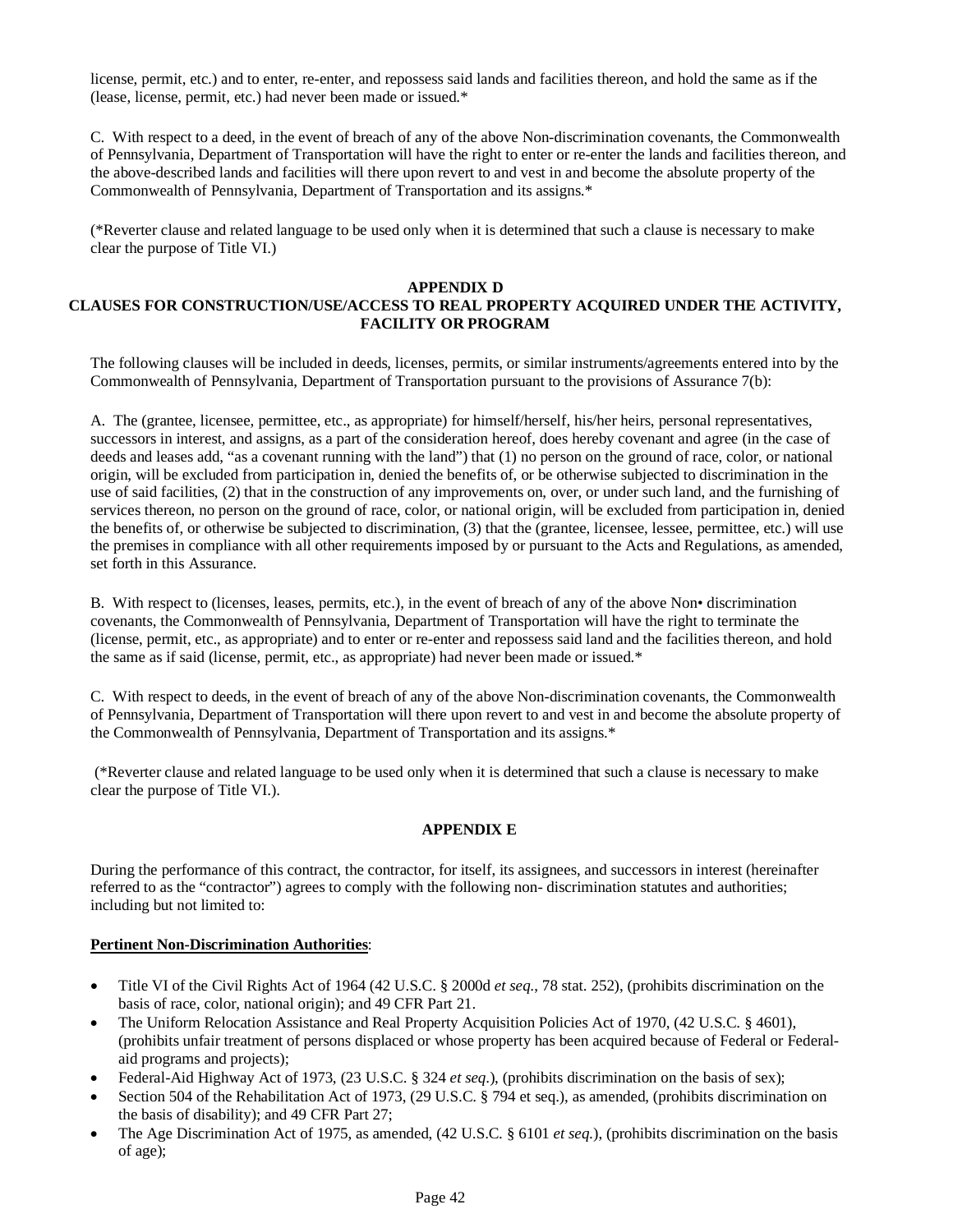- Airport and Airway Improvement Act of 1982, (49 USC § 471, Section 47123), as amended, (prohibits discrimination based on race, creed, color, national origin, or sex);
- The Civil Rights Restoration Act of 1987, (PL 100-209), (Broadened the scope, coverage and applicability of Title VI of the Civil Rights Act of 1964, The Age Discrimination Act of 1975 and Section 504 of the Rehabilitation Act of 1973, by expanding the definition of the terms "programs or activities" to include all of the programs or activities of the Federal- aid recipients, sub-recipients and contractors, whether such programs or activities are Federally funded or not);
- Titles II and III of the Americans with Disabilities Act, which prohibit discrimination on the basis of disability in the operation of public entities, public and private transportation systems, places of public accommodation, and certain testing entities (42 U.S.C. §§ 12131- 12189) as implemented by Department of Transportation regulations at 49 C.F.R. parts 37 and 38;
- The Federal Aviation Administration's Non-discrimination statute (49 U.S.C. § 47123) (prohibits discrimination on the basis of race, color, national origin, and sex);
- Executive Order 12898, Federal Actions to Address Environmental Justice in Minority Populations and Low-Income Populations, which ensures Non-discrimination against minority populations by discouraging programs, policies, and activities with disproportionately high and adverse human health or environmental effects on minority and lowincome populations;
- Executive Order 13166, Improving Access to Services for Persons with Limited English Proficiency, and resulting agency guidance, national origin discrimination includes discrimination because of Limited English proficiency (LEP). To ensure compliance with Title VI, you must take reasonable steps to ensure that LEP persons have meaningful access to your programs (70 Fed. Reg. at 74087 to 74100);
- Title IX of the Education Amendments of 1972, as amended, which prohibits you from discriminating because of sex in education programs or activities (20 U.S.C. 1681 *et seq*.).